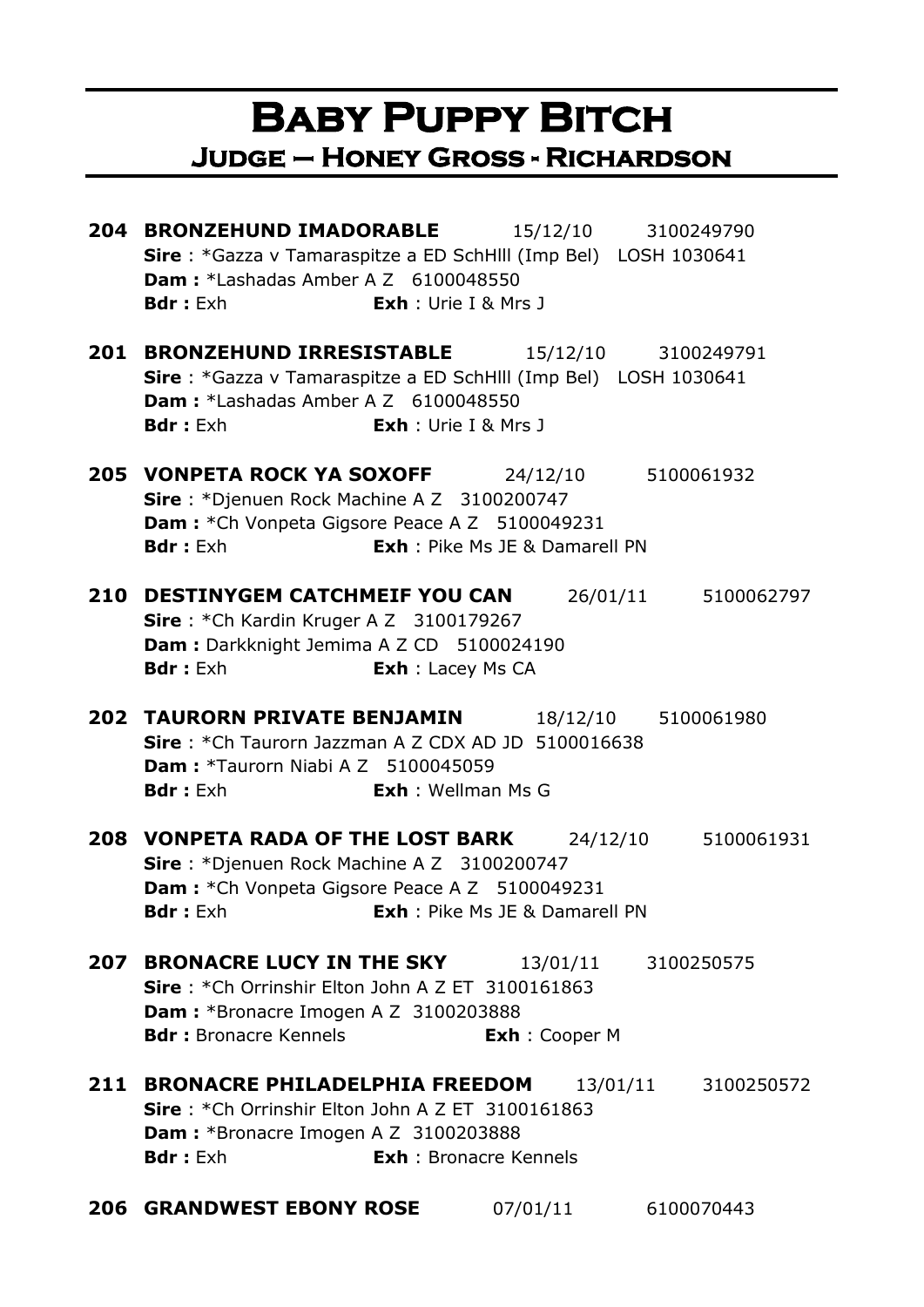|         | <b>Sire</b> : *Enzor v Tamaraspitze a ED SchHIII (Imp Bel) LOSH 0988561     |                                |                     |
|---------|-----------------------------------------------------------------------------|--------------------------------|---------------------|
|         | <b>Dam: *</b> Grandwest Rhianna Rose A Z 6100057257                         |                                |                     |
|         | <b>Bdr:</b> Exh<br><b>Exh</b> : Willis D & Mrs C                            |                                |                     |
|         | <b>209 RHOSYN QUITE A RASCAL</b> 18/01/11 5100061942                        |                                |                     |
|         | <b>Sire</b> : *Artus v Schloss am Worthersee a ED SchHill Hneg (Imp Gmy) SZ |                                |                     |
| 2186964 |                                                                             |                                |                     |
|         | <b>Dam:</b> *Rhosyn Koolmint A Z 5100034420                                 |                                |                     |
|         | <b>Bdr:</b> Exh <b>Exh</b> : Collins SJ & Mrs C                             |                                |                     |
|         | <b>212 VONRAUTEN MIRAKEL</b> 05/03/11 5100063486                            |                                |                     |
|         | <b>Sire</b> : *Vonrauten D Arlo A Z $5100045671$                            |                                |                     |
|         | <b>Dam:</b> *Ch Vonrauten Xiam Gracious A Z 5100044825                      |                                |                     |
|         | <b>Bdr:</b> Vonrauten Kennels <b>Exh:</b> Mitchell Ms G                     |                                |                     |
|         | 213 GRUNDELHARDT VIANA 10/03/11 5100063358                                  |                                |                     |
|         | <b>Sire</b> : *Ray v Fichtenschlag a ED SchHill Hneg (Imp Gmy) SZ 2154538   |                                |                     |
|         | <b>Dam:</b> *Merle v Blumenkamp a ED (Imp Gmy) SZ 2116476                   |                                |                     |
|         | <b>Bdr</b> : Exh                                                            | <b>Exh</b> : Cocks PJ & Mrs JM |                     |
|         | <b>203 VONPETA ROCKS MIRACLE</b>                                            |                                | 24/12/10 5100061933 |
|         | Sire: *Djenuen Rock Machine A Z 3100200747                                  |                                |                     |

Dam : \* Ch Vonpeta Gigsore Peace A Z 5100049231 **Bdr :** Exh **Exh** : Pike Ms JE & Damarell PN

|  | 8 211   9 206   10 209   11 212   12 213   13 203 |  |  |  |  |  |
|--|---------------------------------------------------|--|--|--|--|--|

ALL VP

# **MINOR PUPPY BITCH**

**216 ARTWIZ KAITII** 19/09/10 5100060786 **Sire** : \*Vimo vd Hopfenhalle a ED SchHlll Hneg (Imp Gmy) SZ 2158998 **Dam :** \*Ch Zandrac Beautiful Day A Z 3100182547 **Bdr :** Artwiz Kennels<br> **Exh** : John Mrs SA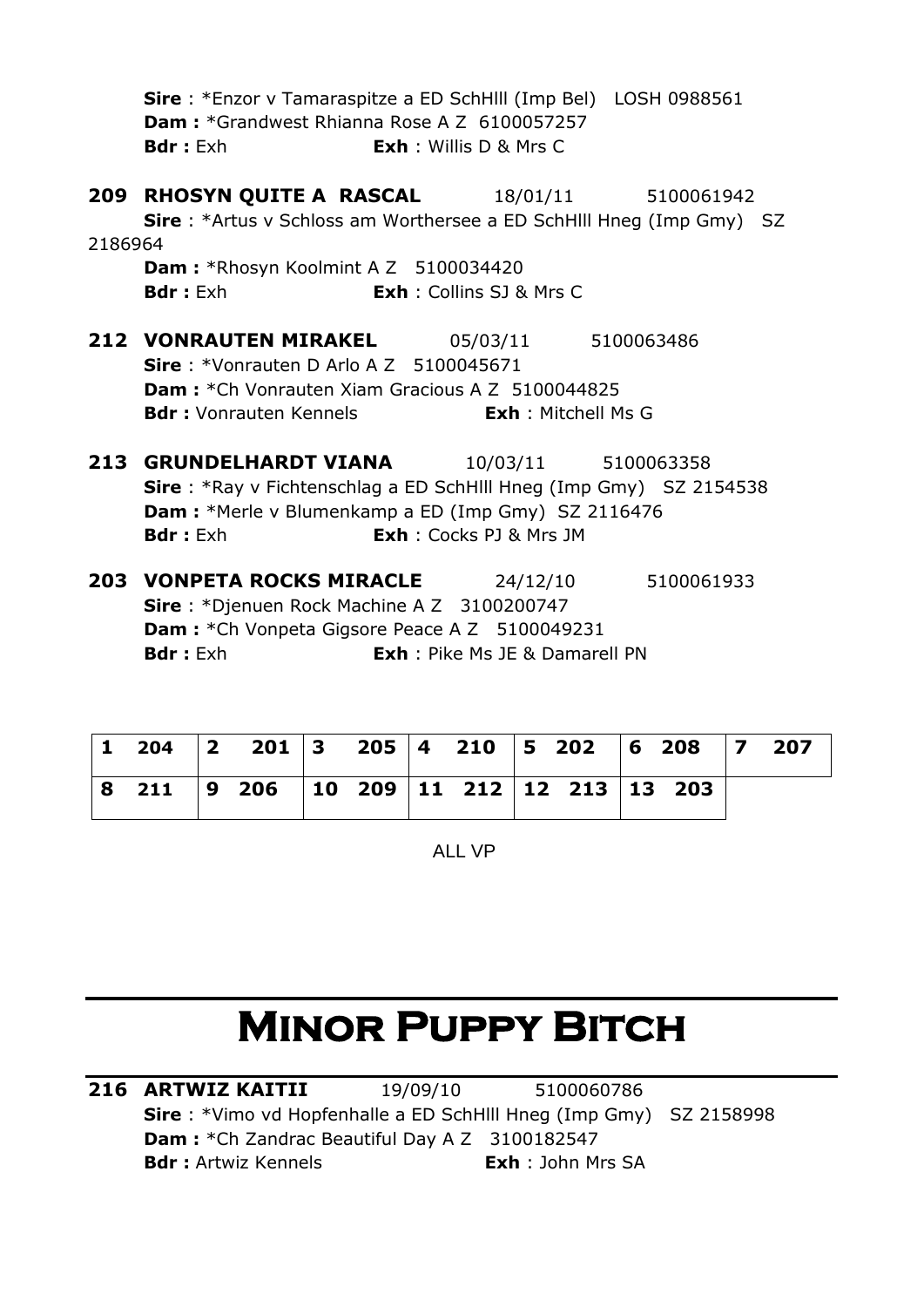| 215 GRANDWEST MALISSAS DIVINE MISS 14/09/10 6100068725                              |                                       |                     |  |
|-------------------------------------------------------------------------------------|---------------------------------------|---------------------|--|
| <b>Sire</b> : *Nwy Ch Fasties Elle Willy Wonka a ED SchHll Hneg (Imp Nwy) NO8343/06 |                                       |                     |  |
| <b>Dam:</b> *Malisa v Finkenschlag a ED (Imp Gmy) SZ 2187743                        |                                       |                     |  |
| <b>Bdr:</b> Willis DR & Mrs CM <b>Exh:</b> Parkinson MA & Mrs RJ                    |                                       |                     |  |
|                                                                                     |                                       |                     |  |
| <b>214 SCHAEFERHUND QUANTA</b> 13/09/10 3100243375                                  |                                       |                     |  |
| Sire: *Vegas v Dongmiran a ED (Imp Ndl) NHSB 2699755                                |                                       |                     |  |
| Dam: *Schaeferhund Xilla A Z 3100157429                                             |                                       |                     |  |
| <b>Bdr</b> : Exh                                                                    | <b>Exh: Bohdal Mrs I</b>              |                     |  |
|                                                                                     |                                       |                     |  |
| 223 ARKAHLA WALTZING MATILDA  07/11/10  5100061563                                  |                                       |                     |  |
| Sire: *Ch Kardin Kruger A Z 3100179267                                              |                                       |                     |  |
| Dam: *Arkahla Spicks N Specks A Z 5100051325                                        |                                       |                     |  |
| <b>Bdr</b> : Exh                                                                    | <b>Exh</b> : O'Loughlin W & Mrs J     |                     |  |
| <b>231 BRONACRE HOT AGENDA</b>                                                      |                                       |                     |  |
| Sire: *Manprince Hot Prospect A Z 3100116333                                        |                                       | 03/12/10 3100248155 |  |
| Dam: *Bronacre Hidden Agenda A Z 3100171360                                         |                                       |                     |  |
| <b>Bdr</b> : Exh                                                                    | <b>Exh</b> : Bronacre Kennels         |                     |  |
|                                                                                     |                                       |                     |  |
| 226 LEGIONAIRE LADY ANTEBELLUM                                                      |                                       | 16/11/10 3100246223 |  |
| Sire: *Denargun Jabiru A Z 3100140156                                               |                                       |                     |  |
| Dam : *Legionaire Drout Breaka A Z 3100200173                                       |                                       |                     |  |
| <b>Bdr</b> : Exh                                                                    | <b>Exh</b> : Legionaire Kennels       |                     |  |
|                                                                                     |                                       |                     |  |
| <b>227 KARASTRO EPHRODITE</b>                                                       |                                       | 17/11/10 3100248387 |  |
| Sire: *Vanharley Zeus A Z 3100145020                                                |                                       |                     |  |
| Dam: *Karastro Bonds Beauty A Z 4100140641                                          |                                       |                     |  |
| <b>Bdr:</b> Exh <b>Exh</b> : Berghofer Mrs D & Molloy Miss S                        |                                       |                     |  |
|                                                                                     |                                       |                     |  |
| <b>218 SCHAEFERHUND QUESTA</b> 13/09/10 3100243374                                  |                                       |                     |  |
| Sire: *Vegas v Dongmiran a ED (Imp Ndl) NHSB 2699755                                |                                       |                     |  |
| Dam: *Schaeferhund Xilla A Z 3100157429                                             |                                       |                     |  |
| <b>Bdr</b> : Exh                                                                    | <b>Exh: Bohdal Mrs I</b>              |                     |  |
|                                                                                     |                                       |                     |  |
| <b>234 VONPETA QFA KWOLLITTEE</b> 10/12/10 5100061890                               |                                       |                     |  |
| Sire: *Vonpeta For The Max A Z 5100045772                                           |                                       |                     |  |
| <b>Dam:</b> *Gr Ch Vonpeta Taykall by Storm A Z 5100022730                          |                                       |                     |  |
| <b>Bdr</b> : Exh                                                                    | <b>Exh</b> : Pike Ms JE & Damarell PN |                     |  |
|                                                                                     |                                       |                     |  |
| <b>225 ASTASIA REBA</b> 10/11/10 4100193982                                         |                                       |                     |  |
| Sire: *Zony v Haus Gerstenberg a ED SchHlll (Imp Gmy) SZ 2189437                    |                                       |                     |  |
| Dam: *Astasia Kartcha A Z 4100141547                                                |                                       |                     |  |
| <b>Bdr:</b> Hersant Mrs B                                                           | <b>Exh</b> : Carter JR                |                     |  |
|                                                                                     |                                       |                     |  |
| 230 VOMKOGELBERG KAYLA 29/11/10 5100028117                                          |                                       |                     |  |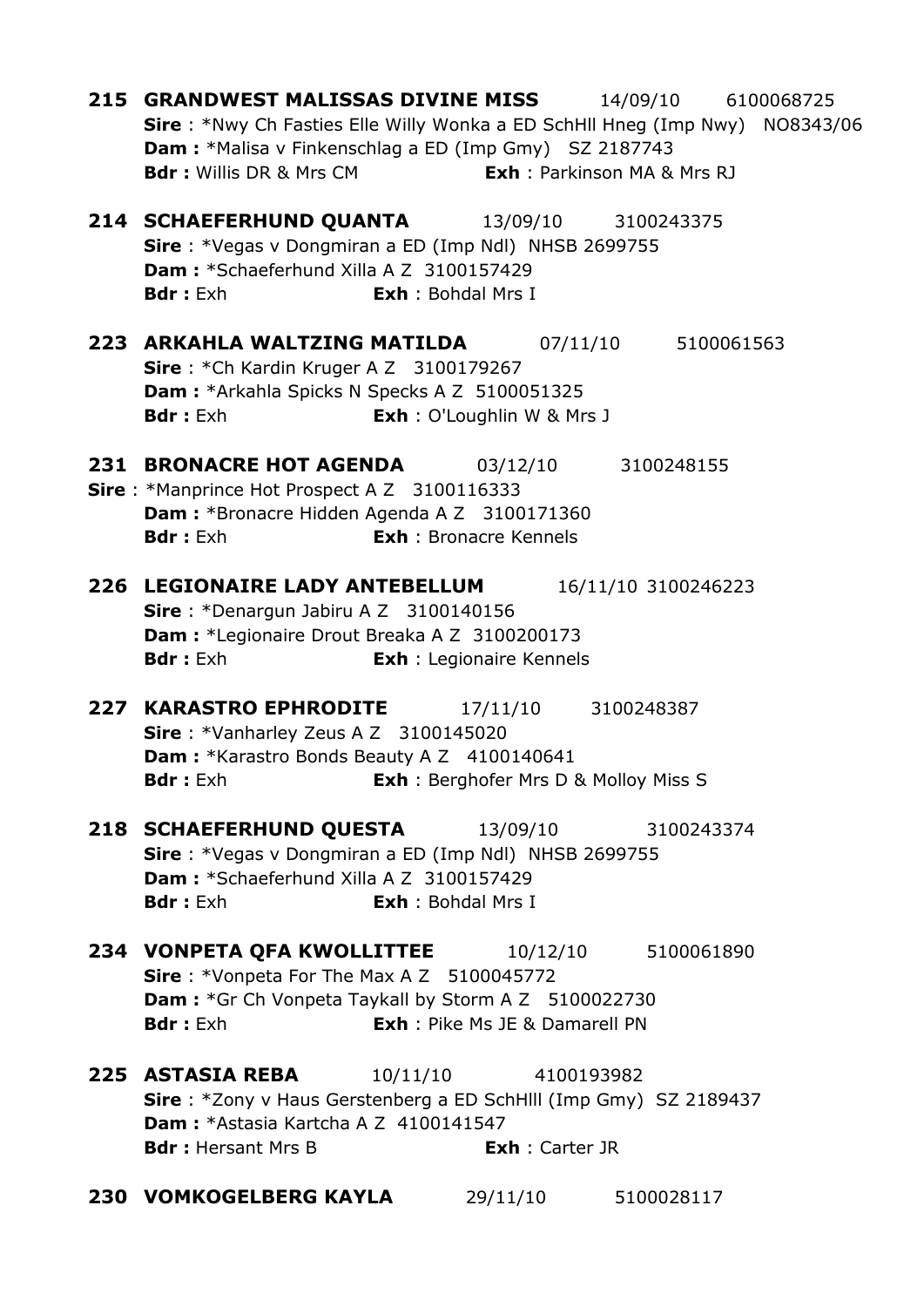**Sire** : \*Ch Kuirau Regan A Z 2100246984 **Dam : \***Vomkogelberg Adelina A Z 5100026974 **Bdr :** Exh **Exh** : Seidl J & DeLucia Mrs J **221 RHOSYN PRETTY IN PINK** 26/10/10 5100061000 **Sire** : \*Artus v Schloss am Worthersee a ED SchHlll Hneg (Imp Gmy) SZ 2186964 **Dam :** \*Rhosyn Bam Bam A Z 5100049376 **Bdr :** Exh **Exh** : Collins SJ & Mrs C **232 SHEPHERDHILL RILEY** 08/12/10 5100062258 **Sire** : \*Grantaro Gero A Z Hneg 3100067460 **Dam :** Shepherdhill Nikkita A Z 5100053135 **Bdr :** Exh **Exh** : Shepherd Hill Kennels **229 VANHARLEY URBAN GIRL** 24/11/10 3100249321 **Sire** : \*Zony v Haus Gerstenberg a ED SchHlll (Imp Gmy) SZ 2189437 **Dam :** \*Vanharley Wild Spirit A Z 3100125803 **Bdr :** Exh **Exh** : Colson Mrs DM & Attwood BW **222 DARKKNIGHT BEAUTIFUL DAY** 29/10/10 5100062495 **Sire** : \*Gazza v Tamaraspitze a ED SchHlll (Imp Bel) LOSH 1030641 **Dam :** \*Darkknight Wild Cherry A Z 5100050202 **Bdr :** Exh **Exh** : Darkknight Kennels **233 ALIMANDA EARLS GIRL** 24/11/10 5100061828 **Sire** : \*Ch Kardin Kruger A Z 3100179267 **Dam : \***Ch Durnstein Champagne A Z 2100253283 **Bdr :** Exh **Exh** : Alimanda Kennels **220 DELAFORCE MAKIN MAGIC** 20/10/10 5100061718 **Sire** : \*Gazza v Tamaraspitze a ED SchHlll (Imp Bel) LOSH 1030641 **Dam : \*Delaforce Just Imagine A Z 5100047766 Bdr :** Exh **Exh** : Cooke I & Mrs M **228 ALIMANDA EYE CANDY** 24/11/10 5100061829 **Sire** : \*Ch Kardin Kruger A Z 3100179267 **Dam :** \*Ch Durnstein Champagne A Z 2100253283 **Bdr :** Exh **Exh** : Alimanda Kennels **219 VOLKRISS ALL A DRAW** 25/09/10 3100243973 **Sire** : \*Bronzehund Gordon Gecko A Z 3100212577 **Dam :** \*Volkriss Andromeda A Z 3100146800 **Bdr :** Exh **Exh** : Berry D **217 TONAKER RUBY** 20/09/10 5100060750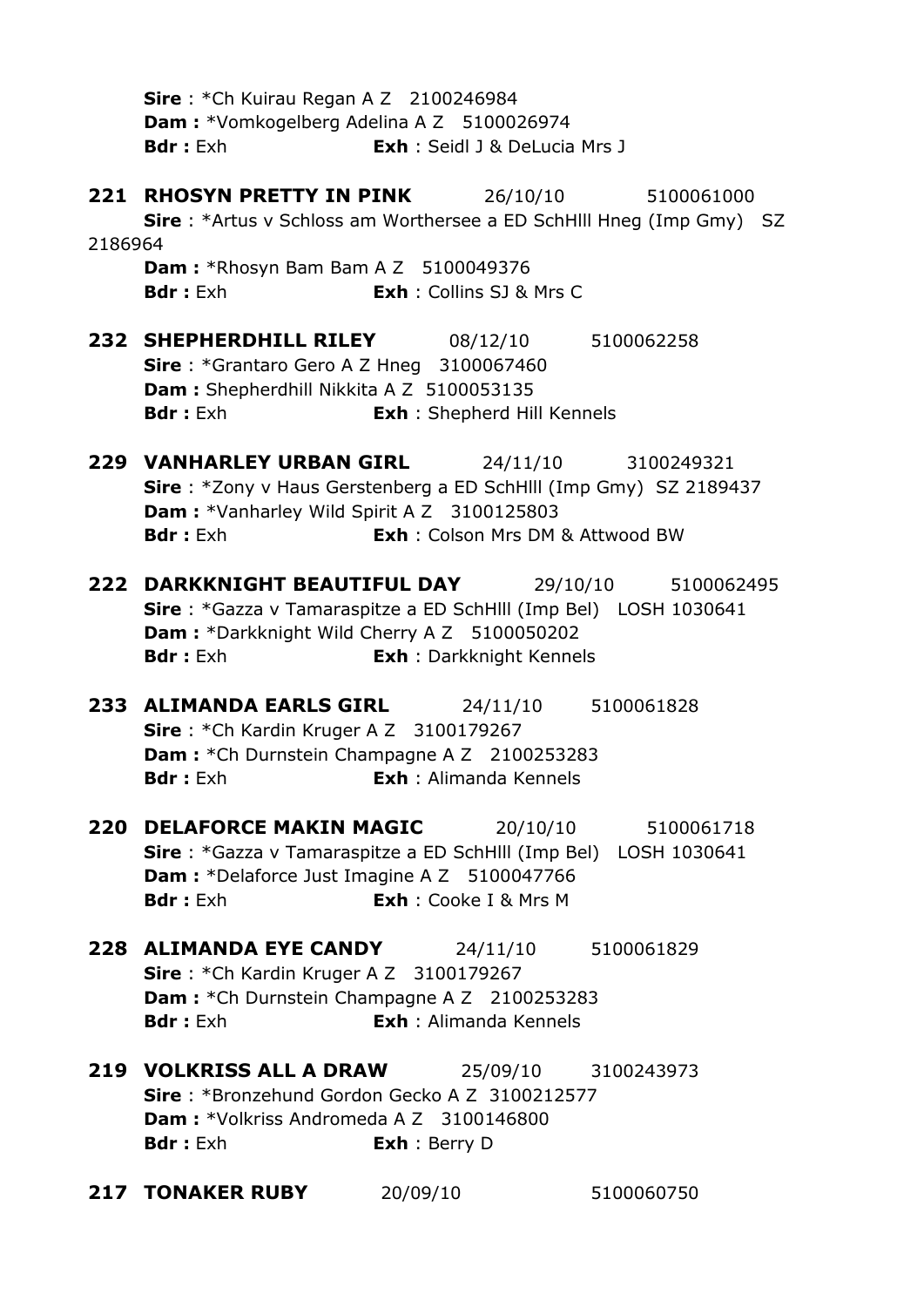**Sire** : \*Ch Kardin Kruger A Z 3100179267 **Dam : \*Tonaker Lotita A Z 5100051208 Bdr :** Schoemaker TH **Exh** : Schoemaker TH

|  |  | 1 216  2 215  3 214  4 223  5 231  6 226  7 227          |  |  |
|--|--|----------------------------------------------------------|--|--|
|  |  | 8 218  9 234  10 225  11 230  12 221  13 232  14 229     |  |  |
|  |  | 15 222   16 233   17 220   18 228   19 219   20 217   21 |  |  |

1 to 19 VP 20 P

# **Puppy Bitch**

| <b>Bdr</b> : Exh |                                                                               |                                                                                                                                                                                                                                                                                                                                                                                                                                                                                                                                                                                                                                                                                                                                                                                                                                                                                                                                                                                            |
|------------------|-------------------------------------------------------------------------------|--------------------------------------------------------------------------------------------------------------------------------------------------------------------------------------------------------------------------------------------------------------------------------------------------------------------------------------------------------------------------------------------------------------------------------------------------------------------------------------------------------------------------------------------------------------------------------------------------------------------------------------------------------------------------------------------------------------------------------------------------------------------------------------------------------------------------------------------------------------------------------------------------------------------------------------------------------------------------------------------|
|                  |                                                                               |                                                                                                                                                                                                                                                                                                                                                                                                                                                                                                                                                                                                                                                                                                                                                                                                                                                                                                                                                                                            |
|                  |                                                                               |                                                                                                                                                                                                                                                                                                                                                                                                                                                                                                                                                                                                                                                                                                                                                                                                                                                                                                                                                                                            |
| <b>Bdr</b> : Exh |                                                                               |                                                                                                                                                                                                                                                                                                                                                                                                                                                                                                                                                                                                                                                                                                                                                                                                                                                                                                                                                                                            |
|                  |                                                                               | 5100059544                                                                                                                                                                                                                                                                                                                                                                                                                                                                                                                                                                                                                                                                                                                                                                                                                                                                                                                                                                                 |
|                  |                                                                               |                                                                                                                                                                                                                                                                                                                                                                                                                                                                                                                                                                                                                                                                                                                                                                                                                                                                                                                                                                                            |
| <b>Bdr</b> : Exh |                                                                               |                                                                                                                                                                                                                                                                                                                                                                                                                                                                                                                                                                                                                                                                                                                                                                                                                                                                                                                                                                                            |
|                  |                                                                               |                                                                                                                                                                                                                                                                                                                                                                                                                                                                                                                                                                                                                                                                                                                                                                                                                                                                                                                                                                                            |
|                  |                                                                               |                                                                                                                                                                                                                                                                                                                                                                                                                                                                                                                                                                                                                                                                                                                                                                                                                                                                                                                                                                                            |
| <b>Bdr</b> : Exh |                                                                               |                                                                                                                                                                                                                                                                                                                                                                                                                                                                                                                                                                                                                                                                                                                                                                                                                                                                                                                                                                                            |
|                  |                                                                               |                                                                                                                                                                                                                                                                                                                                                                                                                                                                                                                                                                                                                                                                                                                                                                                                                                                                                                                                                                                            |
|                  |                                                                               |                                                                                                                                                                                                                                                                                                                                                                                                                                                                                                                                                                                                                                                                                                                                                                                                                                                                                                                                                                                            |
| <b>Bdr:</b> Exh  |                                                                               |                                                                                                                                                                                                                                                                                                                                                                                                                                                                                                                                                                                                                                                                                                                                                                                                                                                                                                                                                                                            |
|                  |                                                                               |                                                                                                                                                                                                                                                                                                                                                                                                                                                                                                                                                                                                                                                                                                                                                                                                                                                                                                                                                                                            |
|                  |                                                                               |                                                                                                                                                                                                                                                                                                                                                                                                                                                                                                                                                                                                                                                                                                                                                                                                                                                                                                                                                                                            |
|                  | <b>235 SAN RANCHO HARMONY</b><br><b>Dam: *Arkahla Limerick A Z 5100034691</b> | <b>247 BODECKA XRATED</b> 06/09/10 3100243447<br>Sire: *Ch Orrinshir Elton John A Z ET 3100161863<br>Dam: *Ch Lashadas Xquisite A Z 6100044002<br><b>Exh</b> : Joseph Mrs J<br>13/06/10 5100059767<br>Sire: *Ferdinand v Amulree a ED Hneg (Imp Bel) LOSH 0991477<br><b>Dam: *San Rancho Aurora A Z 5100032840</b><br><b>Exh</b> : San Rancho Kennels<br>239 VONPETA OUR EVAS IMAGE 21/06/10<br>Sire: *Vonpeta For The Max A Z 5100045772<br><b>Dam:</b> *Ch Vonpeta Champagne A Z 5100036846<br><b>Exh</b> : Pike Ms JE & Damarell PN<br><b>241 VANHARLEY THUNDA N HAIL</b> 24/07/10 3100241509<br>Sire: *Vanharley Hail N Thunda A Z 3100103728<br>Dam : * Vanharley Déjà Vu A Z 3100177046<br><b>Exh:</b> Colson Mrs DM & Attwood BW<br><b>242 ARKAHLA VIOLET CRUMBLE</b> 09/08/10 5100060247<br>Sire: *Ch Kardin Kruger A Z 3100179267<br><b>Exh</b> : O'Loughlin W & Mrs J<br><b>237 LEPPSDORF JANS LADY GAGA</b> 05/07/10 5100060143<br>Sire: *Ch Iturna Noble Knight A Z 3100161650 |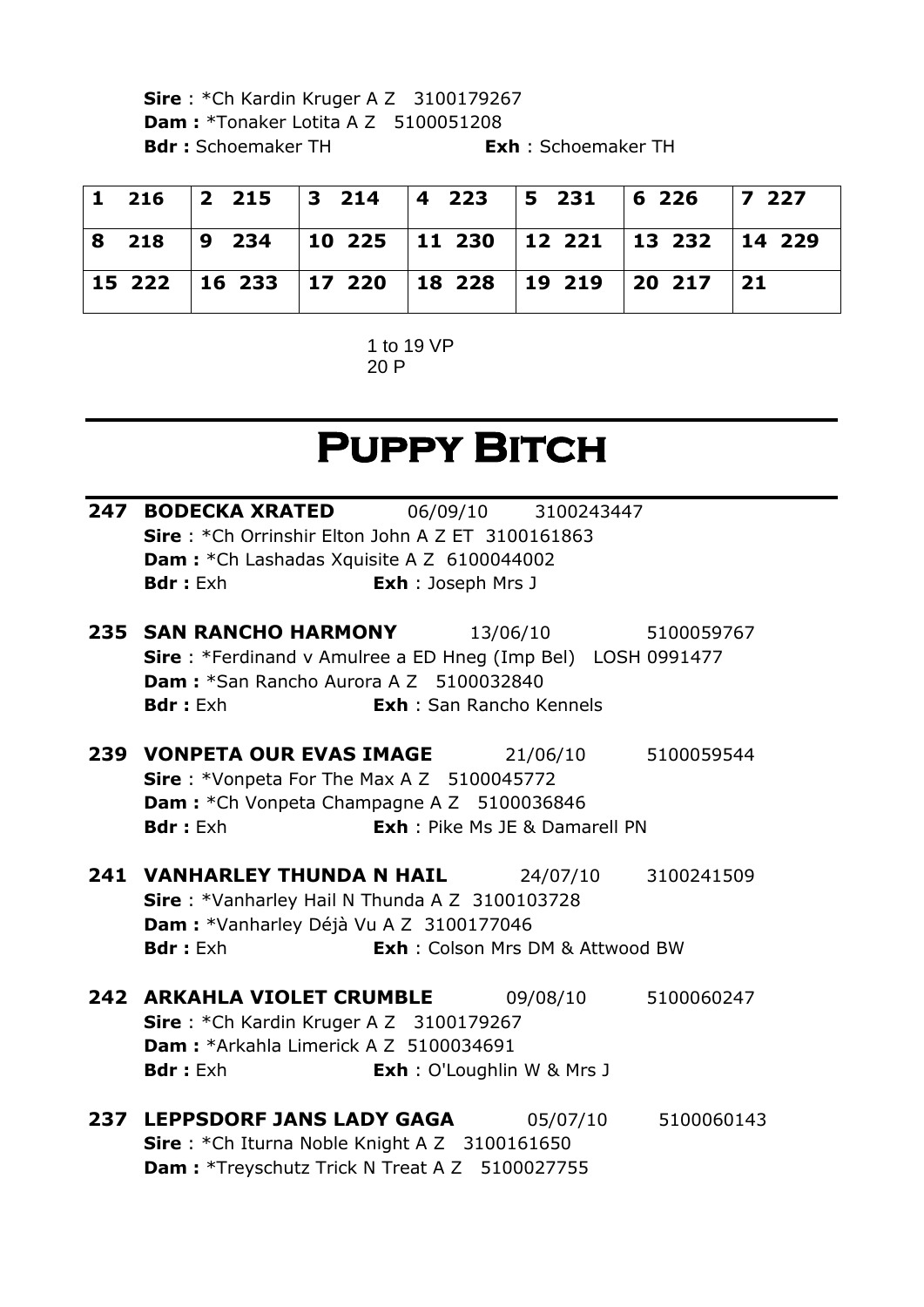|         | <b>Bdr</b> : Exh                                                                                                                                                                                                                  | <b>Exh</b> : Hume Miss L              |                      |  |
|---------|-----------------------------------------------------------------------------------------------------------------------------------------------------------------------------------------------------------------------------------|---------------------------------------|----------------------|--|
|         | <b>243 KANTENNA COZ I CAN</b> 09/08/10 4100190739<br>Sire: *Ch Kwint v Juerikställ a ED Hneg (Imp Ndl) NHSB 2501936<br><b>Dam: *Wilcol Itz Summertime A Z 4100141004</b><br><b>Bdr:</b> Ballantyne Mrs D <b>Exh:</b> Ballantyne S |                                       |                      |  |
|         | <b>236 VONPETA OURBILLIDAKID</b> 21/06/10 5100059546<br><b>Sire</b> : *Vonpeta For The Max A Z 5100045772<br><b>Dam:</b> *Ch Vonpeta Champagne A Z 5100036846<br><b>Bdr</b> : Exh                                                 | <b>Exh</b> : Pike Ms JE & Damarell PN |                      |  |
|         | <b>240 ALLTITANS ANGEL ELECTRA</b> 18/07/10 5100059851                                                                                                                                                                            |                                       |                      |  |
| 2186964 | Sire: *Artus v Schloss am Worthersee a ED SchHlll Hneg (Imp Gmy) SZ<br><b>Dam:</b> *Rhosyn Wood Nymph A Z 5100044023                                                                                                              |                                       |                      |  |
|         | <b>Bdr</b> : Exh                                                                                                                                                                                                                  | <b>Exh:</b> Hansen Mrs T              |                      |  |
|         | <b>246 VONRAUTEN KARE BEAR</b> 06/09/10 5100061015<br>Sire: *Vonrauten D Arlo A Z 5100045671<br><b>Dam:</b> *Ch Vonrauten Tina Arena A Z 5100042554<br><b>Bdr:</b> Vonrauten Kennels <b>Exh:</b> Mitchell Ms G                    |                                       |                      |  |
|         | <b>244 GLENRACO EARTH SHIMMER (AI)</b> 14/08/10 3100242258<br>Sire: *Ch Glenraco Dreamweaver A Z CD ET 3100107874<br>Dam : Exyzed Divine Miss M 4100133547<br><b>Bdr</b> : Johnston Ms G                                          |                                       | <b>Exh</b> : Tilea A |  |

| 1247 | 2 235   3 239   4 241   5 242   6 237   7 243 |  |  |
|------|-----------------------------------------------|--|--|
|      | 8 236   9 240   10 246   11 244   12          |  |  |

**ALL VP**

# **Junior Bitch**

**254 GRANDWEST ZENA A Z** 20/03/10 6100066518 **Sire** : \*Lashadas Diesel A Z 6100051892 **Dam :** \*Grandwest Layla A Z 6100053017 **Bdr :** Exh **Exh** : Willis D & Mrs C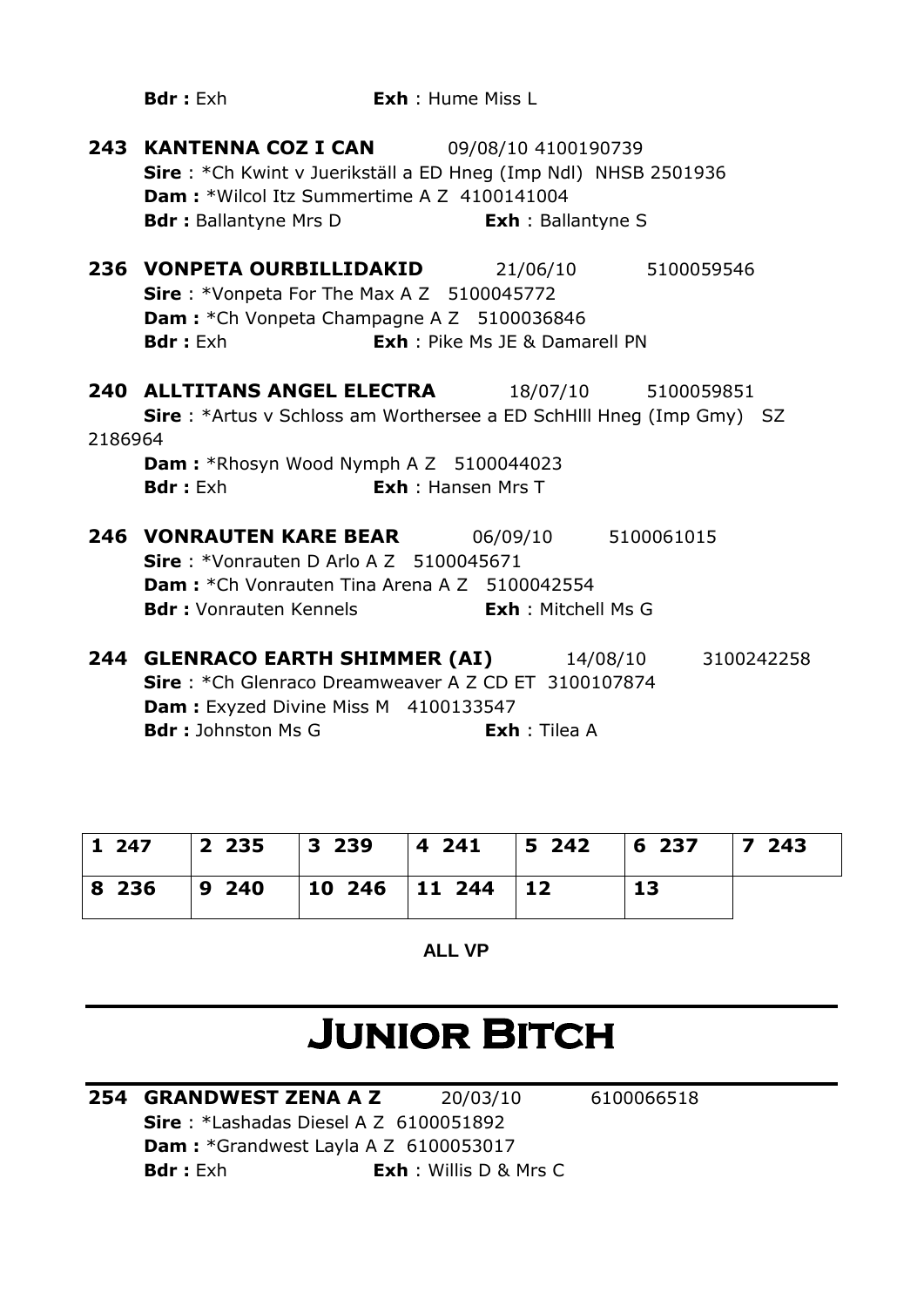14½ months. 59cm. Medium size, medium strong, well proportioned, feminine bitch of very good type. Good head and expression, medium eye colour. Stands with high wither, firm back, absolute firm and dry, the croup could be a bit longer. She has very good angulations, where the upper arm should be better angled still. Very good hindquarter angulations, good fore and underchest development. Stands correct in front. Steps correct coming and going with elbows still to firm. Exhibits powerful movement with expansive reach and drive.

**248 AZUREBRIGHT EXANADOU A Z** 20/12/09 5100057247 **Sire** : \*Leppsdorf Loui Armstrong A Z 5100044409 **Dam :** Azurebright Cheyanne 51000026623 **Bdr :** Smalbil Mrs R **Exh** : Hume Miss L & Smalbil Mrs R

17½ months. Well above medium size, medium strong slightly stretched bitch of very good type. Strong feminine head, very good expression, desired dark eye, good masking. Firm straight back, high withers, the croup is just a little steep. Very good angulation of the fore and hindquarter, very good top and underline. Steps correct coming and going. Exhibits very far reaching movement with powerful drive.

#### **252 JAYSHELL WINONA A Z** 11/01/10 3100233082 **Sire** : \*Ch Orrinshir Elton John A Z ET 3100161863 **Dam :** \*Blakngold Honey Jumble A Z 3100149941 **Bdr :** Exh **Exh** : McDermott P & N

17 months. 57.5 cm. Absolute correct medium size, medium strong,typey and expressive, feminine bitch of very good type. Very good head and expression with good masking and the desired brown eye. Stands with high wither firm back, good croup. Very good fore and hindquarter angulation, good fore and under chest development. Stands correct in front. Steps correct coming and going. Shows very good ground coverage with effective reach and drive.

**250 GRUNDELHARDT TAINTED LOVE A Z HT** 06/01/10 5100057322 **Sire** : \*Scooby-Doo v Team Zellwaldrand a ED SchHll Hneg (Imp Gmy) SZ 2201764 **Dam :** \*Merle v Blumenkamp a ED (Imp Gmy) SZ 2116476 **Bdr :** Cocks PJ & Mrs JM **Exh** : Vondoussa Kennels/Cocks PJ &

Mrs JM

17 months. 59.5 cm Large, strong, substantial, well coloured, coated and pigmented bitch of very good type. Feminine head and expression, lovely brown eyes, dark masking. Firm back, the croup could be a little less steep. Vey good fore and hindquarter angulations. Very good fore and underchest development. Stands correct in front. Steps correct coming and going. She exhibits powerful movement.

**251 ZANDRAC THE RAZORS EDGE A Z** 10/01/10 3100232061 **Sire** : \*Ch Kardin Kruger A Z 3100179267

**Dam :** \*Bonita v Streek a ED (Imp Gmy) SZ 2181180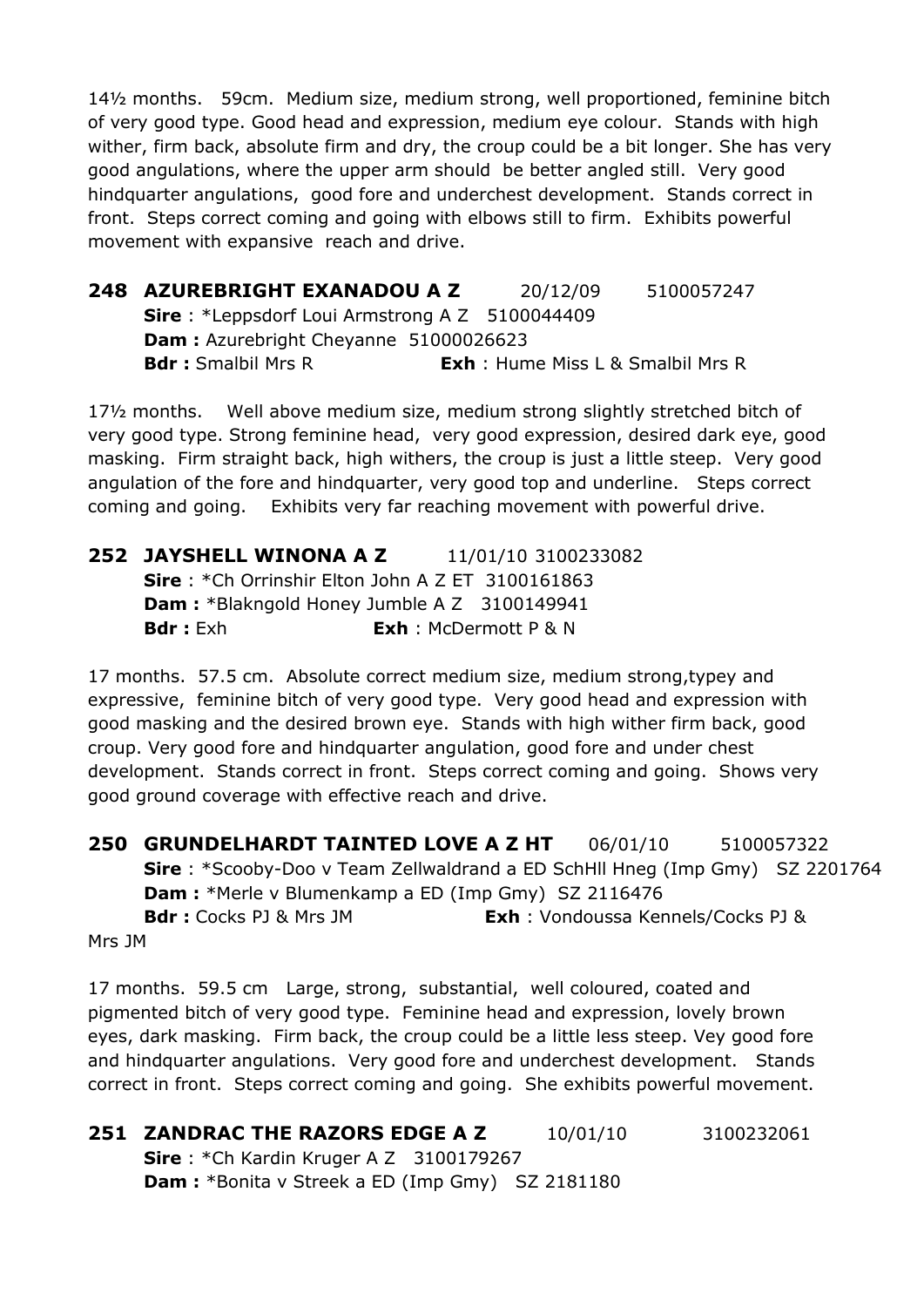R

17 months. 60 cm. Large, strong, substantial, well colloured, pigmented and coated bitch of very good type. Strong feminine head, good expression, brown eye, very good masking. Stands with high wither, firm back, good croup. Very good angulations of the fore and hindquarter where the upper arm could be better angled. Good fore and underchest development. Stands correct in front. Stepping correct coming and going, she exhibits good ground coverage where they reach could be a little more effective.

**255 VOITLANDER VENEZUELA A Z** 22/03/10 4100184925 **Sire** : \*Cayos vd Noriswand a ED SchHl Hneg (Imp Gmy) SZ 2142376 **Dam :** \*Stunadel Zinnia A Z 2100199060 **Bdr :** Wenham RK **Exh** : Babenberg Kennels

14½ months. 58.5cm. Above medium size, medium strong, slightly strechted, feminine and expressive bitch of very good type. Very good head and expression with good masking. Good medium eye. Stands with high wither, firm back, good croup which could be a little longer. Very good fore and hindquarter angulation, where the upper arm could be a little better angled still. Stands correct in front. Steps correct coming and going. Shows good movement where the reach could be a little freer still.

**257 VANHARLEY SORORITY GIRL** 10/05/10 3100241777 **Sire** : \*Cayos vd Noriswand a ED SchHl Hneg (Imp Gmy) SZ 2142376 **Dam :** \*Vanharley Wild Spirit A Z 3100125803 **Bdr :** Exh **Exh** : Colson Mrs DM & Attwood BW

13 months. Correct medium size, medium strong, well coloured, coated and pigmented, feminine bitch of very good type. Lovely head, feminine expression, dark masking, desired dark eye. Stands with high wither, firm back, good croup that could be little longer. Very good fore and hindquarter angulation where the upper arm could be a little longer still. Stands correct in front with good fore and underchest development. Steps correct coming and going with hocks and elbows to attain final firmness. Exhibits very good movement.

**249 ASTERHUND JEWEL** 04/01/10 5100056948 **Sire** : \*Fellow v Santamar a ED SchHl Hneg (Imp Bel) LOSH 0999959 **Dam : \***Asterhund Evangelina A Z 5100044976 **Bdr :** van Groen CM & Mrs GP **Exh** : Devine T

17 months. 58cm. Above medium size, medium strong, well coloured and pigmented bitch of very good type. Lovely feminine head and expression, high wither, firm back, good croup slightly short and steep. Upper arm could be better angled still. Pleasing top and underline. Stand correct in front. Steps correct coming and going. She exhibits very good movement where hocks and elbows still to firm.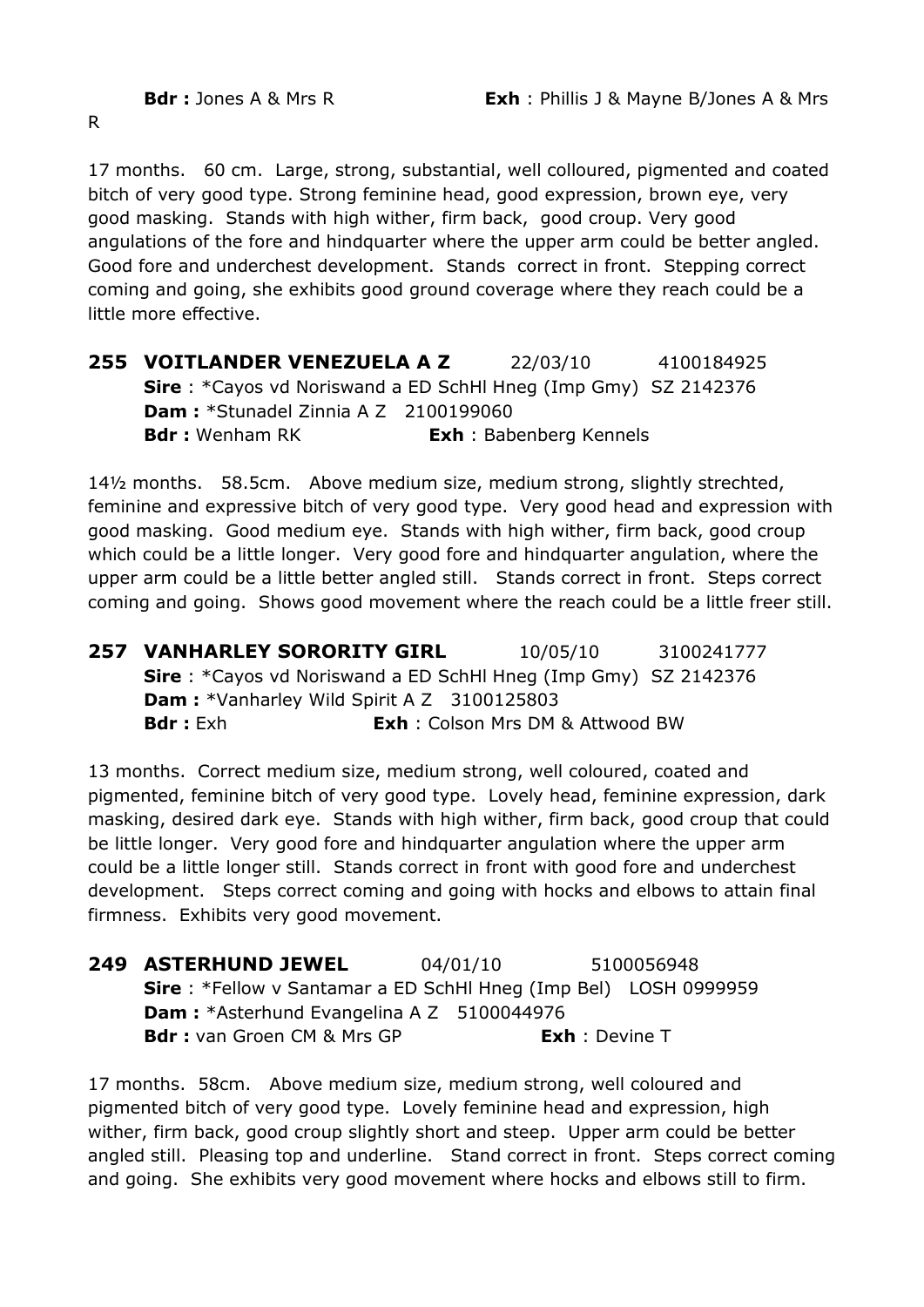**261 SAN RANCHO ICEBABY** 08/06/10 5100059778 **Sire** : \*Ferdinand v Amulree a ED Hneg (Imp Bel) LOSH 0991477 **Dam :** \*San Rancho Dante A Z 5100046258 **Bdr :** Exh **Exh** : San Rancho Kennels

12 months. Good medium size, medium strong,typey and expressive, slightly stretched bitch, very good type. Feminine head and expresssion, good masking the eyes should be a little darker. Stands with good wither, firm back, good croup which should be a little longer.. She has good angulation of the fore quarter, the upper arm could be better angled still. Very good hindquarter angulation, good fore and underchest development, a little soft in pastern. Stands correct in front. Steps corect coming and going with elbows still to attain final firmness. Shows very good movement.

**253 RHOSYN NUTMEG A Z** 09/03/10 5100058110 **Sire** : \*Artus v Schloss am Worthersee a ED SchHlll Hneg (Imp Gmy) SZ 2186964

**Dam : \***Rhosyn Secret Lyes A Z 5100040788 **Bdr :** Exh **Exh** : Collins SJ & Mrs C

15 months. 60cm. Large medium strong, substantial, well coated, bitch of very good type. Has a feminine head and expression, eyes should be a little darker. The underjaw should a little stronger. Stands with high wither, straight back, good croup, just slightly steep. Good angulations of the fore quarter where the upper arm should be better angled. Very good hindquarter angulation. Stands correct in front. Wide going, correct coming. She exhibits good ground coverage, where the reach should be a little more effective.

**256 CONKASHA DESTINIES CHILD** 05/04/10 2100316124 **Sire** : \*Fellow v Santamar a ED SchHl Hneg (Imp Bel) LOSH 0999959 **Dam :** \*Conkasha Xena A Z 2100232297 **Bdr :** Exh **Exh** : Devine T

14 months. 59cm. Well above medium size, medium strong,typey and expressive, well pigmented bitch, very good type. Feminine head, good expression, good masking, good medium eye. Stands with high wither, firm back, good croup that could be a little longer. Good fore and underchest developement, stands correct in front. Steps correct coming and going where the elbows and hocks still to firm. Exhibits good ground coverage where the drive should be more pronounced and the reach more freer.

| <b>260 VONRAUTEN DESIRE</b>                      | 17/05/10 | 5100059279                 |
|--------------------------------------------------|----------|----------------------------|
| <b>Sire</b> : *Vonrauten D Arlo A Z $5100045671$ |          |                            |
| <b>Dam:</b> Vonrauten French Kiss 5100047142     |          |                            |
| <b>Bdr:</b> Vonrauten Kennels                    |          | <b>Exh</b> : Mitchell Ms G |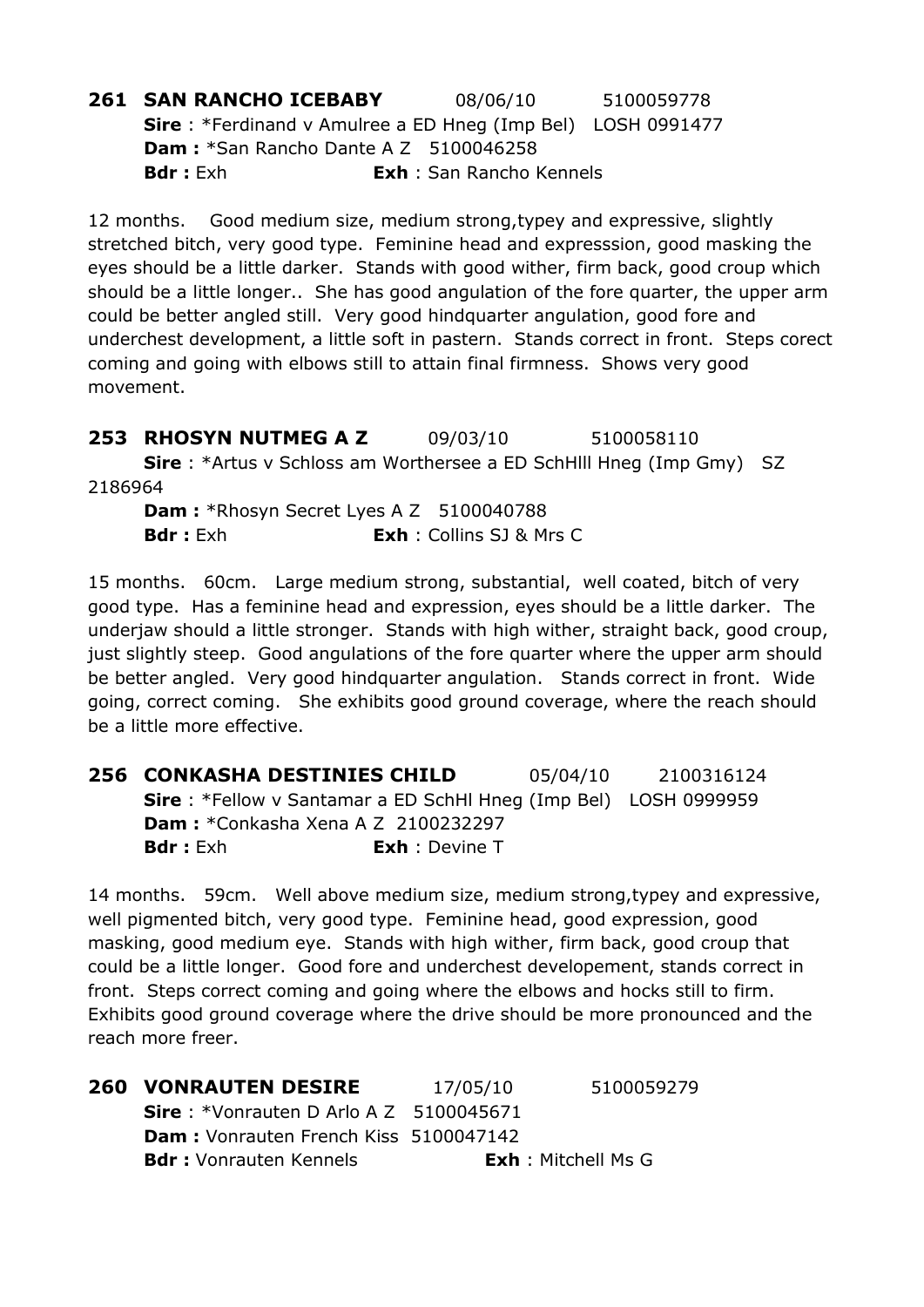13 months. 59.5cm. Large, strong substantial, well coloured, coated and pigmented bitch of very good type. Very feminine head and expression, lovely dark masking, desired brown eye colour. Stand with high wither, straight back, good croup, just a litte steep. Very good fore and hindquarter angulations, where the upper arm could be a little better angled still. Very good fore and underchest development. Stands correct in front. Steps correct coming and going. Shows balanced movement.

**259 TONAKER PEARL** 13/05/10 5100058966 **Sire** : \*Lago Barone A Z 5100042833 **Dam: \*Tonaker Kuddles A Z 5100050836 Bdr :** Schoemaker TH **Exh** : Tonaker Kennels

13 months. 57.5cm. Slightly stretched, feminine expressive bitch, good head and expression, just good masking, just medium eye colour. Stands with level wither, straight back, good croup that could be a little longer. Good forequarter angulation where the upper arm could be a bit longer and better angled. Very good hindquarter angulation. Stands correct in front. Good fore and pronouned underchest development. Correct coming and going. Shows good movement where the drive should be a little more pronounced.

| <b>258 DREAMSTAR BOOTYLICIOUS</b>                | 13/05/10                                 | 5100059232 |
|--------------------------------------------------|------------------------------------------|------------|
| <b>Sire</b> : *Ch Taurorn Navarre A Z 5100045062 |                                          |            |
| <b>Dam:</b> *Ch Keedara Deby Duz A Z 5100029825  |                                          |            |
| <b>Bdr</b> : Pilgrim Ms S                        | <b>Exh</b> : Pilgrim Ms S & Wellman Ms G |            |

13 months. 59.5cm. Large medium strong, well pigmented, feminine bitch of very good type, feminine head, lovely dark masking with medium eye. Stands with high wither straight back, slightly short and steep croup. Good fore quarter angulation where the upper arm should be better angled. Very good hindquarter angulation. Good fore and underchest development. Stands correct in front. Steps correct coming and going with elbows still to firm. Showed good movement.

|  | 8 249   9 261   10 253   11 256   12 260   13 259   14 258 |  |  |  |  |  |
|--|------------------------------------------------------------|--|--|--|--|--|

**1 to 12 VG**

**13 and 14 G**

# **Intermediate Bitch**

**265 \*BRONACRE KNIGHT MOVES A Z** 10/04/09 3100219390 **Sire** : \*Ch Iturna Noble Knight A Z 3100161650 **Dam :** \*Bronacre Hidden Agenda A Z 3100171360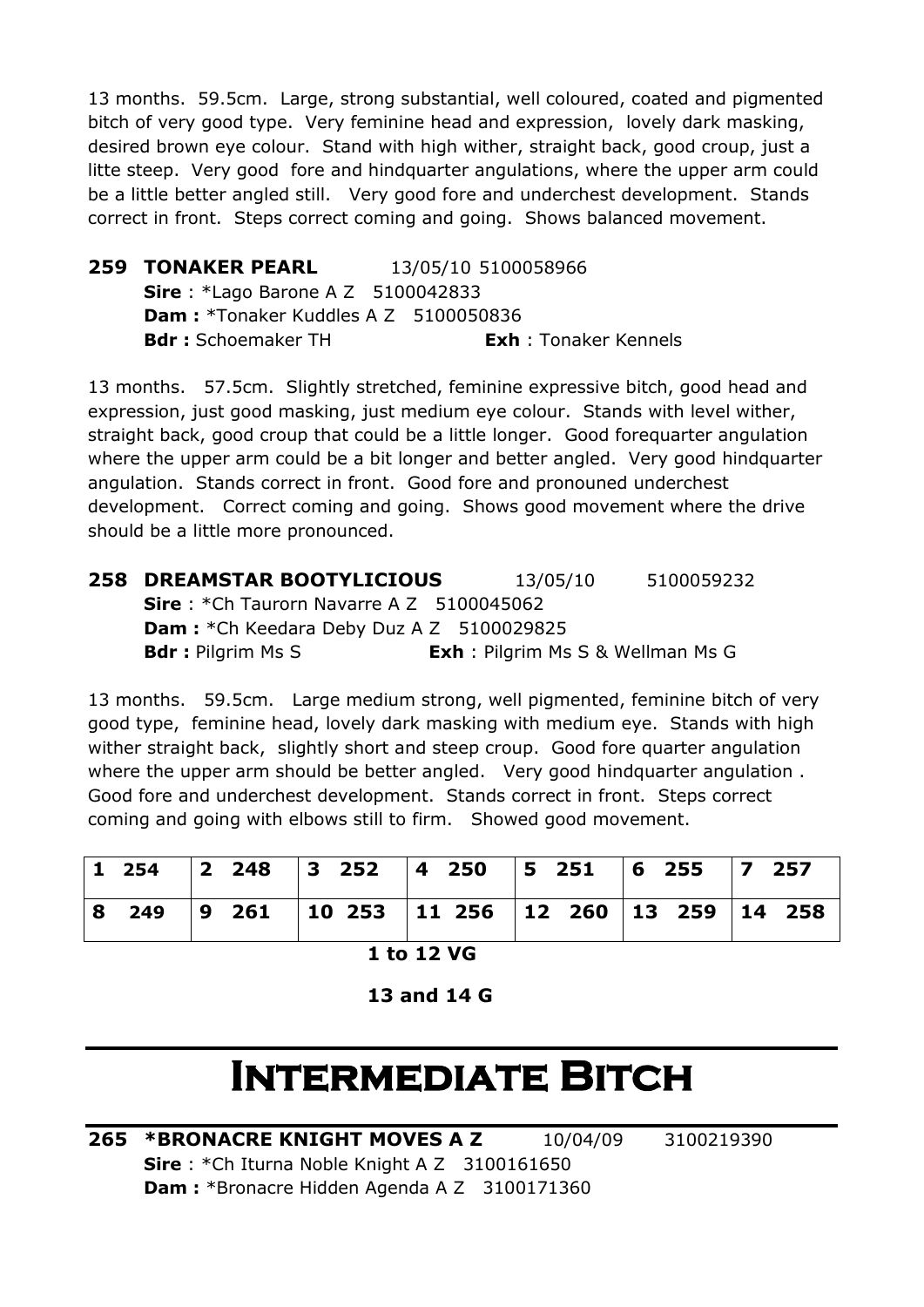**Bdr :** Bronacre Kennels **Exh** : Stocks V & H

26 months. 59cm. Well above medium size, strong, substantial, well coloured, pigmented and coated, harmoniously constructed feminine bitch, of excellent type. Very good head and expression, with good masking and desired dark eye. Stands with high wither, firm back, good croup. Very good angulation of the fore and hindquarter. Very good fore chest development. Pleasing top and underline. Stands correct in front. Exhibits zestful movement with powerful drive and free reach.

**268 \*RHOSYN IMA RASCAL A Z** 07/08/09 5100055351 **Sire** : \*Vimo vd Hopfenhalle a ED SchHlll Hneg (Imp Gmy) SZ 2158998 **Dam : \***Rhosyn Vital Splash A Z 5100021078 **Bdr :** Exh **Exh** : Collins SJ & Mrs C

22 months. 58cm. Above medium size, strong, substantial, harmoniously constructed, well coloured and coated bitch of very good type. Feminine head and expression with good masking and medium eye. Stands with high wither, good croup, just a little steep. Very good fore and hindquarter angulation, where the upper arm could be better angled still. Very good fore and underchest development. Stands correct in front. Correct coming and going. Exhibits far reaching balanced movement and powerful drive.

**262 \*CONKASHA DAKOTA STAR A Z** 20/11/08 2100284396 **Sire** : \*Lashadas Xcellento A Z 6100044000 **Dam : \***Conkasha Sharlette A Z 2100161633 **Bdr :** Exh **Exh** : Devine T

30½ months. 58cm. Above medium size, medium strong, typey and expressive, harmoniously constructed feminine bitch of very good type. Very good head and expression with the desired brown eye. Stands with high wither, firm back, good croup. Very good angulation of the fore and hindquarter, long upper arm, could be better angled still. Good fore and underchest developement. Stands correct in front. Stepping straight coming and going, she shows very far reaching ground covering movement

**263 GLENRACO UPSADAISY** 10/12/08 3100212819 **Sire** : \*Fellow v Santamar a ED SchHl Hneg (Imp Bel) LOSH 0999959 **Dam :** \*Glenraco Wild Witch A Z 3100147448 **Bdr :** Exh **Exh** : Johnston G

29 months. 60cm. Large strong, substantial, slightly stretched bitch of very good type. Strong feminine head, good masking, good brown eye. Stands with high wither, firm back, good croup, slightly steep. Very good angulations where the upper arm could be better angled still. Very good top and underline. Stands correct in front. Steps correct going and coming with elbows still to tighten. Exhibits very expansive movement.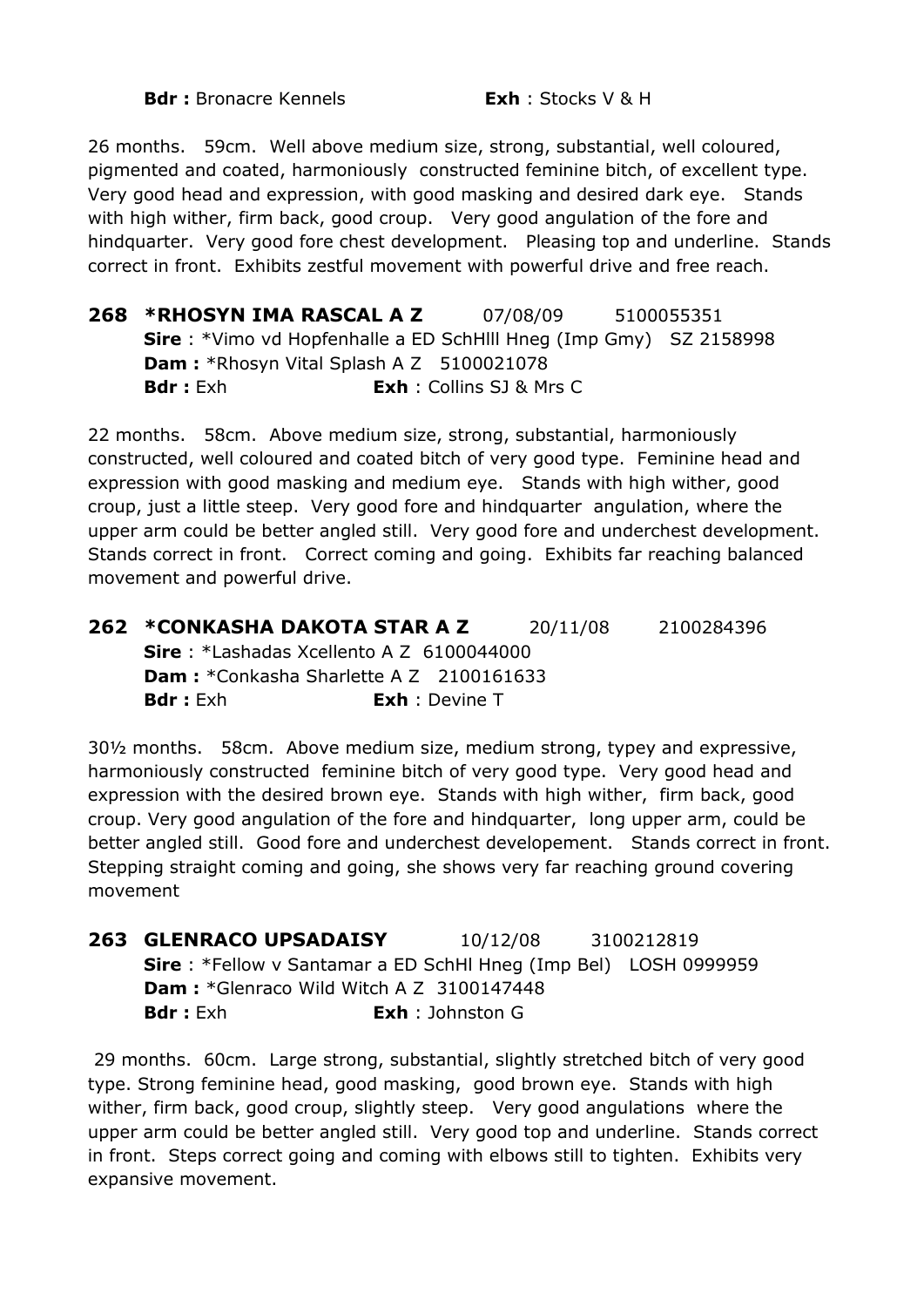**271 \*SHEPROSE YOUR SPECIAL A Z** 29/11/09 5100056646 **Sire** : \*Artus v Schloss am Worthersee a ED SchHlll Hneg (Imp Gmy) SZ 2186964

**Dam : \*Seigen Girl Interuppted A Z 6100052357 Bdr :** Exh **Exh** : Owen B

18 months. 59cm. Well above medium size, strong, substantial, feminine well coloured and coated bitch of very good type. Strong feminine head, good masking, desired dark eye. Stands with high wither, firm back, good croup, just a little steep. Very good fore and hindquarter angulation, where the upper arm could be a little better angled, must not become any deeper. Stands correct in front. Steps correct going and coming. Shows well balanced movement where the reach should be a littel freer still.

**269 \*VOLSCAIN XILLA A Z** 18/08/09 3100226182 **Sire** : \*Lio v Rosenberg a ED Hneg (Imp Gmy) SZ 2196218 **Dam :** \*Molle vd Werther-Mühle a ED (Imp Gmy) SZ 2142864 **Bdr :** Exh **Exh** : Volscain Kennels

21½ months. 59cm. Well above medium size, medium strong, typey and expressive, feminine bitch of very good type. Very good head and feminine expression, I would like to seen the eye colour a little darker. Stands with high wither, straight back, good croup, slightly high tail set. Very good angulation of the fore and hindquarter with a longer upper arm that could be a little better angled still. Good fore and underchest development. The underchest could be just a little longer. Steps correct coming and going with already very good firmness. Shows expansive zestful movement.

**264 GLENRACO GOLLY GOSH A Z** 10/12/08 3100212817 **Sire** : \*Fellow v Santamar a ED SchHl Hneg (Imp Bel) LOSH 0999959 **Dam :** \*Glenraco Wild Witch A Z 3100147448 **Bdr :** Johnston Ms G **Exh** : Jackson Mrs D

29 months. Double P1 upper left. 59cm. Above medium size, strong, substantial, well pigmented and coated bitch of very good type. Feminine head and expression, good masking and desired eye. Stand with good wither, high back, good croup. Good fore and very good hindquarter angulation, the upper arm could be a little better angled still. Stands correct in front. Very good fore and underchest development. Steps correct going. Shows very good movement with balanced reach and drive.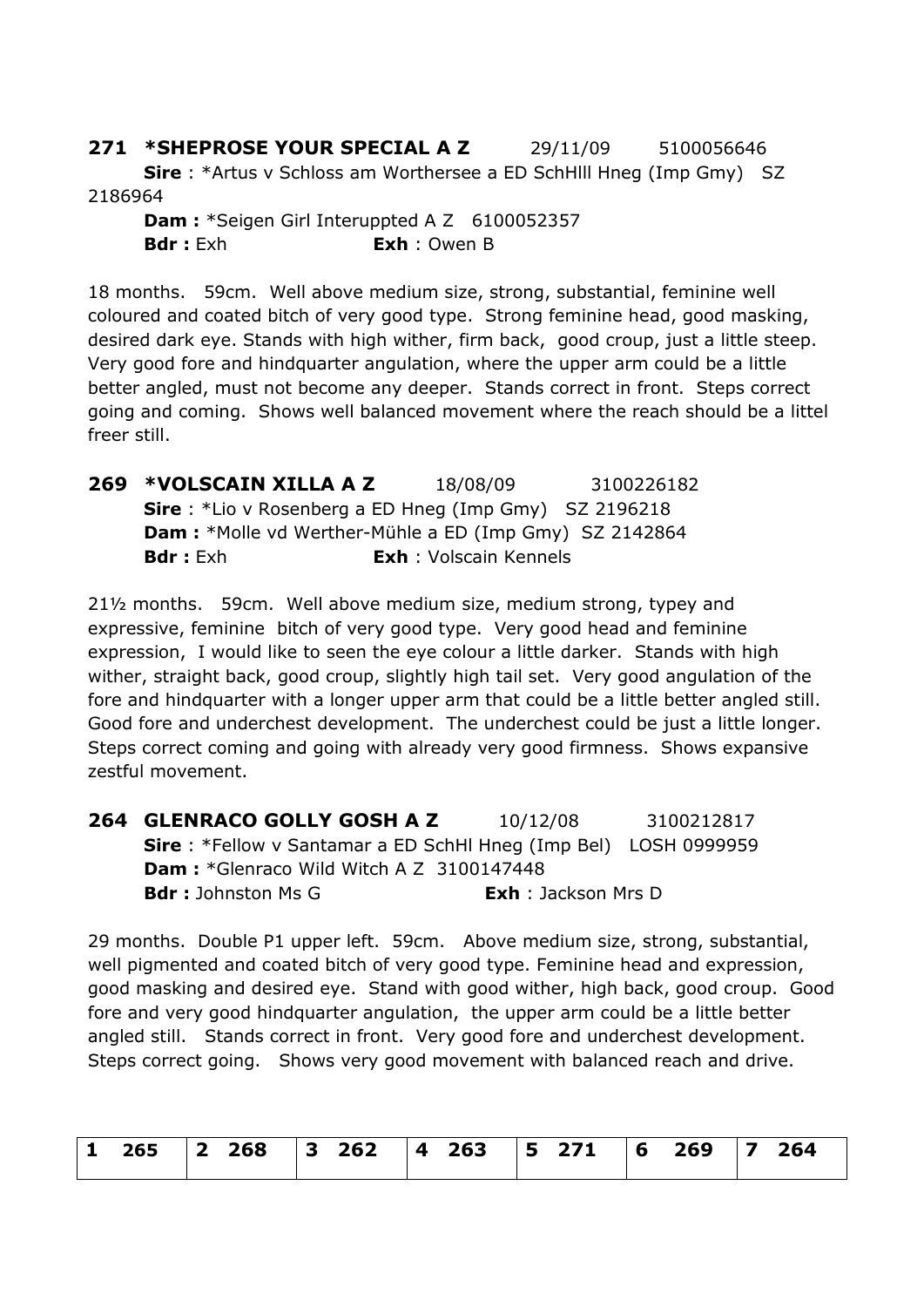| s<br>Ω<br>۰ | 0<br>-<br>- - |
|-------------|---------------|
|             |               |

#### **ALL VG**

### **Open Bitch**

**296 \*SHEPROSE WHISKY DELIGHT A Z** 08/04/09 5100053763 **Sire** : \*Ch Kuirau Regan A Z 2100246984 **Dam : \*Seigen Girl Interuppted A Z 6100052357 Bdr :** Exh **Exh** : Owen B

26 months. 59.5cm. Large, strong, substantial, harmoniously constructed, well coated, coloured, pigmented, feminine bitch of excellent type. Lovely feminine head and expression, dark masking, desired dark eye. Stands with high withers, firm back, good croup. Very good fore and hindquarter angulation. Very good fore and underchest development. Stands correct in front. Steps correct going and coming. Exhibits zestful, far reaching, powerful movement with good ground coverage.

**281 \*BRONACRE IMOGEN A Z** 02/05/08 3100203888 **Sire** : \*Ch Kwint v Juerikställ a ED Hneg (Imp Ndl) NHSB 2501936 **Dam :** \*Bronacre Hidden Agenda A Z 3100171360 **Bdr :** Exh **Exh** : Bronacre Kennels

37 months. 59cm. Well above medium size, strong, substantial, harmoniously constructed, well coated, coloured and pigmented bitch of excellent type. Strong feminine head and expression, very good masking with desired dark eye. Stands with high wither, firm back, good croup which could be slightly longer. Very good angulation of the fore and hindquarters. Very good fore chest development and underline. Stands correct in front. Steps correct coming and going. Shows expansive ground convering movement.

**272 \*CH LASHADAS XQUISITE A Z** 08/09/05 6100044002 **Sire** : \*Ch Uras v Trafalga a Z Hneg (Imp Gmy) SZ 2116134 **Dam :** \*Spellbinda Kellyspride A Z 3100096514 **Bdr :** Hosking R & Mrs S **Exh** : Joseph Mrs J

69 months. 58cm. Above medium size, medium strong, harmoniously constructed, black and tan bitch of very good type. Very good head and expression, lovely masking, desired dark eye. Stand with high wither, straight back, good croup, just a little steep. Very good angulation of the fore and hindquarter. Very good fore and under chest development. Stands correct in front. Steps a little wide going, correct coming. Exhibits zestful, far reaching movement with powerful drive.

**274 \*LASHADAS AMBER A Z** 20/08/06 6100048550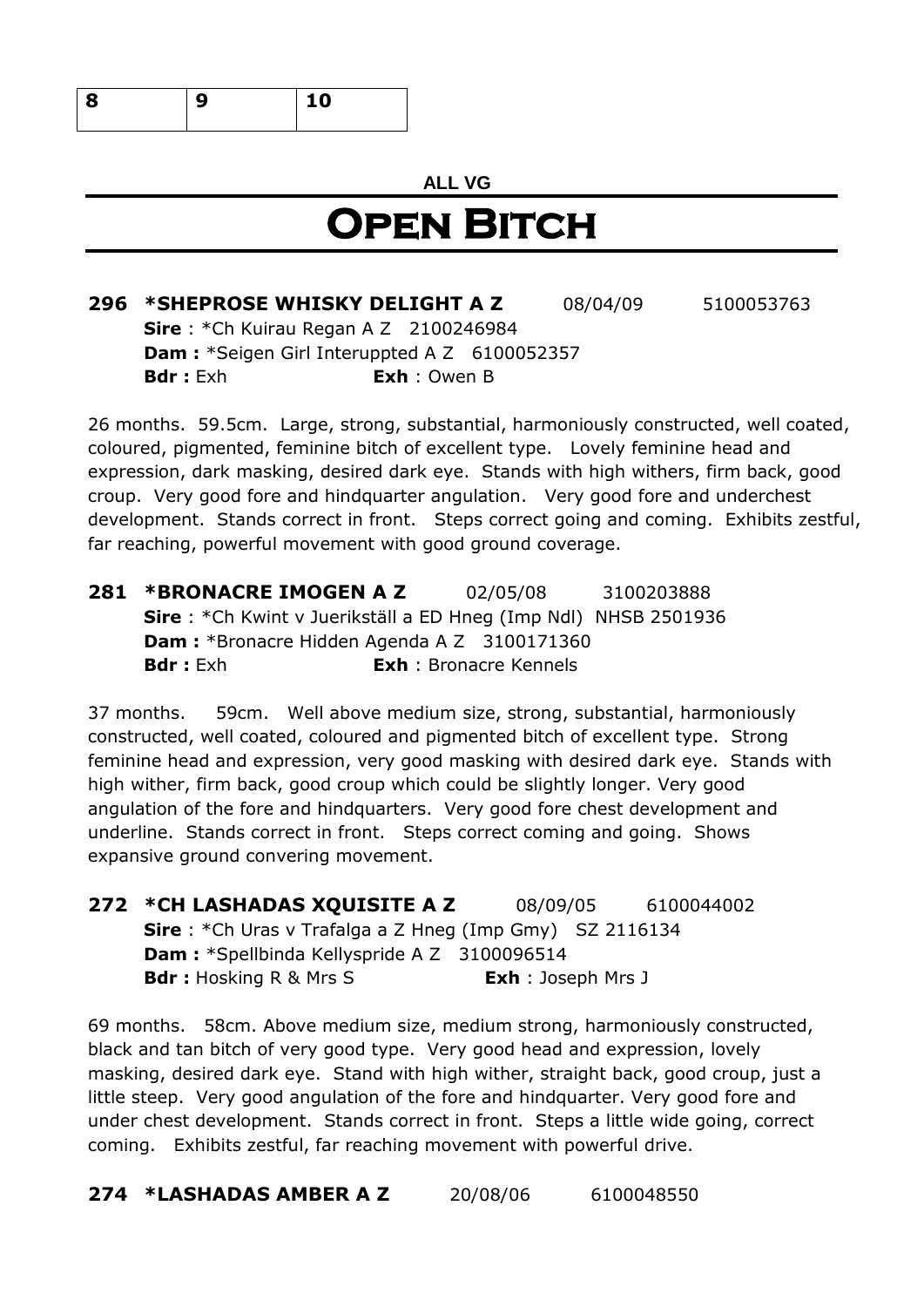**Sire** : \*Iccara Undercover Agent A Z Hneg 6100035506 **Dam :** \*Spellbinda Kellyspride A Z 3100096514 **Bdr :** Hosking R & Mrs S **Exh** : Urie I & Mrs J

57½ months. 60.5cm. Large, strong and substantial, well constructed, well coloured, pigmented and coated sable bitch. Strong head, feminine expression, dark masking and lovely dark eyes. Stands with high wither firm back, good croup. Very good fore and hindquarter angulation where the upper arm could be better angled. Very good fore and underchest development. Stands correct in front. Steps correct coming and going. Exhibits zestful and powerful far reaching movement with very good drive.

**290 \*RYZACK ALEXA A Z** 19/12/08 3100212649 **Sire** : \*Ch Kwint v Juerikställ a ED Hneg (Imp Ndl) NHSB 2501936 **Dam :** \*Schaeferhund Yenta A Z 3100163162 **Bdr :** Payne J **Exh** : Bohdal Mrs I

29½ months. 60cm. Double P1 upper right and Upper left. Large strong, substantial, well coloured, pigmented and coated bitch of very good type. Feminine head and expression, lovely dark masking and desired dark eye. Stands with high wither, firm back, good croup. Very good fore and hindquarter angulation. Stands correct in front, pasterns slightly soft. Moves correct going and coming. Exhibits zestful far reaching movement over a firm back.

| 289 *GRANDWEST ULANA A Z                                       | 01/12/08                      | 6100059069 |
|----------------------------------------------------------------|-------------------------------|------------|
| <b>Sire</b> : *Yke v Haus Charly a ED Hneg (Imp Gmy) SZ 168088 |                               |            |
| <b>Dam:</b> *Fremont Hot Property A Z 2100135460               |                               |            |
| <b>Bdr</b> : Exh                                               | <b>Exh</b> : Willis D & Mrs C |            |

30 months. 60cm. Large, strong, substantial, harmoniously constructed black and gold bitch of excellent type. Very good head and expression, good masking, just medium eye. Stands with high wither, firm back, good croup which could be a little longer. Very good angulation of the fore and hindquarter, where the upper arm should be better angled still. Stands correct in front. Steps straight going and coming. She exhibits zestful ground covering movement with very good drive and far reaching movement

**288 \*CHARON v OVERLEDINGERLAND a ED SchHl(Imp Gmy)** 29/11/08 SZ 2229718 **Sire** : \*Paer v Hasenborn a ED SZ 2194208 **Dam :** \*Kelli v Overledingerland a SZ 2075938 **Bdr :** Mueller G **Exh** : DeLucia J & Mrs J/Seidl J

30½ months. 58cm. Medium size, strong, substantial, typey and expressive, harmoniously constructed, well coated and coloured bitch of very good type. Feminine head and expression, good masking, good medium eye. High withers, straight firm back, good croup, just a little steep. Very good angulation of the fore and hindquarter. Stands correct in front. Good fore and underchest development.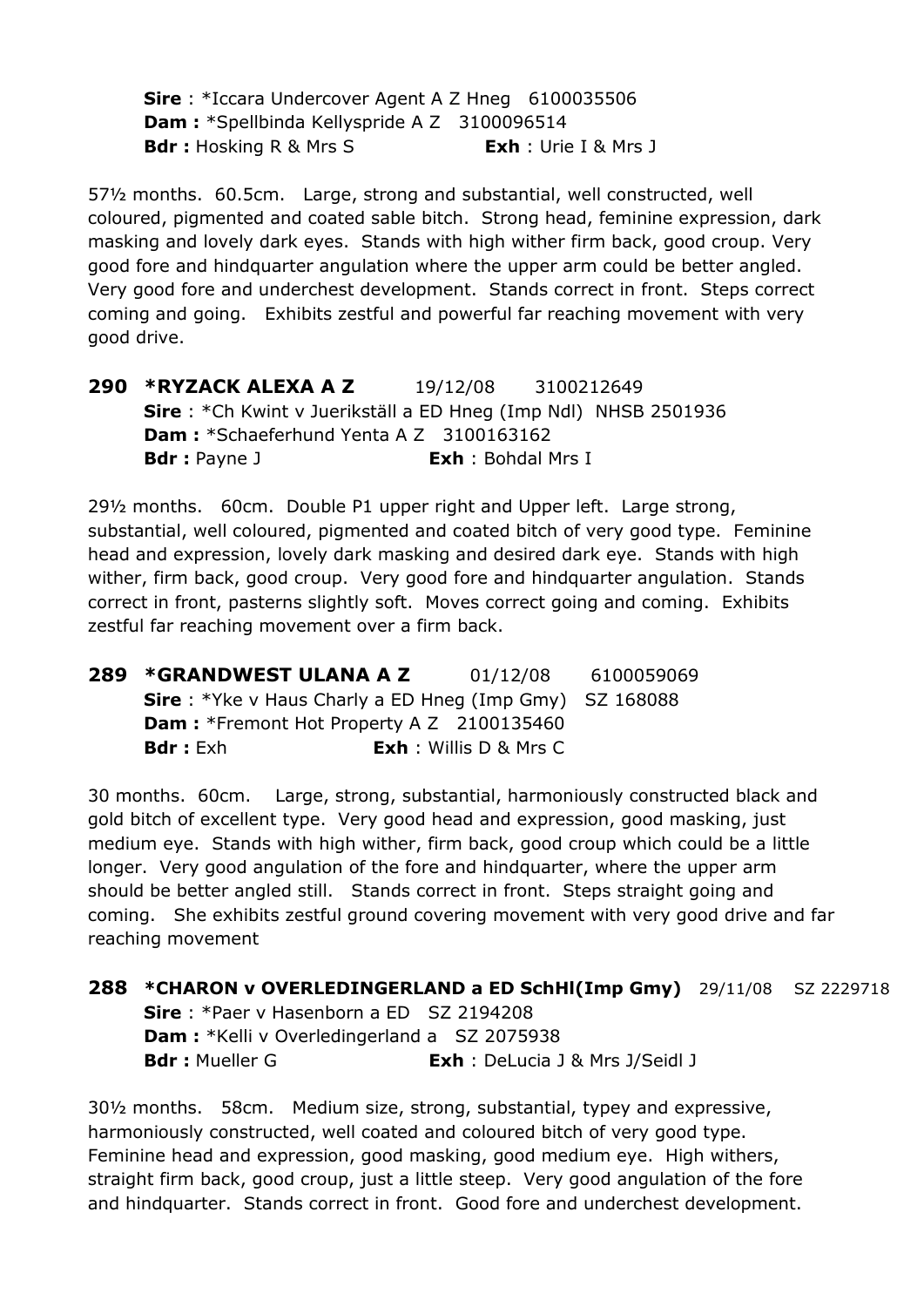Steps correct going and coming, with hocks just a little close. Exhibits powerful ground covering movement with much vitality.

**298 \*KEEDARA LITTLEMISSBIAGE A Z** 05/06/09 5100054916 **Sire** : \*Ch Kardin Kruger A Z 3100179267 **Dam : \***Ch Keedara Deby Duz A Z 5100029825 **Bdr :** Exh : Mayne Ms B & Phillis J

24 months. 60cm. Large, strong, substantial black and gold bitch of very good type. Strong, feminine head, very good expression, dark masking and good brown eye. Stands with high wither firm back, good croup. Very good angulation of the fore and hindquarter, where the upper arm could be a little better angled. Very good fore and underchest development. Stands correct in front. Steps correct going and coming. Exhibits powerful far reaching movement.

| 294 *RHOSYN HOT KOKO A Z                    | 19/03/09                        | 5100053318 |
|---------------------------------------------|---------------------------------|------------|
| Sire: *Rhosyn Untold Hero A Z 5100043402    |                                 |            |
| <b>Dam:</b> *Rhosyn Koolmint A Z 5100034420 |                                 |            |
| <b>Bdr</b> : Exh                            | <b>Exh</b> : Collins SJ & Mrs C |            |

27 months. 61cm. Large, strong, substantial black and gold bitch of very good type. Very strong feminine head, lovely strength of foreface and underjaw, dark masking, good medium eye, slightly wide ear set. Stands with high wither, firm back, good croup just slightly steep. Very good fore and hindquarter angulation. Very good fore and underchest development. Still correcting in front. Steps correct going, slightly wide coming. Exhibits powerful far reaching movement

| 273 *CONKASHA XENA A Z                                          | 11/07/06              | 2100232297 |
|-----------------------------------------------------------------|-----------------------|------------|
| <b>Sire</b> : *Ch Uras v Trafalga a Z Hneg (Imp Gmy) SZ 2116134 |                       |            |
| <b>Dam:</b> Conkasha Tatiana A Z 2100194818                     |                       |            |
| <b>Bdr</b> : Exh                                                | <b>Exh</b> : Devine T |            |

59 months. 59cm. Well above medium size, medium strong, well coloured and pigmented, slight stretched bitch of very good type. Feminine head and expression, lovely dark masking and desired dark eye. Stands with high wither, firm back, good croup, slightly high tail set. Good fore quarter, where the upper arm should be better angled. Very good hindquarter angulation. Good fore chest development, good under line. Stands correct in front. Steps correct going and coming. Exhibits powerful movement, transmitted over a firm back.

| 283 * CH JAYSHELL RIPLEY A Z                           | 30/05/08                   | 3100204013 |
|--------------------------------------------------------|----------------------------|------------|
| <b>Sire</b> : *Ch Iturna Noble Knight A $Z$ 3100161650 |                            |            |
| <b>Dam:</b> *Orrinshir Xcel A Z $3100092728$           |                            |            |
| <b>Bdr:</b> McDermott P & N                            | <b>Exh</b> : Taylor Mrs SJ |            |

36 months. 59cm. Well above medium size, strong, substantial, expressive bitch. Strong feminine head, good masking, good brown eye. Stands with high wither, firm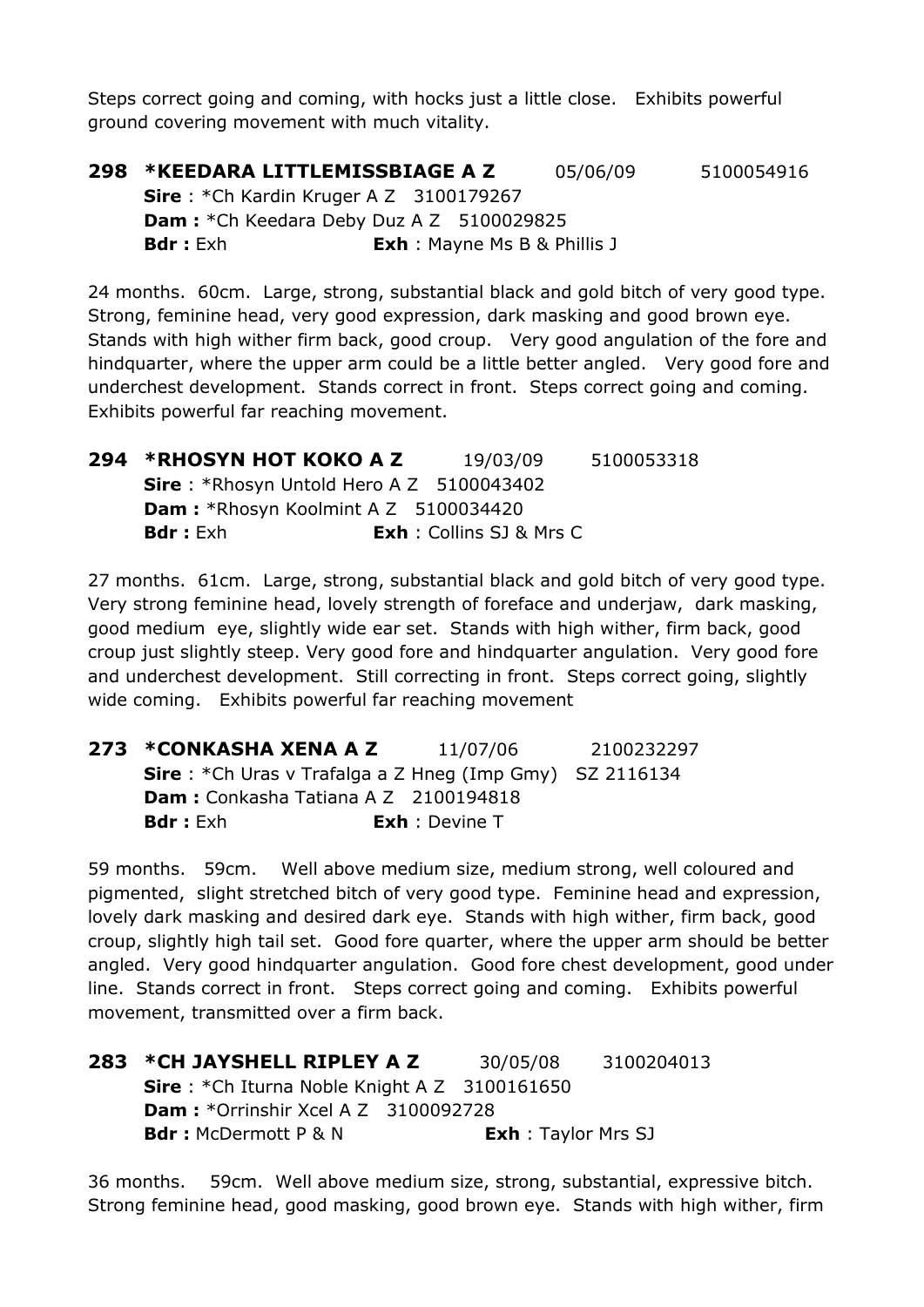back, good croup that could be a bit longer. Good angulation of the fore quarter where the upper arm could be better angled. Very good hindquarter angulation. Very good fore and underchest development. Stands correct in front. Steps correct going and coming with elbows still to attain final fimrness. She exhibits zestful movement with good reach and drive.

**287 \*LEPPSDORF ELDORA A Z** 31/10/08 5100052083 **Sire** : \*As du Domaine du Val d'Aulnoy HD ED Hneg (Imp Fr) LOF 582753/34822 **Dam : \*Leppsdorf Serita A Z 5100028701** 

**Bdr :** Exh **Exh** : Hume Miss L

31½ months. 59cm. Well above, medium size, medium strong, slightly stretched, feminine bitch of very good type. Strong feminine head with very good expression, lovely strength of foreface and underjaw, good masking and medium brown eye. Stands with high wither, firm back, good croup. Very good angulation of the fore and hindquarter, where the upper arm could be better angled. Stands correct in front. Very good fore and underchest development. Steps correct going and coming. Exhibits zestful far reaching movement and powerful drive.

| 293 *CH DARKKNIGHT YSADORE A Z                 |                                     | 07/03/09 5100053979 |
|------------------------------------------------|-------------------------------------|---------------------|
| <b>Sire</b> : *Ch Kardin Kruger A Z 3100179267 |                                     |                     |
| <b>Dam:</b> *Takimbre Our Fame A Z 3100112073  |                                     |                     |
| <b>Bdr:</b> Darkknight Kennels                 | <b>Exh</b> : Mayne Ms B & Phillis J |                     |

27 months. 59cm. Double P1 upper left. Well above medium size, medium strong, typey, expressive, feminine bitch of very good type. Very good head and expression, dark masking and desired dark eye. Stands with high wither, firm back good croup, just slightly steep. Slightly high tail set. Fore chest still to develop, good underchest development. Stands correct in front. Steps correct going and coming. She exhibits zestful movement with good ground coverage.

**286 \*SAN RANCHO FIZZ WIZZ A Z** 20/10/08 5100051600 **Sire** : \*As du Domaine du Val d'Aulnoy HD ED Hneg (Imp Fr) LOF 582753/34822

**Dam :** \*San Rancho Aurora A Z 5100032840 **Bdr :** Exh **Exh** : San Rancho Kennels

31½ months. 60cm. Large, strong, substantial, well constructed black and gold bitch of very good type. Strong feminine head with dark masking, just medium eye. Stands with good wither, firm back, good croup which could be a bit longer. Very good angulation of the fore and hindquarter, the upper arm could be better angled still. Slightly soft pasterns. Stands correct in front. Stepping correct going and coming. Exhibits powerful far reaching movement with much vitality

**291 \*BRUANGIE SOMETHING TO FOLLOW A Z** 13/01/09 5100052776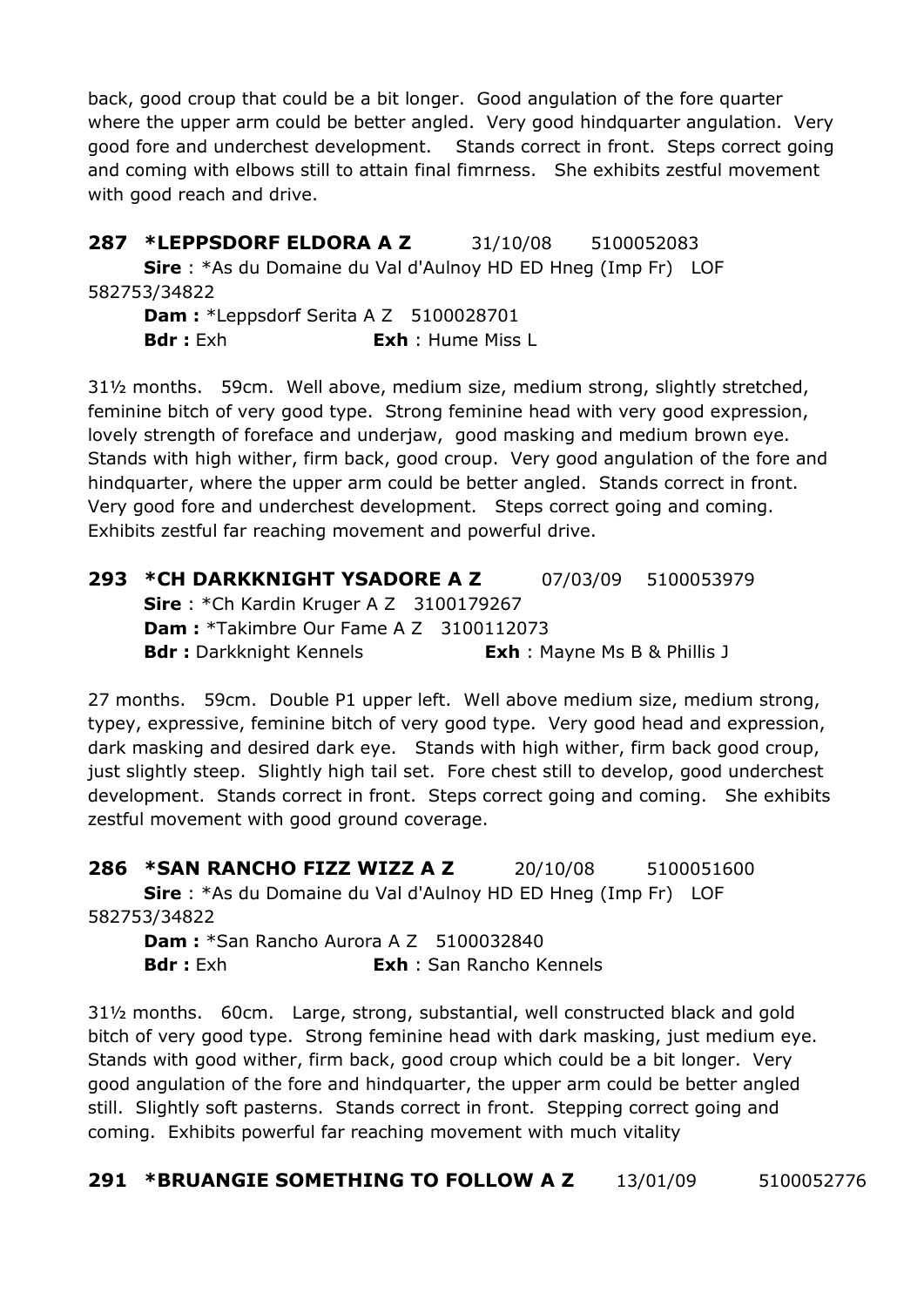**Sire** : \*Ch Kardin Kruger A Z 3100179267 **Dam :** \*Bruangie Aztec Princess A Z 5100028574 **Bdr :** Corlett Mrs V **Exh** : Alimanda Kennels

29 months. 60cm Large, medium strong, expressive, feminine bitch. Very good head, lovely masking, good medium eye. Stands with high withers, slight nick behind. Firm back, good croup, slightly short, slightly steep. Good forequarter, with a long upper arm which should be better angled. Very good hindquarter angulation. Good fore and underchest development. Stands correct in front. Steps with hocks close going, correct coming with eblows yet to tighten. Shows good movement.

**279 \*VOLKRISS VAN BEUREN A Z** 23/10/07 3100193854 **Sire** : \*Ch Kwint v Juerikställ a ED Hneg (Imp Ndl) NHSB 2501936 **Dam :** \*Volkriss Andromeda A Z 3100146800 **Bdr :** Exh **Exh** : Berry D

43½ months. 59cm. Large, medium strong, substantial, well coloured and pigmented bitch of very good type. Feminine head and expression, good masking with desired dark eye. Stands with high wither, firm back, good croup, which should be just a little longer. Good fore and very good hindquarter angulation. Good fore and underchest development. Stands correct in front. Stepping slightly narrow going, correct coming, elbow connection not yet complete. She exhibits powerful movement with very good reach.

**275 \*KARASTRO BONDS BEAUTY A Z** 09/11/06 4100140641 **Sire** : \*Ch Kayrossi Bond James Bond A Z 4100097281 **Dam : \*Ch Kingland China Doll A Z 2100173680 Bdr :** Exh **Exh** : Berghofer Mrs D & Molloy Miss S

55 months. 59.cm Well above medium size, medium strong, slightly stretched, black and gold bitch of very good type. Good head and expression, good masking desired brown eye. Stands with high wither slight nick behind, slightly stretched in proportions, firm back, good croup, slightly steep. Very good fore quarter angulations, where the upper arm could be a little better angled. Very good fore and pronounced underchest development must not become any deeper. Stands correct in front. Steps correct coming and going. Shows good movement where the drive should be more pronounced and the reach more effective.

**282 \*DARKKNIGHT WILD CHERRY A Z** 07/05/08 5100050202 **Sire** : \*Ch Kwint v Juerikställ a ED Hneg (Imp Ndl) NHSB 2501936 **Dam :** \*Darkknight Quesha A Z 5100050202 **Bdr :** Exh **Exh** : Darkknight Kennels

37 months. 57cm Absolute correct medium size, medium strong, well pigmented, coloured, feminine, typey expressive bitch. Very good head and expression, good masking, good brown eye. Stands with high wither, firm back, good croup, just a little steep. Very good fore and hindquarter angulation. Very good fore and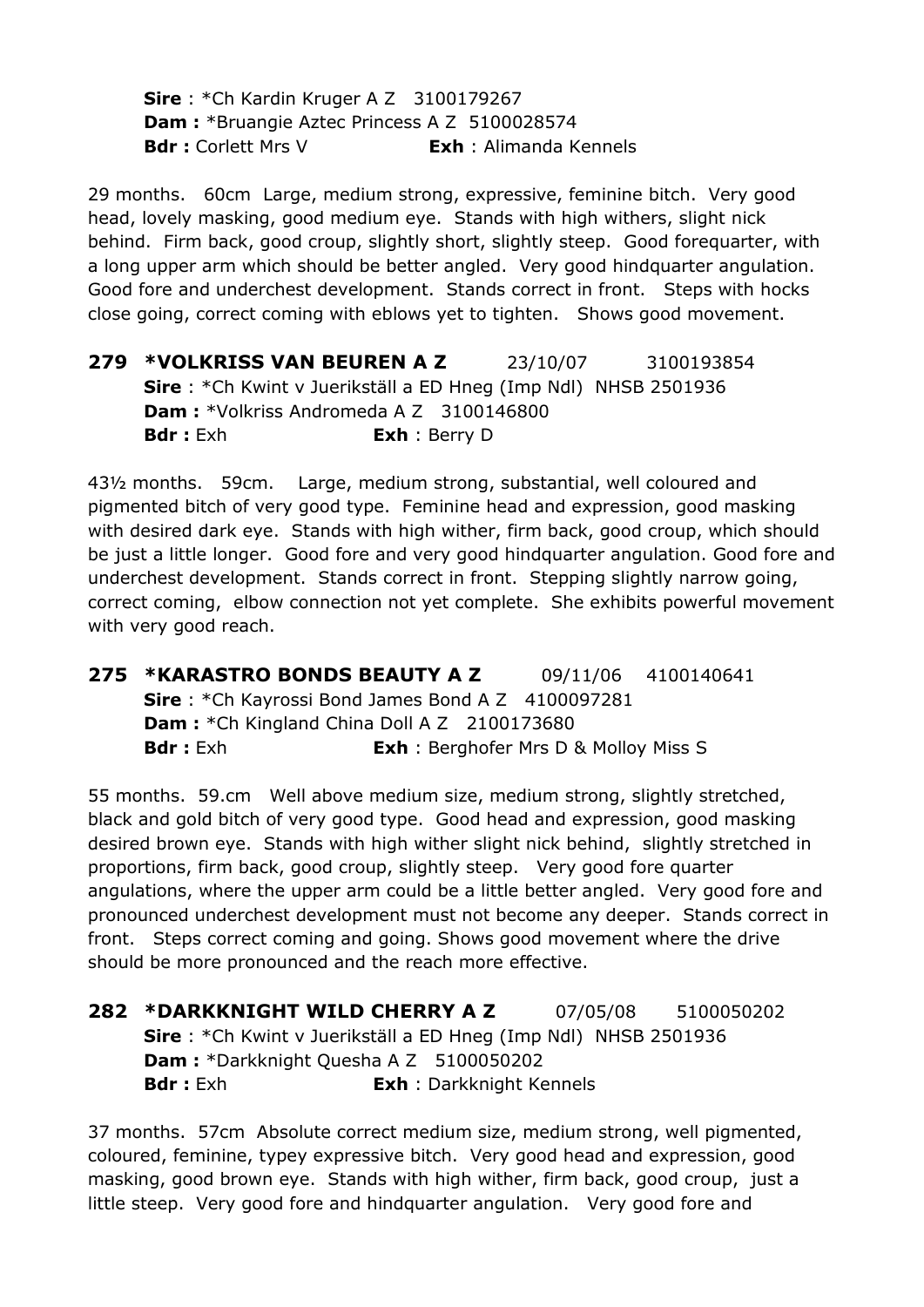underchest development. Stands correct in front. Steps correct coming and going with elbows still to firm. Exhibits balanced movement with very good ground coverage.

#### **276 \*CH DESTINYGEM MISS ATTITUDE A Z** 29/04/07 5100046167

**Sire** : \*Ch Aimsway Abacus A Z Hneg 2100096239 **Dam : Darkknight Jemima A Z CD 5100024190 Bdr :** Exh **Exh** : Lacey Ms CA

49½ months. 59cm. Well above medium size, medium strong, typey and expressive, black and gold bitch of very good type. Strong feminine head, very good expression, lovely brown eye. Stands with high wither, firm back, good croup, slightly high tail set. Good angulation of the fore quarter, where the upper arm could be better angled. Very good hindquarter angulation. Very good forechest development. Stands correct in front. Stepping wide going correct coming, she exhibits expansive movement.

**280 \*DELAFORCE JUST IMAGINE A Z** 19/11/07 5100047766 **Sire** : \*Ch Kwint v Juerikställ a ED Hneg (Imp Ndl) NHSB 2501936 **Dam : \*Ch Sagenhaft Moneypenny A Z 5100029804 Bdr :** Exh **Exh** : Cooke I & Mrs M

42½ months 60cm. Double P1 upper right. Large, strong, substantial typey and epressive black and gold bitch of very good type. Feminine head and expression with good masking and desired dark eye. Stands with high wither, straight back, good croup, but a little steep and could be just a little longer. Very good fore and hindquarter angulation where the uppper arm could be better angled. Very good fore and underchest development. Stands correct in front. Steps correct going and coming. Shows very good movement with good drive and just a slight restriction of reach.

**284 \*Dual CH (T) KILLARA WINTER SOLSTICE AZ CCD** 21/06/08 3100205276 **Sire** : \*Ch Orrinshir Elton John A Z ET 3100161863 **Dam :** \*Dual Ch (T) Killara Padraigin A Z 3100148529 **Bdr :** Exh **Exh** : Howard P & Mrs D

35½ months. 57cm. Good medium size, medium strong, well proportioned black and gold bitch of very good type. With very good head and expression, very good masking, good dark eye. Stands with good wither, firm back, slightly short and slightly steep croup. Good fore chest development, the underchest should be a little longer. Stands correct in front. Steps correct going, toeing out coming. Exhibits very good ground coverage.

**285 \*RHOSYN EL OF A TART A Z** 28/09/08 5100051067 **Sire** : \*Vimo vd Hopfenhalle a ED SchHlll Hneg (Imp Gmy) SZ 2158998 **Dam : \***Rhosyn Quite The Tart A Z 5100039436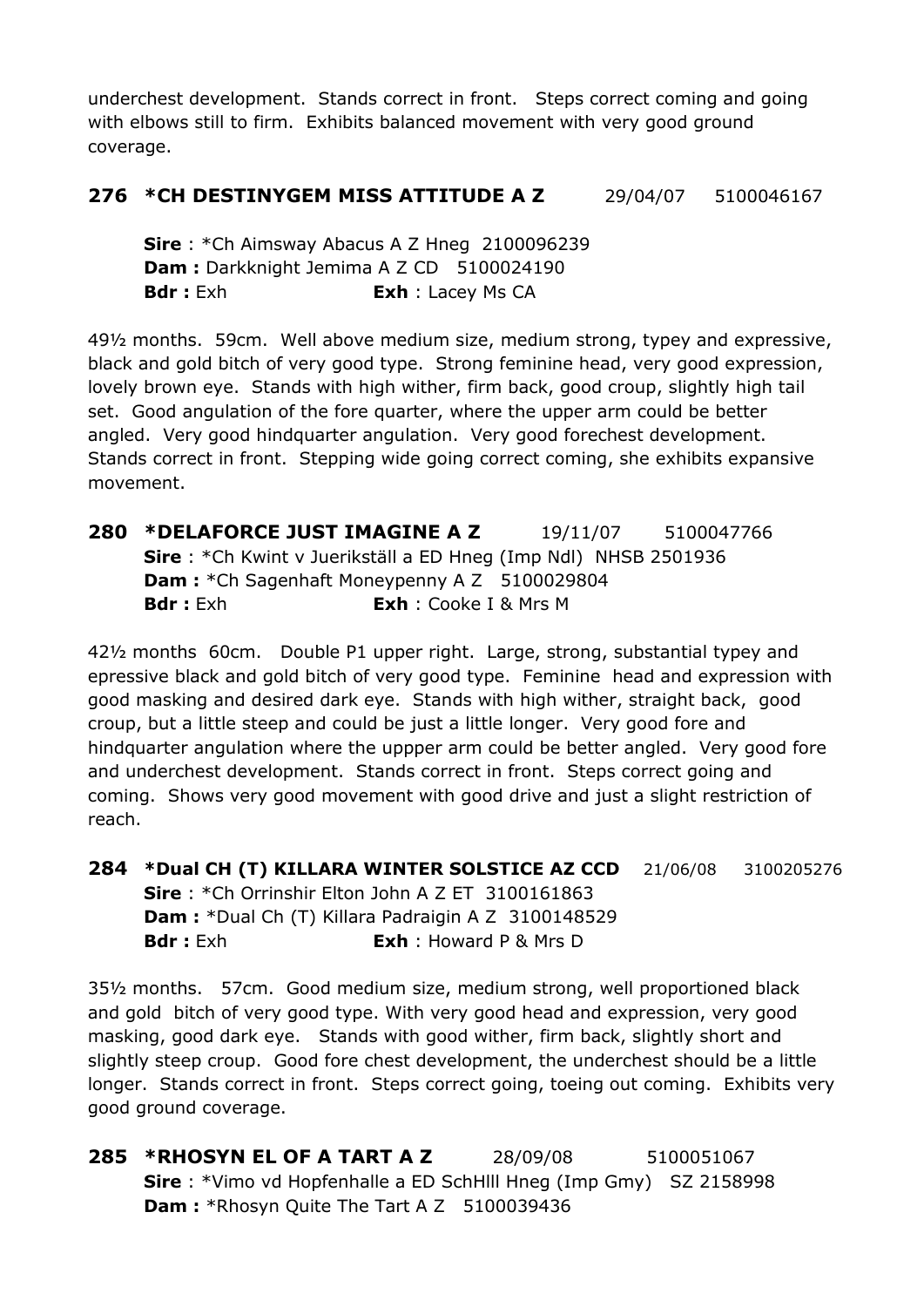**Bdr :** Collins SJ & Mrs C **Exh** : Hansen Mrs T

32½ months. 59cm. Large, medium strong, slightly stretched black and gold bitch of good type. Feminine head and expressive with good masking, just medium eye. Stands with high wither, straight back, slightly steep, slightly short croup. She has good fore quarter and very good hindquarter angulation, the upper arm should be better angled. The forechest is still to develop. Stands correct in front. Steps correct going and coming with elbows still to firm. She exhibits zestful movement with good drive and slightly restricted reach.

**297 \*SIMONELLI BAILEYS CREME A Z** 01/05/09 3100219163 **Sire** : \*Fellow v Santamar a ED SchHl Hneg (Imp Bel) LOSH 0999959 **Dam :** \*Misteishah Magic Melody A Z 3100128752 **Bdr :** Exh **Exh** : Petrella R & Mrs S

25 months. 59cm. Large, medium strong, black and gold bitch of good type. Very good head and expression, lovely dark masking and dark eye. Stands with high wither, straight back, good croup, could just be slightly longer. Good angulation of the fore and very good hindquarter angulation where the upper arm could be better angled. Stands correct in front. Fore chest still to develop, good under chest development. Steps correct going and coming. Exhibits powerful movement where the reach should be just a little freer.

|       | 1 296  2 281  3 272  4 274  5 290                        |    |  | $ 6\>289$ | 7 288 |
|-------|----------------------------------------------------------|----|--|-----------|-------|
| 8 298 |                                                          |    |  |           |       |
|       | 15 291   16 279   17 275   18 182   19 276   20 280   21 |    |  |           |       |
| 22    | 23                                                       | 24 |  |           |       |

**1 – 20 EXC, 21 – 23 VG**

#### **CHALLENGE BITCH …296…. (Roy Brabham Memorial Trophy)**

#### **RESERVE CHALLENGE BITCH …281…**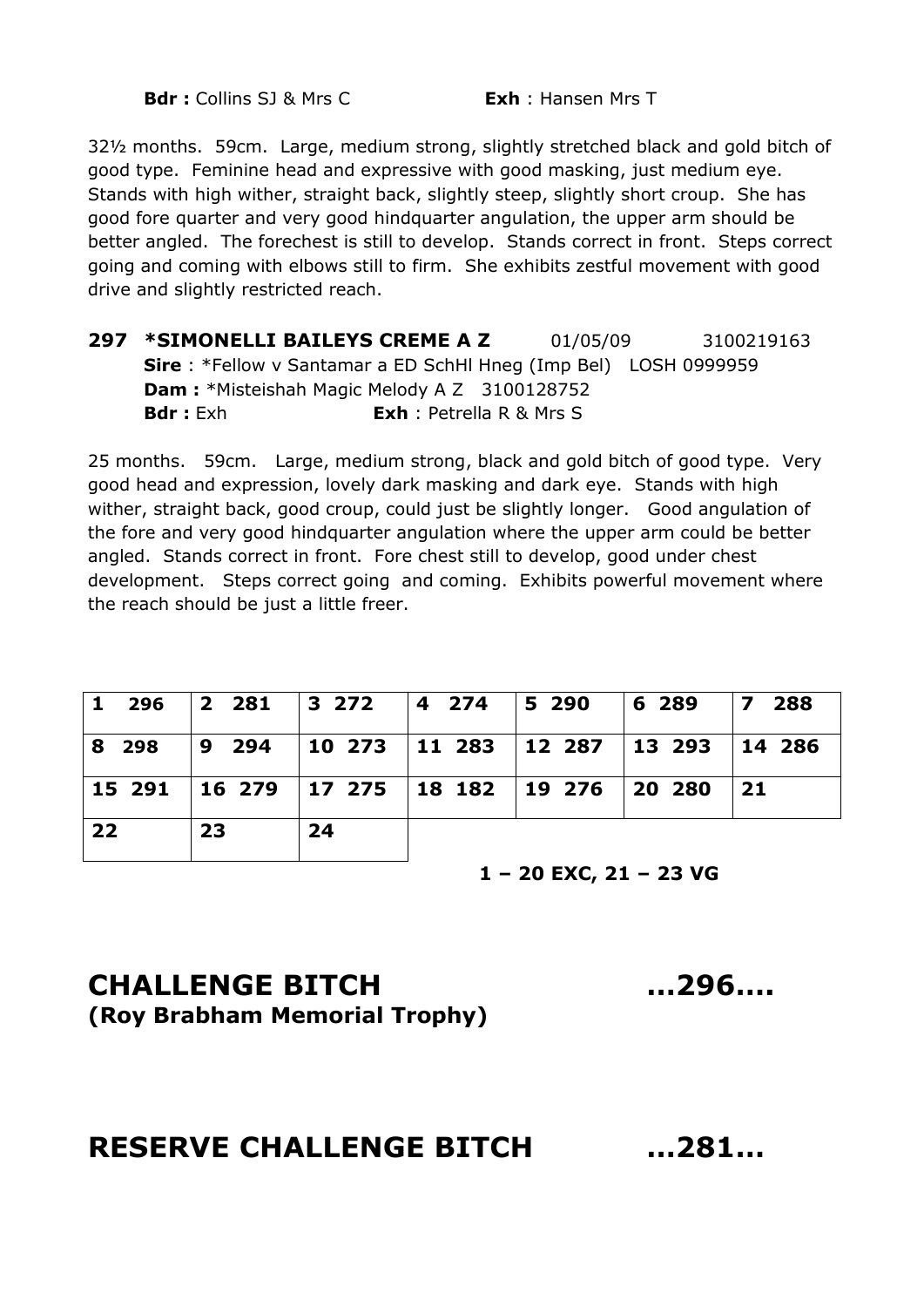# **Baby Puppy Dog**

- **303 BRONZEHUND INDIANA** 15/12/10 3100249788 **Sire** : \*Gazza v Tamaraspitze a ED SchHlll (Imp Bel) LOSH 1030641 **Dam: \*Lashadas Amber A Z 6100048550 Bdr :** Exh **Exh** : Urie I & Mrs J
- **304 DESTINYGEM POCKET ROCKET** 21/01/11 5100062744 **Sire** : \*Gazza v Tamaraspitze a ED SchHlll (Imp Bel) LOSH 1030641 **Dam : \***Ch Destinygem Miss Attitude A Z 5100046167 **Bdr :** Exh **Exh** : Lacey Ms CA
- **301 BRONZEHUND IRON MAN** 15/12/10 3100249789 **Sire** : \*Gazza v Tamaraspitze a ED SchHlll (Imp Bel) LOSH 1030641 **Dam :** \*Lashadas Amber A Z 6100048550 **Bdr :** Urie I & Mrs J **Exh** : Sammutt Ms R
- **302 DESTINYGEM CRACKER JACK** 26/01/11 5100062796 **Sire** : \*Ch Kardin Kruger A Z 3100179267 **Dam : Darkknight Jemima A Z CD 5100024190 Bdr :** Exh **Exh** : Lacey Ms CA
- **305 VONRAUTEN MIKKO** 05/03/11 5100063488 **Sire** : \*Vonrauten D Arlo A Z 5100045671 **Dam :** \*Ch Vonrauten Xiam Gracious A Z 5100044825 **Bdr :** Vonrauten Kennels<br> **Exh** : Mitchell Ms G
- **306 GRUNDELHARDT VAMPYRE** 10/03/11 5100063353 **Sire** : \*Ray v Fichtenschlag a ED SchHlll Hneg (Imp Gmy) SZ 2154538 **Dam :** \*Merle v Blumenkamp a ED (Imp Gmy) SZ 2116476 **Bdr :** Exh **Exh** : Cocks PJ & Mrs JM

| $\blacksquare$ |  |  |  |  | 303 2 304 3 301 4 302 5 305 6 306 |  |
|----------------|--|--|--|--|-----------------------------------|--|
| ALL VP         |  |  |  |  |                                   |  |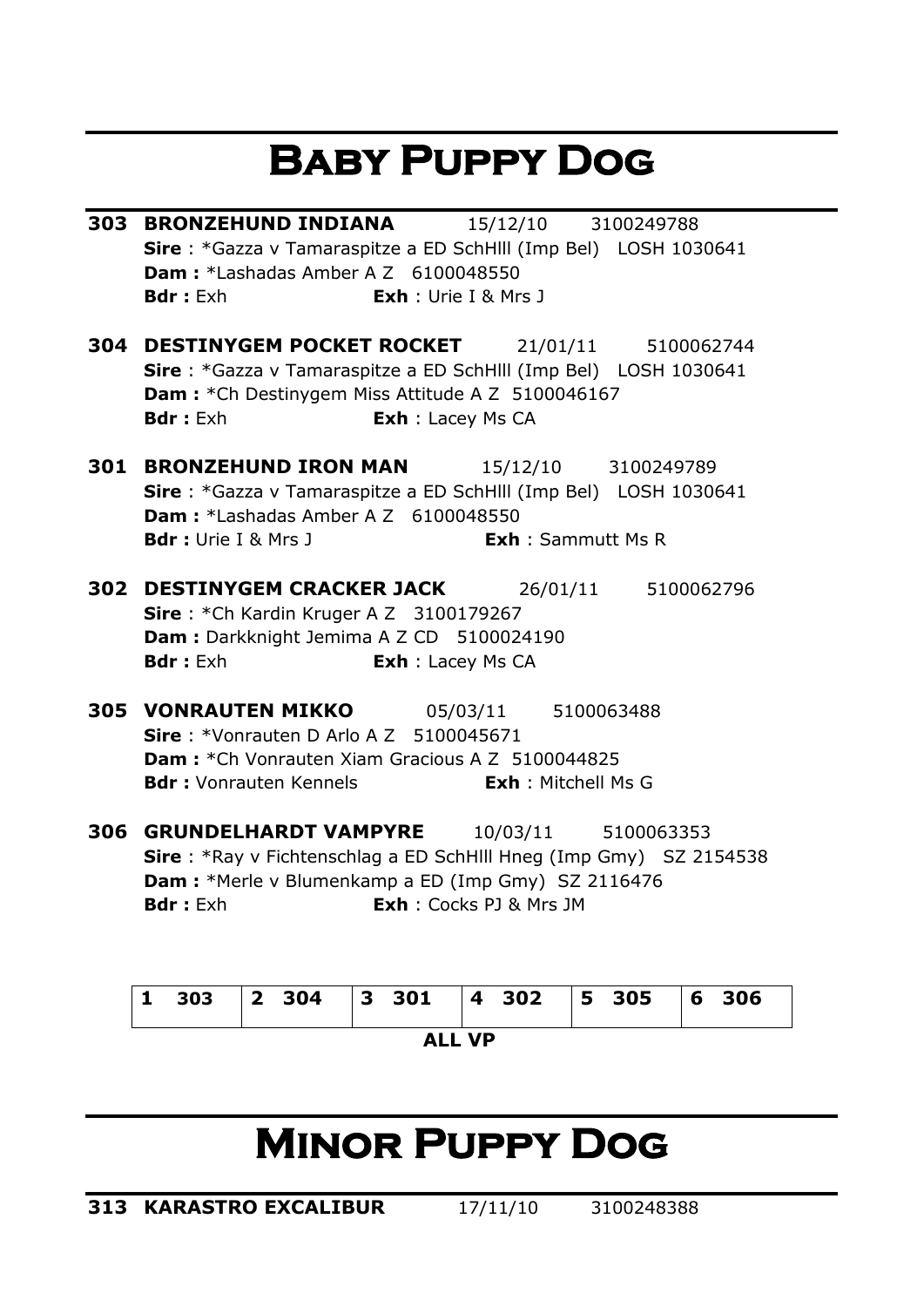|         | Sire: *Vanharley Zeus A Z 3100145020<br>Dam: *Karastro Bonds Beauty A Z 4100140641<br><b>Exh:</b> Berghofer Mrs D & Molloy Miss S<br><b>Bdr</b> : Exh                                                                                 |
|---------|---------------------------------------------------------------------------------------------------------------------------------------------------------------------------------------------------------------------------------------|
|         | <b>312 LEGIONAIRE RASCAL FLATS</b><br>16/11/10 3100246226<br>Sire: *Denargun Jabiru A Z 3100140156<br>Dam : *Legionaire Drout Breaka A Z 3100200173<br><b>Bdr</b> : Exh<br><b>Exh</b> : Legionaire Kennels                            |
| 2186964 | <b>309 RHOSYN PAKROS</b><br>26/10/10 5100060998<br><b>Sire</b> : *Artus v Schloss am Worthersee a ED SchHill Hneg (Imp Gmy) SZ<br><b>Dam:</b> *Rhosyn Bam Bam A Z 5100049376<br><b>Exh</b> : Collins SJ & Mrs C<br><b>Bdr</b> : Exh   |
|         | <b>308 JAYSHELL YONNI</b><br>14/10/10 3100245986<br>Sire: *Ch Kardin Kruger A Z 3100179267<br>Dam: * Ch Jayshell Ripley A Z 3100204010<br><b>Bdr:</b> McDermott P & N<br><b>Exh:</b> Taylor Mrs SJ                                    |
|         | <b>311 SIEGERHEIMS ODIN</b><br>02/11/10<br>5100061449<br><b>Sire</b> : *Cayos vd Noriswand a ED SchHI Hneg (Imp Gmy) SZ 2142376<br>Dam: *Zandrac Mysterious Ways A Z 3100182548<br><b>Bdr</b> : Exh<br><b>Exh</b> : Flynn PR & Mrs KY |
|         | 314 INCAVALE BREAKAWAY<br>17/11/10 2100328360<br>Sire: *Ambala Toblerone A Z 2100270841<br><b>Dam:</b> *Iccara Jamaican Cream A Z 6100026955<br><b>Bdr</b> : Nolan J & Mrs J<br><b>Exh:</b> Shepherd Hill Kennels                     |
| 310     | <b>DARKKNIGHT BARBOSA</b><br>29/10/10 5100062492<br><b>Sire</b> : *Gazza v Tamaraspitze a ED SchHlll (Imp Bel) LOSH 1030641<br>Dam: *Darkknight Wild Cherry A Z 5100050202<br><b>Exh</b> : Darkknight Kennels<br><b>Bdr</b> : Exh     |
|         | <b>307 DREAMSTAR CREATE N HISTORY</b><br>04/10/10<br>5100060799<br><b>Sire</b> : $*$ Ch Taurorn Navarre A Z 5100045062<br><b>Dam: *Spellbinda Odette A Z 3100200729</b><br><b>Bdr</b> : Exh<br><b>Exh</b> : Pilgrim Ms S              |
| 1 313   | 2 312 3 309<br>5 311 6 314<br>$\vert$ 4 308<br>7 310                                                                                                                                                                                  |

|       |  | 1 313 2 312 3 309 4 308 5 311 6 314 7 310 |  |
|-------|--|-------------------------------------------|--|
| 8 307 |  |                                           |  |

**ALL VP**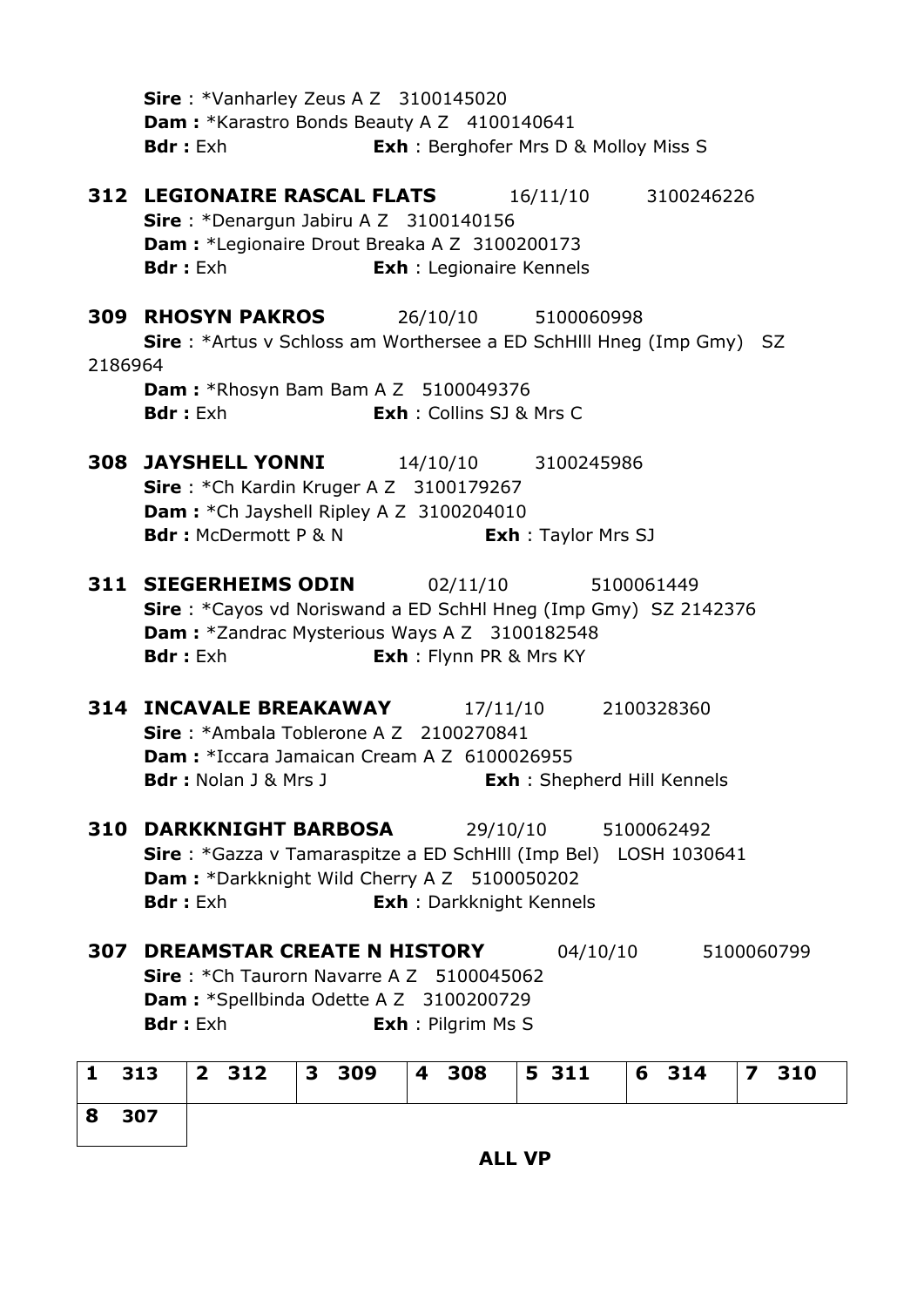# **Puppy Dog**

| <b>318 VANHARLEY THUNDA N LIGHTNING</b><br>Sire: *Vanharley Hail N Thunda A Z 3100103728<br>Dam : * Vanharley Déjà Vu A Z 3100177046<br><b>Bdr:</b> Exh                                                                                           | <b>Exh</b> : Colson Mrs DM & Attwood BW | 24/07/10 3100241504 |
|---------------------------------------------------------------------------------------------------------------------------------------------------------------------------------------------------------------------------------------------------|-----------------------------------------|---------------------|
| <b>317 GRANDWEST BLACKJACK</b> 22/07/10 6100068049<br>Sire: *Gazza v Tamaraspitze a ED SchHlll (Imp Bel) LOSH 1030641<br><b>Dam:</b> *Grandwest Harlem Rose A Z 6100046654<br><b>Exh</b> : Willis D & Mrs C<br><b>Bdr</b> : Exh                   |                                         |                     |
| <b>319 FREMONT CHUCK BAS</b> 28/08/10 2100325611<br>Sire: *Zony v Haus Gerstenberg a ED SchHlll (Imp Gmy) SZ 2189437<br><b>Dam: *Fremont Quest To Win A Z 2100197218</b><br><b>Bdr</b> : Lynch S, Mrs L & Miss J                                  | <b>Exh</b> : Owen B                     |                     |
| <b>316 VONPETA ORTAGOGOOD HT</b> 21/06/10 5100059547<br><b>Sire</b> : *Vonpeta For The Max A Z 5100045772<br><b>Dam:</b> *Ch Vonpeta Champagne A Z 5100036846<br><b>Bdr:</b> Damarell PN & Pike Ms JE <b>Exh:</b> Vondoussa Kennels & Smith Ms CL |                                         |                     |
| <b>315 SAN RANCHO HEARTLAND</b> 13/06/10<br>Sire: *Ferdinand v Amulree a ED Hneg (Imp Bel) LOSH 0991477<br><b>Dam:</b> *San Rancho Aurora A Z 5100032840<br><b>Bdr:</b> Exh                                                                       | <b>Exh</b> : San Rancho Kennels         | 5100059764          |

| 1 318  |  | 2 317   3 319   4 316   5 315 |  |  |  |
|--------|--|-------------------------------|--|--|--|
| ALL VP |  |                               |  |  |  |

# **Junior Dog**

**321 ARKAHLA UNMISTAKEABLE A Z** 31/12/09 5100057409 **Sire** : \*Ch Kardin Kruger A Z 3100179267 **Dam :** \*Arkahla Oil Beef Hooked A Z 5100042927 **Bdr :** Exh **Exh** : O'Loughlin W & Mrs J

17½ months. 64cm. Above medium size, strong, substantial, well coloured, coated, and pigmented dog of excellent type. Strong, masculine head with very good expression, good depth of underjaw and strength of foreface, lovely brown eyes.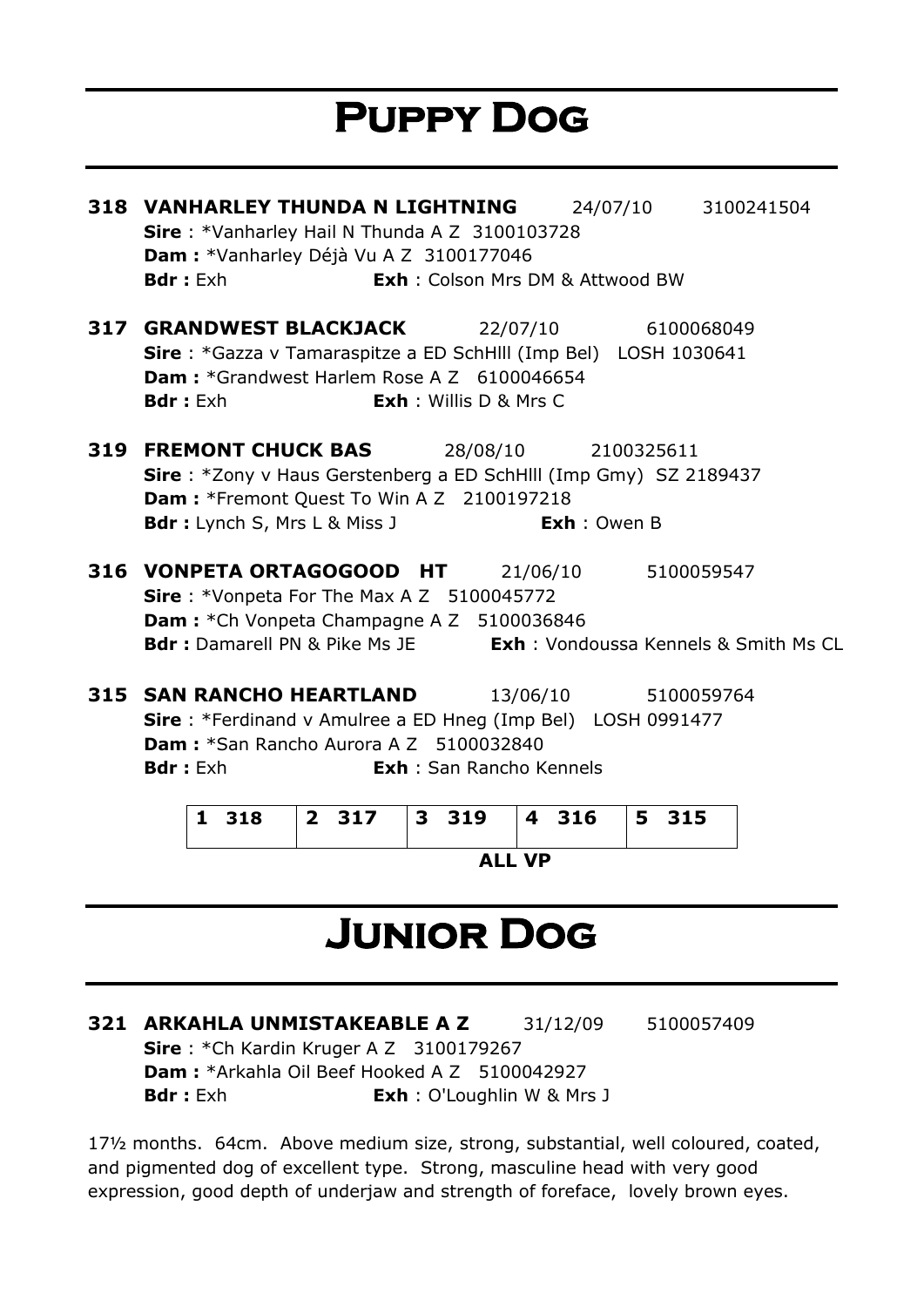Stands with high withers, straight firm back, good croup, just a little steep. Good fore quarter angulation, very goodhindquarter angulation. Good fore and underchest development. Stands correct in front. Steps correct going, and coming with elbows still to firm. Exhibits powerful far reaching movement.

**320 VONPETA NUFFIN LESS A Z** 16/12/09 5100056942 **Sire** : \*Vonpeta For The Max A Z 5100045772 **Dam : \*Ch Vonpeta Champagne A Z 5100036846 Bdr :** Exh **Exh** : Pike Ms JE & Damarell PN

17½ months. Double P1 upper left. 65cm. Large, strong, masculine, expressive dog of very good type. Good head and expression, good dark masking, desired dark eye. Stands with high withers, firm back, good croup. Good angulation of the fore and very good hindquarter angulation. Good fore and underchest development. Stands correct in front. Steps wide going, correct coming. Exhibits powerful movement with very good ground coverage.

**326 SAN RANCHO ICEAGE** 08/06/10 5100059773 **Sire** : \*Ferdinand v Amulree a ED Hneg (Imp Bel) LOSH 0991477 **Dam :** \*San Rancho Dante A Z 5100046258 **Bdr :** Exh **Exh** : San Rancho Kennels

12 months. 63cm. Medium size, medium strong, typey, expressive dog, very good head, dark masking, good medium eye. Stands with high wither, firm back, good croup just a little steep, that could be a little longer. Very good fore and hindquarter angulation where the upper arm could be better angled. Good fore and underchest development. Stands correct in front. Steps correct coming and going. Exhibits expansive movement with elbow connection not yet complete, powerful drive.

**325 BLUEMAX ZOOMBA** 27/05/10 4100186824 **Sire** : \*Ch Jimmy v Baruther Land a ED SchHlll Hneg (Imp Gmy) SZ 2191501 **Dam :** \*Bluemax Shiloh A Z 4100155545 **Bdr :** Brinkworth A **Exh** : Farley Mrs F

12½ months. 64.5cm Large, medium strong, well coated, coloured, pigmented, slightly stretched dog of very good type. He has a very good head, lovely dark masking, desired dark eye. High withers, firm back, good croup, that could be a little longer. Good angulation of the fore quarter where the upper arm should be better angled. Good hindquarter angulation. Stands still corrrect in front. Good fore and underchest development. Steps correct going and coming with elbows still to attain overall firmness. Exhibits expansive movement.

**322 GRUNDELHARDT TRUE BLOOD A Z** 06/01/10 5100057317 **Sire** : \*Scooby-Doo v Team Zellwaldrand a ED SchHll Hneg (Imp Gmy) SZ 2201764 **Dam :** \*Merle v Blumenkamp a ED (Imp Gmy) SZ 2116476 **Bdr :** Cocks PJ & Mrs JM **Exh** : Holness G & Mrs S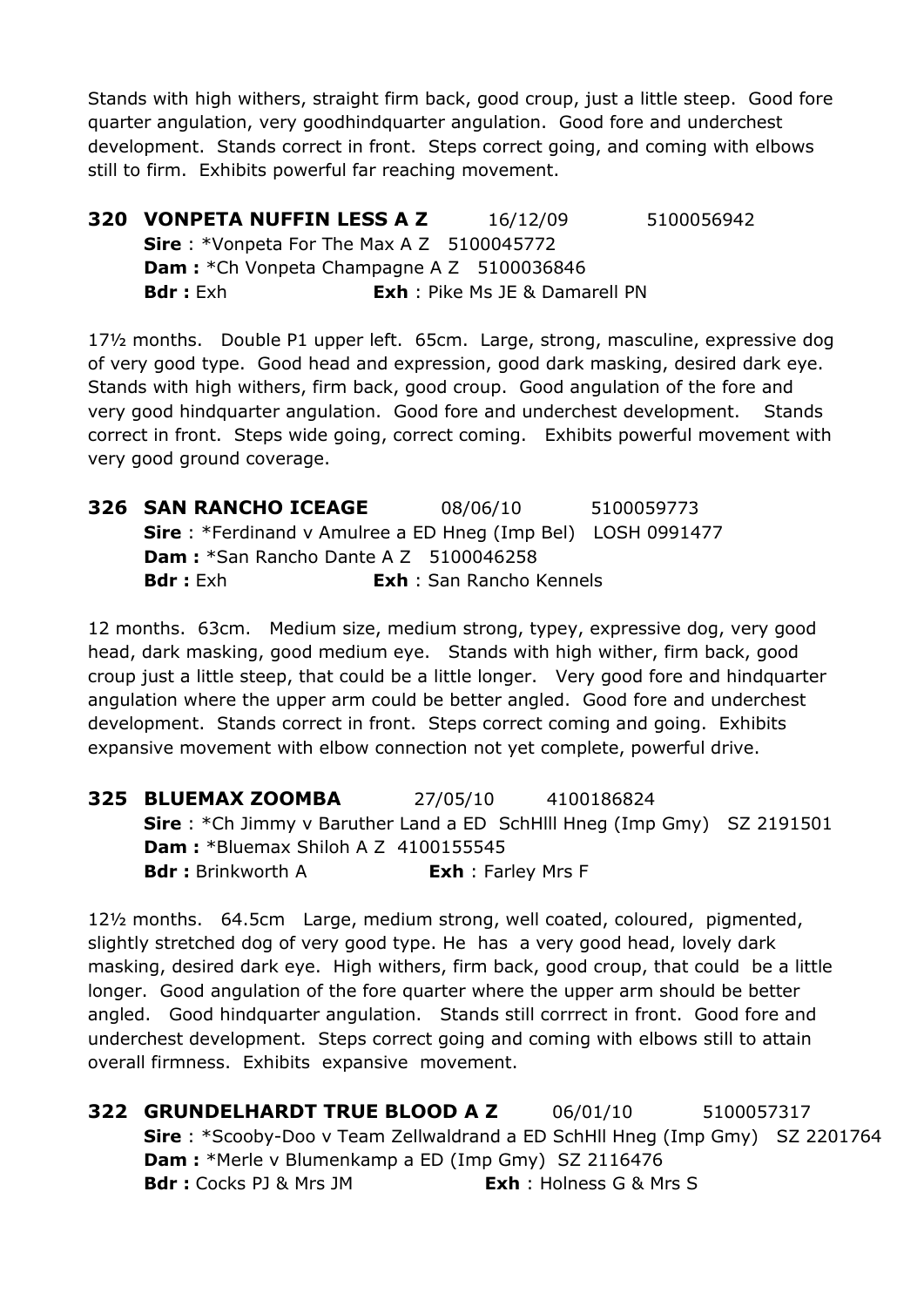17 months. 66cm Very large, strong, substantial, well coloured, coated and pigmented, expressive male of very good type. Masculine head and expresssive, lovely dark masking, dark eye. Stands with high wither, firm back, good croup, could be a little longer. Has very good fore and hindquarter angulation. Very good fore and pronounced underchest development, slightly short. Stands correct in front. Steps correct going and coming with elbows still to firm. Exhibits very good ground coverage and powerful drive and good reach.

| <b>324 DREAMSTAR BRING IT ON</b>                 | 13/05/10                        | 5100059230 |
|--------------------------------------------------|---------------------------------|------------|
| <b>Sire</b> : *Ch Taurorn Navarre A Z 5100045062 |                                 |            |
| <b>Dam:</b> *Ch Keedara Deby Duz A Z 5100029825  |                                 |            |
| <b>Bdr:</b> Dreamstar Kennels                    | <b>Exh</b> : Lawrence B & Mrs S |            |

13 months. 64.5 cm Large, strong, substantial masculine dog of very good type. Strong head, dark masking, dark eyes Stands with high wither, straight back, good croup. Very good fore and hindquarter angulation. Very good fore and underchest development. Stands correct in front with slightly soft pasterns. Steps correct coming and going. Shows powerful movement with good drive and effective reach.

|  | 1 321   2 320   3 326   4 325   5 322   6 324   7 |  |  |  |
|--|---------------------------------------------------|--|--|--|
|  |                                                   |  |  |  |

**ALL VG**

# **Intermediate Dog**

| 327 SCHAEFERHUND JASKO A Z | 10/08/09 | 3100224939 |
|----------------------------|----------|------------|
|                            |          |            |

**Sire** : \*Ch Kwint v Juerikställ a ED Hneg (Imp Ndl) NHSB 2501936 **Dam :** \*Schaeferhund Celina A Z 3100179923 **Bdr :** Bohdal Mrs I **Exh** : Barr J & A

22 months. 65cm. Large, medium strong, slightly stretched dog of good masculinity and type. Strong head, very broad foreface and muzzle, strong underjaw, slightly wide set ears. Stands with good wither, slightly stretched proportions, slightly short, slightly steep croup. Good fore quarter angulations where the upper arm should be better angled. Very good hindquarter angulation. Stands not quite correct in front. Steps slightly wide going, correct coming with elbows still to tighten. Shows good movement with much vitality, slightly restricted reach.

1 VG

$$
\begin{array}{|c|c|c|}\n\hline\n1 & 327 & 2 \\
\hline\n\end{array}
$$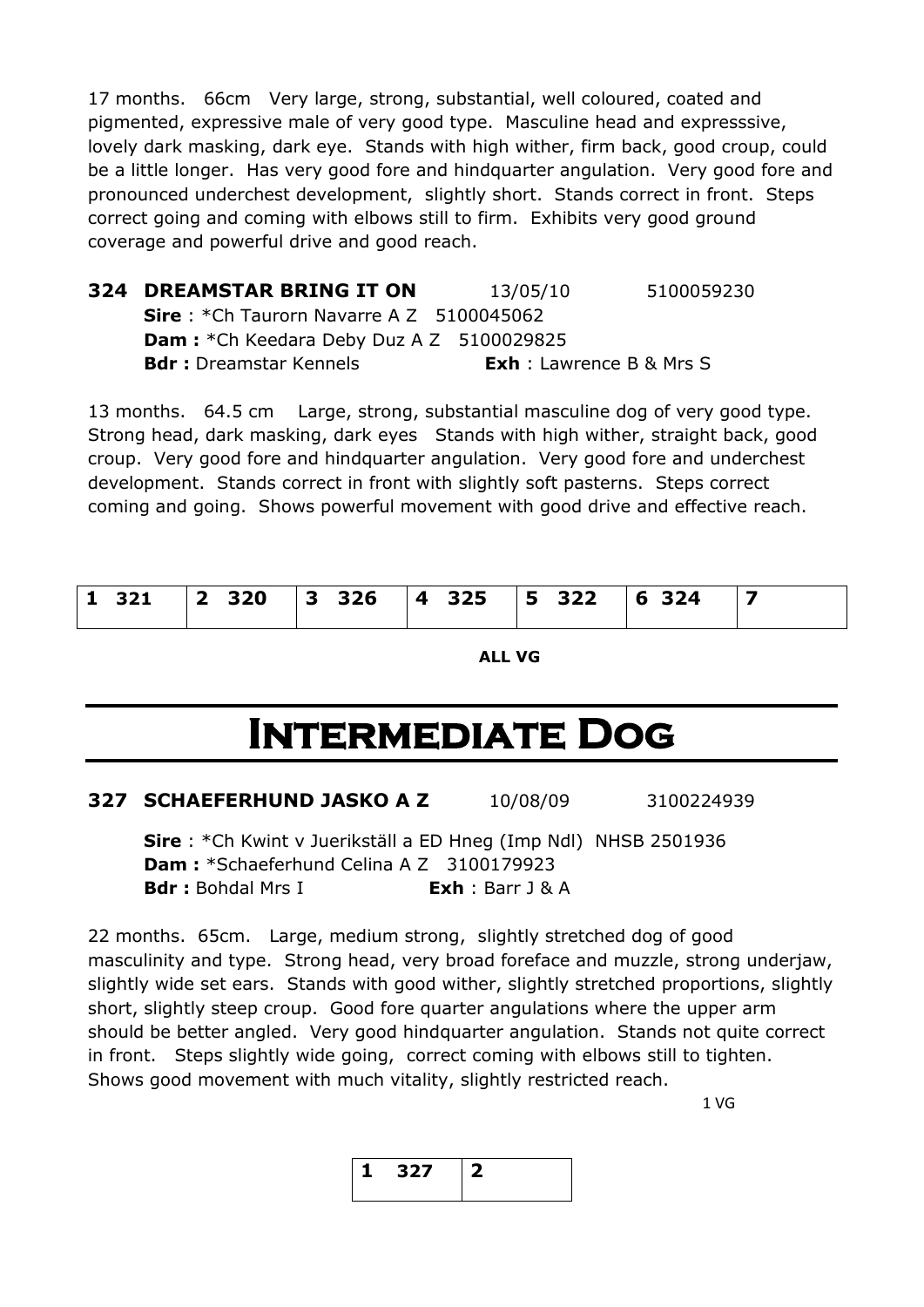#### **Open Dog Judge – Mrs. Honey Gross-Richardson**

**335 \*GAZZA v TAMARASPITZE a ED SchHlll (Imp Bel)** 30/09/07 LOSH 1030641 **Sire** : \*Eskan v Finkenschlag a ED SchHlll SZ 166975 **Dam :** \*Caty v Tamasaspitze a ED SchHlll LOSH 0923002 **Bdr :** van Sweevelt A **Exh** : Willis D & Mrs C

44½ months. 64 cm Above medium size, strong, substantial, typey and expressive dog of excellent type. Masculine head and expression, good masking, good brown eye. Stands with high wither, firm back, good croup. Very good fore andhindquarter angulations. Very good fore and underchest development. Stands correct in front. Steps correct coming and going. Exhibits powerful movement with very good ground coverage.

**334 \*CH KUIRAU REGAN A Z** 11/03/07 2100246984 **Sire** : \*Cayos vd Noriswand a ED SchHl Hneg (Imp Gmy) SZ 2142376 **Dam : \***Kuirau Jubilation A Z 2100157384 **Bdr :** Murray PG, Mrs DM & LJ **Exh** : Owen B

51 months. 64 cm Large, strong, substantial, black and gold masculine and expressive dog of excellent type. Very good head and expression. High withers, firm back, good croup. Very good fore andhindquarter angulations. Pronounced fore and underchest development. Stands correct in front. Moves correct coming and going. Far reaching movement with dynamic drive.

| 342 *CH BRITSTAR NEW AGE GUY A Z      | 09/05/09                | 3100219372 |
|---------------------------------------|-------------------------|------------|
| Sire: Lawine Full Impact 2100217108   |                         |            |
| <b>Dam:</b> Conkasha Vanta 2100207149 |                         |            |
| <b>Bdr:</b> Britstar Kennels          | <b>Exh</b> : Wright $C$ |            |
|                                       |                         |            |

25 months. 64 cm Large, strong, substantial expressive black and gold dog of excellent type. Masculine head, good brown eye, very good masking. Stands with high wither, firm straight back, well moulded croup. Very good angulation of the fore and hindquarter, the upper arm should be better angled still. Very good fore and underchest development. Stands correct in front. Moves with hocks close going, correct coming. Exhibits powerful movement with very good ground coverage.

**339 \*BRONZEHUND GORDON GECKO A Z** 17/10/08 3100212577 **Sire** : \*Ch Kwint v Juerikställ a ED Hneg (Imp Ndl) NHSB 2501936 **Dam :** \*Lashadas Amber A Z 6100048550 **Bdr :** Urie I & Mrs J **Exh** : Berry D/Urie I & Mrs J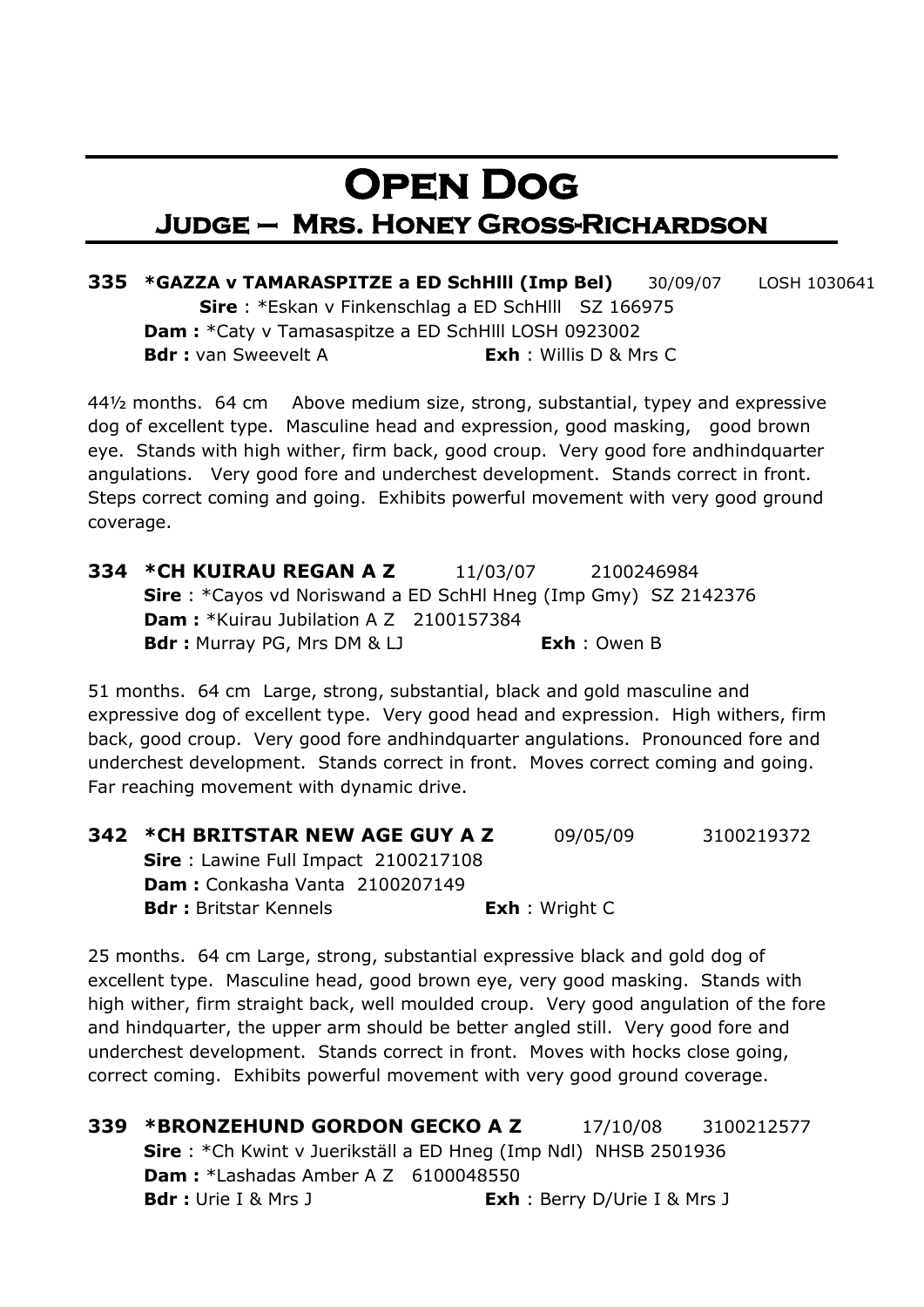32 months. 64 cm Large, strong, substantial masculine sable dog of very good type. Very good head and expression, good masking and dark eye. High wither, firm back, good croup slightly high tail set. Good fore andhindquarter angulations. Very good fore and pronounced underchest development. Stands not quite correct in front, correct going, slightly east west coming. Exhibits powerful far reaching movement.

**329 \*CH ORRINSHIR ELTON JOHN A Z** 16/01/06 3100161863 **Sire** : \*Ch Sannjesa Crusty Demon A Z 3100130498 **Dam :** \*Orrinshir Xcel A Z 3100092728 **Bdr :** Taylor Mrs SJ **Exh** : Stedwell M & S

65 months. 64.5 cm Large, well coloured and pigmented, slightly stretched dog of very good type, expressive, masculine head, dark masking and eye. High withers, firm back, good croup that could be a tick longer. Very good fore andhindquarter angulation. Stands correct in front, good fore and underchest development. Correct going, correct coming. In movement exhibits far reaching and powerful drive and expansive reach.

**333 \*LEPPSDORF LOUI ARMSTRONG A Z** 10/03/07 5100044409 **Sire** : \*Cayos vd Noriswand a ED SchHl Hneg (Imp Gmy) SZ 2142376 **Dam : \*Treyschutz Trick N Treat A Z 5100027755 Bdr :** Hume Miss L **Exh** : Armstrong B

51 months. 65 cm Large, medium strong, slightly stretched, typey and expressive male with very good head, good masking and medium eye. Well coated. Stands with high wither, firm back, good croup. Very good fore andhindquarter angulations. Correct in front. Moves with hocks close going, correct coming. Exhibits powerful movement with very good reach.

**330 \*KUNAMA I SPY A Z** 20/08/06 5100041709 **Sire** : \*Leberhine Ijaz A Z Hneg 5100014919 **Dam : \***Aldahoven High Fidelity A Z 5100023615 **Bdr :** Exh **Exh** : Kunama Kennels

58 months. 63.5cm Medium size, medium strong, well pigmented, masculine dog of very good type. Very good head and expression, good eye colour. Stands with good wither, straight back, good croup. Very good fore andhindquarter angulations. Good fore and underchest development. Correct in front. Correct coming and going. Exhibits very good movement with powerful drive and effective reach.

**338 \*ARKAHLA SH HITFORB RAINS A Z** 26/09/08 5100051320 **Sire** : \*Vimo vd Hopfenhalle a ED SchHlll Hneg (Imp Gmy) SZ 2158998 **Dam :** \*Arkahla Oil Beef Hooked A Z 5100042927 **Bdr :** Exh **Exh** : O'Loughlin W & Mrs J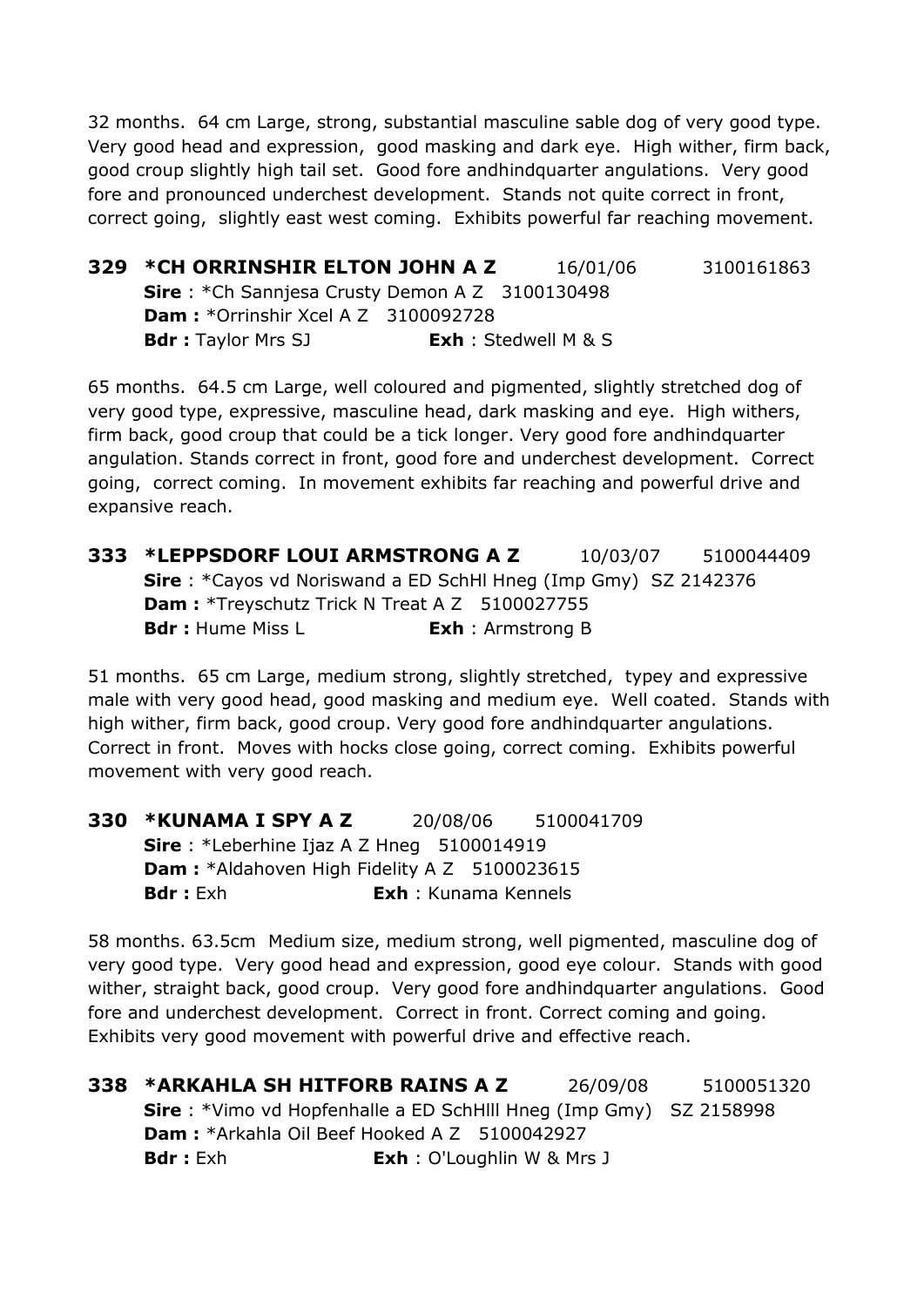32½ months. 66 cm Very large, medium strong, substantial well structured dog of very good type. Good head and expression, good masking , medium eye. Stands with high wither, straight back, good croup just slightly steep and slightly short. Very good fore and hindquarter angulations where the upper arm could be better angled. Very good fore and good underchest develvopment. Stands correct in front. Narrow going, correct coming. Exhibits powerful movement with good reach.

**331 \*SAN RANCHO CENTURIAN A Z** 22/08/06 5100041822 **Sire** : \*Ch Gigolo v Elzmündungsraum a ED Hneg (Imp Gmy) SZ 2099759 **Dam :** \*Winbirra Ritzy A Z 3100083473 **Bdr :** San Rancho Kennels **Exh** : Cabot Ms EL

57½ months. 64 cm Well above medium size, strong, substantial, masculine impressive dog of excellent type. High withers, straight back, good croup, could be a tick longer. Very good fore andhindquarter angulation, where the upper arm could be still better angled. Good fore and underchest development. Stands correct in front. Correct going and coming. Moved with very good reach and drive.

**341 \*VONDOUSSA ROBBIE WILLIAMS A Z** 01/04/09 5100053779 **Sire** : \*Vonpeta For The Max A Z 5100045772 **Dam :** \*Ch Vondoussa Faith No More A Z HSAd HSAs 5100021878 **Bdr :** Exh **Exh** : Vondoussa Kennels

26½ months. 64 cm Large, medium strong, substantial, masculine sable male of very good type. Good pigmentation, masking and dark eye. High withers, firm back, good croup just a little steep. Good fore and very goodhindquarter angulation, the upper arm should be better angled. Pronounced fore and underchest development. Stands correct in front with slightly soft pasterns. Steps correct going and coming. Exhibits good ground coverage where the reach should be a little freer.

| 340 *SAN RANCHO FERRERO A Z                                              | 20/10/08                        | 5100051602 |  |
|--------------------------------------------------------------------------|---------------------------------|------------|--|
| Sire: *As du Domaine du Val d'Aulnoy HD ED Hneg (Imp Fr) LOF582753/34822 |                                 |            |  |
| <b>Dam:</b> *San Rancho Aurora A Z 5100032840                            |                                 |            |  |
| <b>Bdr</b> : Exh                                                         | <b>Exh</b> : San Rancho Kennels |            |  |

31½ months. 65 cm Large, medium strong, slightly stretched black and tan dog of very good type. Expressive head, good masking, medium eye. Stands with high wither, firm back, good croup. Good fore and very goodhindquarter angulation, the upper arm should be better angled, slightly soft pasterns. Still to develop in fore chest. Stepping correct going and coming, he exhibits powerful movement, where the reach should be a little more effective.

|  | 1 335  2 334  3 342  4 339  5 329  6 333  7 330 |  |                 |    |
|--|-------------------------------------------------|--|-----------------|----|
|  | 8 338   9 331   10 341   11 340   12            |  | $^{\dagger}$ 13 | 14 |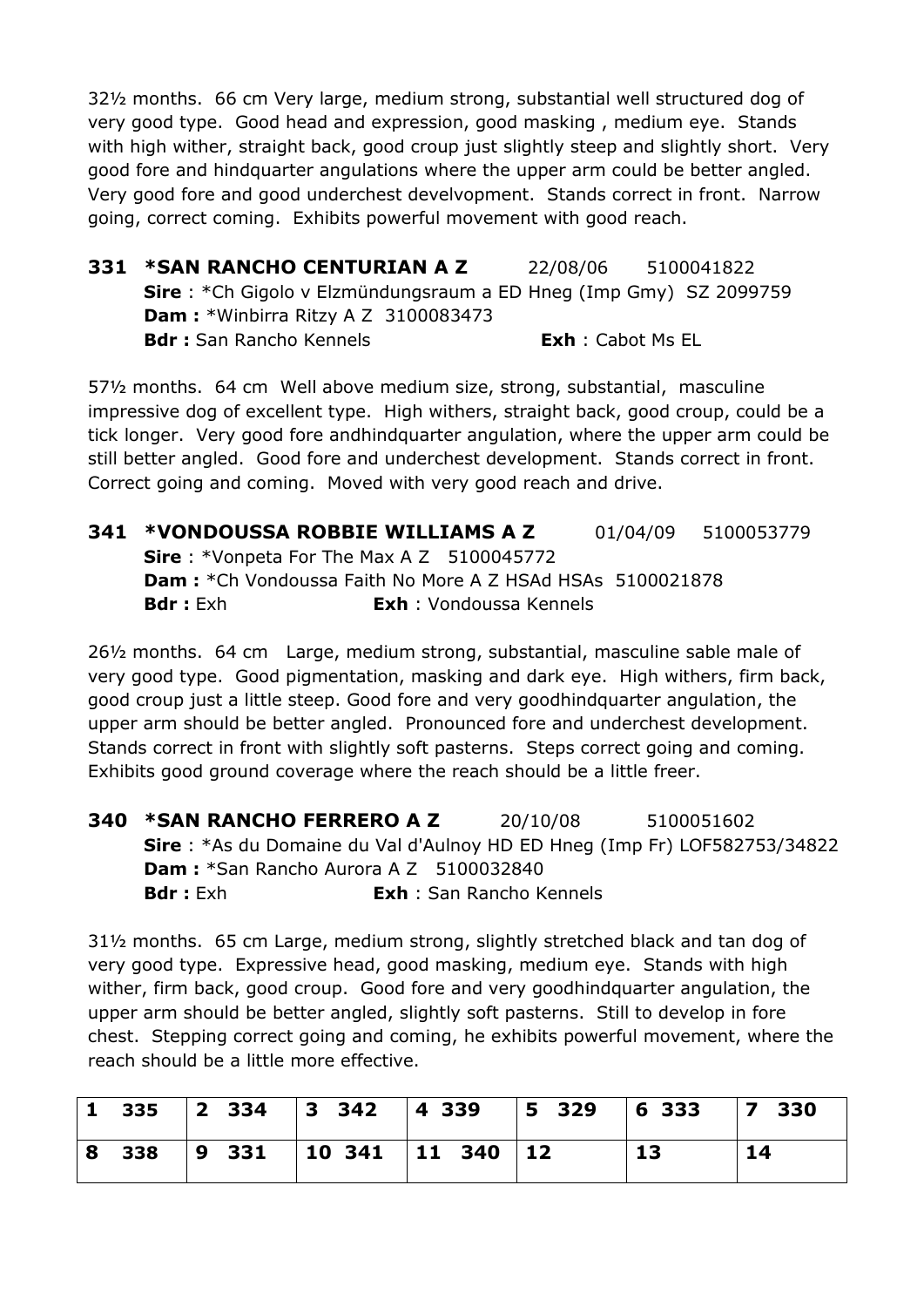## *SUNDAY*

#### **Baby Puppy Bitch Judge – Mr G Green**

**211 BRONACRE PHILADELPHIA FREEDOM** 13/01/11 3100250572 **Sire** : \*Ch Orrinshir Elton John A Z ET 3100161863 **Dam :** \*Bronacre Imogen A Z 3100203888 **Bdr :** Exh **Exh** : Bronacre Kennels **205 VONPETA ROCK YA SOXOFF** 24/12/10 5100061932 **Sire** : \*Djenuen Rock Machine A Z 3100200747 **Dam : \*Ch Vonpeta Gigsore Peace A Z 5100049231 Bdr :** Exh **Exh** : Pike Ms JE & Damarell PN **208 VONPETA RADA OF THE LOST BARK** 24/12/10 5100061931 **Sire** : \*Djenuen Rock Machine A Z 3100200747 **Dam : \*Ch Vonpeta Gigsore Peace A Z 5100049231 Bdr :** Exh **Exh** : Pike Ms JE & Damarell PN **204 BRONZEHUND IMADORABLE** 15/12/10 3100249790 **Sire** : \*Gazza v Tamaraspitze a ED SchHlll (Imp Bel) LOSH 1030641 **Dam:** *\**Lashadas Amber A Z 6100048550 **Bdr :** Exh **Exh** : Urie I & Mrs J **210 DESTINYGEM CATCHMEIF YOU CAN** 26/01/11 5100062797 **Sire** : \*Ch Kardin Kruger A Z 3100179267 **Dam : Darkknight Jemima A Z CD 5100024190 Bdr :** Exh **Exh** : Lacey Ms CA **207 BRONACRE LUCY IN THE SKY** 13/01/11 3100250575 **Sire** : \*Ch Orrinshir Elton John A Z ET 3100161863 **Dam :** \*Bronacre Imogen A Z 3100203888 **Bdr :** Bronacre Kennels<br> **Exh** : Cooper M **201 BRONZEHUND IRRESISTABLE** 15/12/10 3100249791 **Sire** : \*Gazza v Tamaraspitze a ED SchHlll (Imp Bel) LOSH 1030641 **Dam :** \*Lashadas Amber A Z 6100048550 **Bdr :** Exh **Exh** : Urie I & Mrs J **212 VONRAUTEN MIRAKEL** 05/03/11 5100063486 **Sire** : \*Vonrauten D Arlo A Z 5100045671 **Dam :** \*Ch Vonrauten Xiam Gracious A Z 5100044825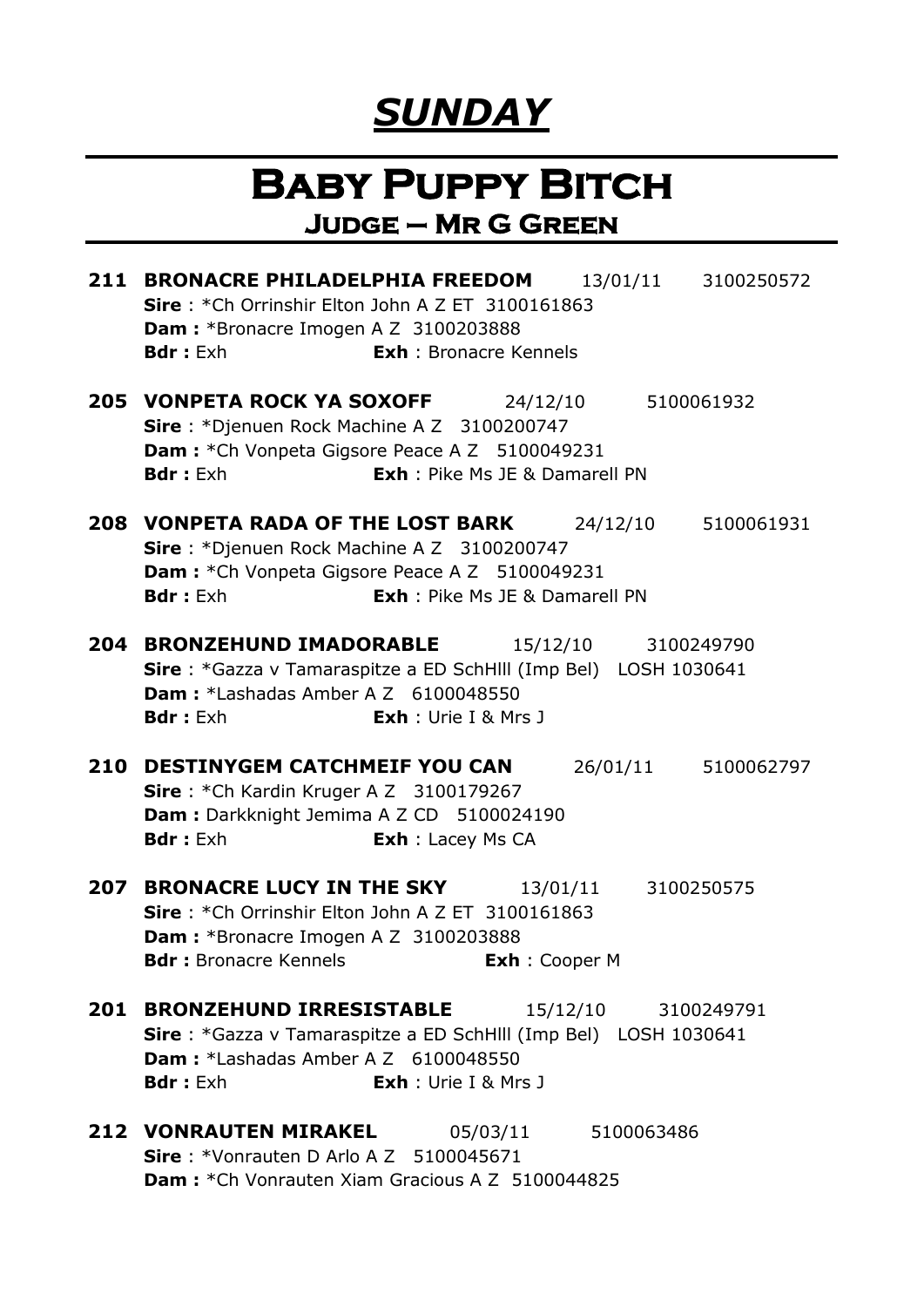**Bdr :** Vonrauten Kennels<br> **Exh** : Mitchell Ms G

- **202 TAURORN PRIVATE BENJAMIN** 18/12/10 5100061980 **Sire** : \*Ch Taurorn Jazzman A Z CDX AD JD 5100016638 **Dam :** \*Taurorn Niabi A Z 5100045059 **Bdr :** Exh **Exh** : Wellman Ms G
- **206 GRANDWEST EBONY ROSE** 07/01/11 6100070443 **Sire** : \*Enzor v Tamaraspitze a ED SchHlll (Imp Bel) LOSH 0988561 **Dam :** \*Grandwest Rhianna Rose A Z 6100057257 **Bdr :** Exh **Exh** : Willis D & Mrs C
- **203 VONPETA ROCKS MIRACLE** 24/12/10 5100061933 **Sire** : \*Djenuen Rock Machine A Z 3100200747 **Dam : \*Ch Vonpeta Gigsore Peace A Z 5100049231 Bdr :** Exh **Exh** : Pike Ms JE & Damarell PN
- **213 GRUNDELHARDT VIANA** 10/03/11 5100063358 **Sire** : \*Ray v Fichtenschlag a ED SchHlll Hneg (Imp Gmy) SZ 2154538 **Dam :** \*Merle v Blumenkamp a ED (Imp Gmy) SZ 2116476 **Bdr :** Exh **Exh** : Cocks PJ & Mrs JM

**209 RHOSYN QUITE A RASCAL** 18/01/11 Q 5100061942 **Sire** : \*Artus v Schloss am Worthersee a ED SchHlll Hneg (Imp Gmy) SZ 2186964 **Dam :** \*Rhosyn Koolmint A Z 5100034420

**Bdr :** Exh **Exh** : Collins SJ & Mrs C

|  |                                         |  | 1 211 2 205 3 208 4 204 5 210 6 207 7 201 |  |
|--|-----------------------------------------|--|-------------------------------------------|--|
|  | 8 212 9 202 10 206 11 203 12 213 13 209 |  |                                           |  |

**1 to 9 VP**

**10 to 13 P**

# **MINOR PUPPY BITCH**

**214 SCHAEFERHUND QUANTA** 13/09/10 3100243375 **Sire** : \*Vegas v Dongmiran a ED (Imp Ndl) NHSB 2699755 **Dam :** \*Schaeferhund Xilla A Z 3100157429 **Bdr :** Exh **Exh** : Bohdal Mrs I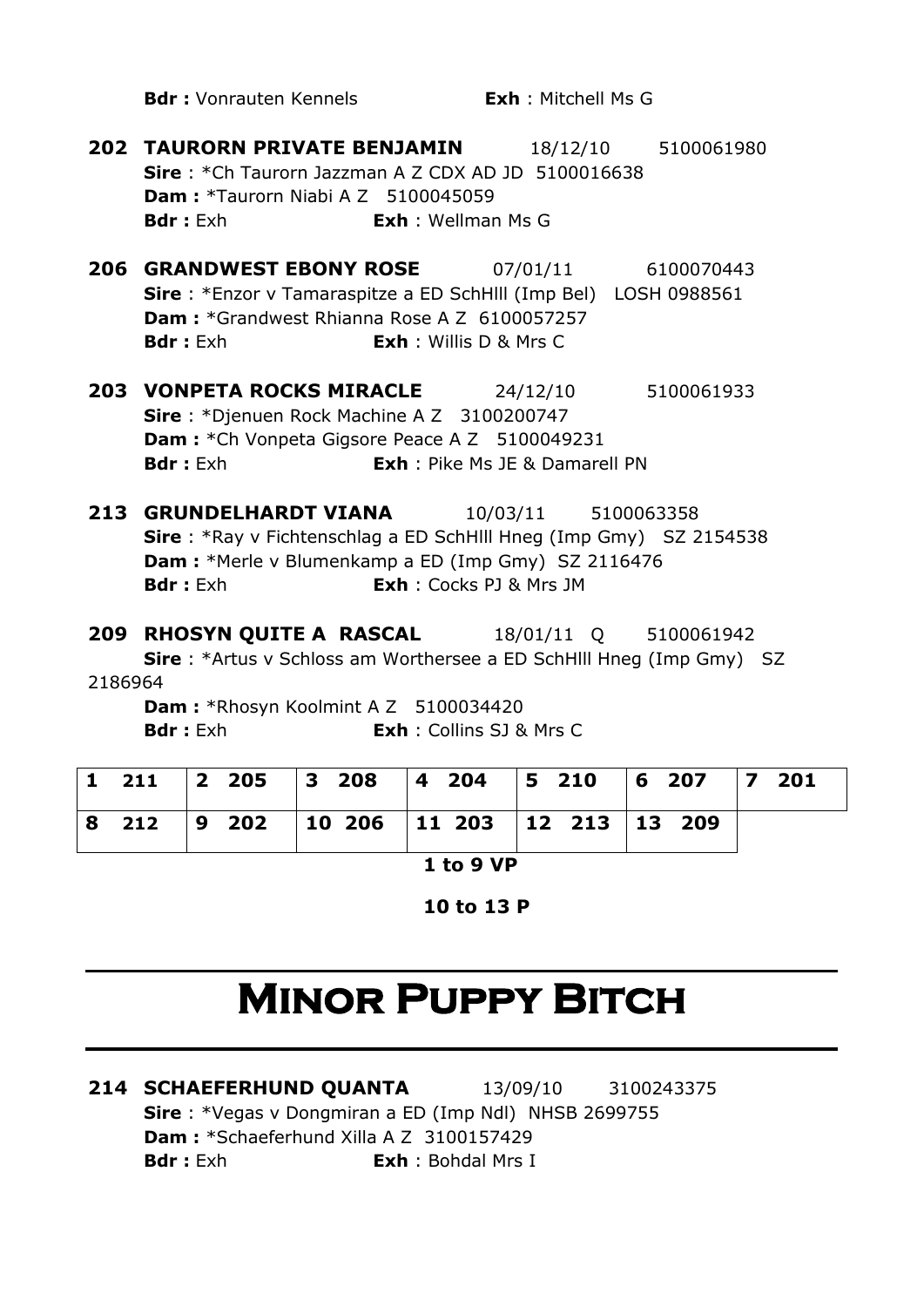**226 LEGIONAIRE LADY ANTEBELLUM** 16/11/10 3100246223 **Sire** : \*Denargun Jabiru A Z 3100140156 **Dam :** \*Legionaire Drout Breaka A Z 3100200173 **Bdr :** Exh **Exh** : Legionaire Kennels **215 GRANDWEST MALISSAS DIVINE MISS** 14/09/10 6100068725 **Sire** : \*Nwy Ch Fasties Elle Willy Wonka a ED SchHll Hneg (Imp Nwy) NO8343/06 **Dam :** \*Malisa v Finkenschlag a ED (Imp Gmy) SZ 2187743 **Bdr :** Willis DR & Mrs CM **Exh** : Parkinson MA & Mrs RJ **216 ARTWIZ KAITII** 19/09/10 5100060786 **Sire** : \*Vimo vd Hopfenhalle a ED SchHlll Hneg (Imp Gmy) SZ 2158998 **Dam :** \*Ch Zandrac Beautiful Day A Z 3100182547 **Bdr :** Artwiz Kennels **Exh** : John Mrs SA **223 ARKAHLA WALTZING MATILDA** 07/11/10 5100061563 **Sire** : \*Ch Kardin Kruger A Z 3100179267 **Dam :** \*Arkahla Spicks N Specks A Z 5100051325 **Bdr** : Exh **Exh** : O'Loughlin W & Mrs J **231 BRONACRE HOT AGENDA** 03/12/10 3100248155 **Sire** : \*Manprince Hot Prospect A Z 3100116333 **Dam :** \*Bronacre Hidden Agenda A Z 3100171360 **Bdr :** Exh **Exh** : Bronacre Kennels **227 KARASTRO EPHRODITE** 17/11/10 3100248387 **Sire** : \*Vanharley Zeus A Z 3100145020 **Dam : \***Karastro Bonds Beauty A Z 4100140641 **Bdr :** Exh **Exh** : Berghofer Mrs D & Molloy Miss S **221 RHOSYN PRETTY IN PINK** 26/10/10 5100061000 **Sire** : \*Artus v Schloss am Worthersee a ED SchHlll Hneg (Imp Gmy) SZ 2186964 **Dam :** \*Rhosyn Bam Bam A Z 5100049376 **Bdr :** Exh **Exh** : Collins SJ & Mrs C **218 SCHAEFERHUND QUESTA** 13/09/10 3100243374 **Sire** : \*Vegas v Dongmiran a ED (Imp Ndl) NHSB 2699755 **Dam :** \*Schaeferhund Xilla A Z 3100157429 **Bdr :** Exh **Exh** : Bohdal Mrs I **234 VONPETA QFA KWOLLITTEE** 10/12/10 5100061890 **Sire** : \*Vonpeta For The Max A Z 5100045772 **Dam : \***Gr Ch Vonpeta Taykall by Storm A Z 5100022730 **Bdr :** Exh **Exh** : Pike Ms JE & Damarell PN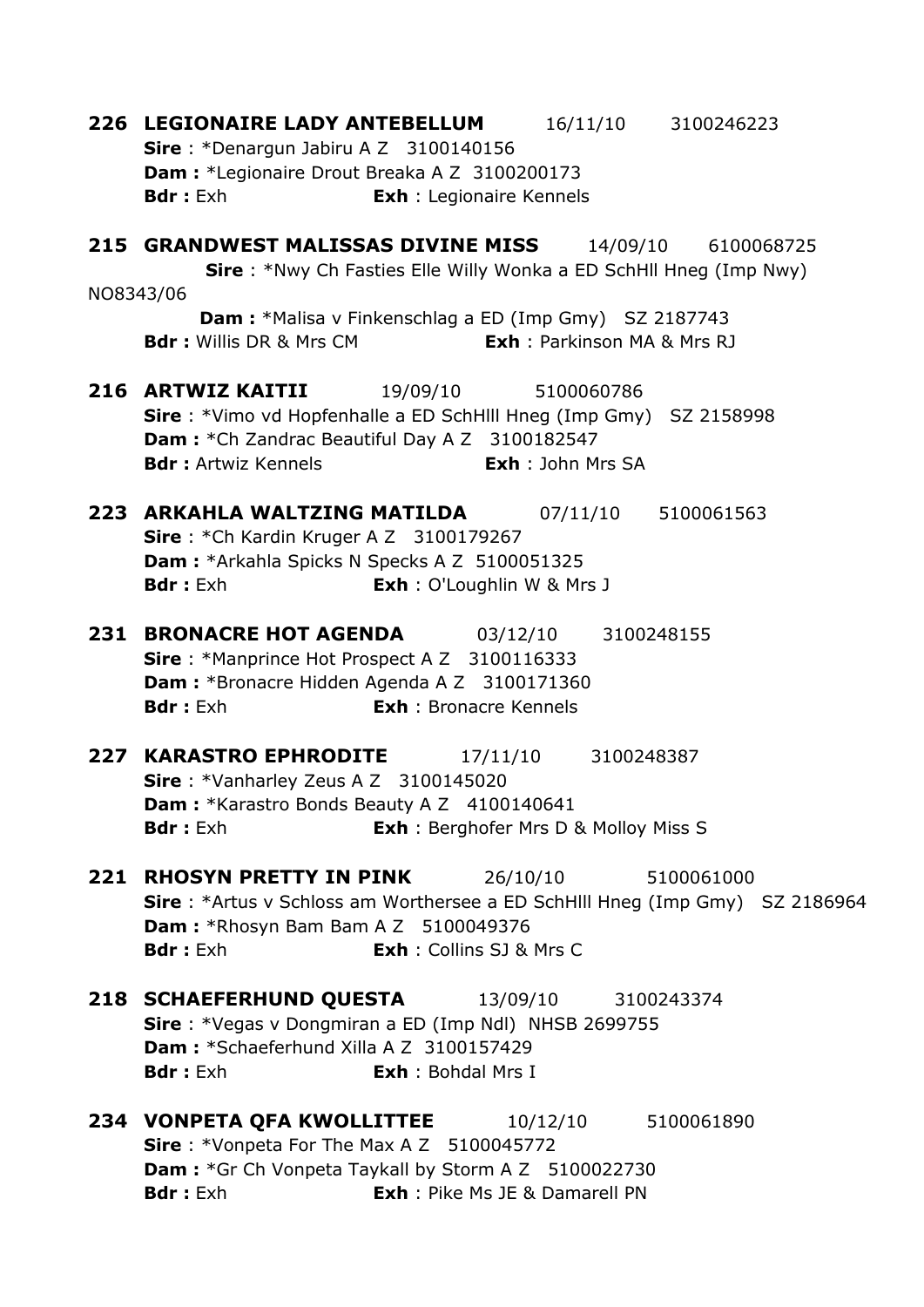- **225 ASTASIA REBA** 10/11/10 4100193982 **Sire** : \*Zony v Haus Gerstenberg a ED SchHlll (Imp Gmy) SZ 2189437 **Dam :** \*Astasia Kartcha A Z 4100141547 **Bdr :** Hersant Mrs B **Exh** : Carter JR
- **220 DELAFORCE MAKIN MAGIC** 20/10/10 5100061718 **Sire** : \*Gazza v Tamaraspitze a ED SchHlll (Imp Bel) LOSH 1030641 **Dam :** \*Delaforce Just Imagine A Z 5100047766 **Bdr :** Exh **Exh** : Cooke I & Mrs M
- **230 VOMKOGELBERG KAYLA** 29/11/10 5100028117 **Sire** : \*Ch Kuirau Regan A Z 2100246984 **Dam :** \*Vomkogelberg Adelina A Z 5100026974 **Bdr :** Exh **Exh** : Seidl J & DeLucia Mrs J
- **219 VOLKRISS ALL A DRAW** 25/09/10 3100243973 **Sire** : \*Bronzehund Gordon Gecko A Z 3100212577 **Dam :** \*Volkriss Andromeda A Z 3100146800 **Bdr :** Exh **Exh** : Berry D
- **233 ALIMANDA EARLS GIRL** 24/11/10 5100061828 **Sire** : \*Ch Kardin Kruger A Z 3100179267 **Dam : \*Ch Durnstein Champagne A Z 2100253283 Bdr :** Exh **Exh** : Alimanda Kennels
- **232 SHEPHERDHILL RILEY** 08/12/10 5100062258 **Sire** : \*Grantaro Gero A Z Hneg 3100067460 **Dam :** Shepherdhill Nikkita A Z 5100053135 **Bdr :** Exh **Exh** : Shepherd Hill Kennels
- **222 DARKKNIGHT BEAUTIFUL DAY** 29/10/10 5100062495 **Sire** : \*Gazza v Tamaraspitze a ED SchHlll (Imp Bel) LOSH 1030641 **Dam :** \*Darkknight Wild Cherry A Z 5100050202 **Bdr :** Exh **Exh** : Darkknight Kennels
- **217 TONAKER RUBY** 20/09/10 5100060750 **Sire** : \*Ch Kardin Kruger A Z 3100179267 **Dam : \*Tonaker Lotita A Z 5100051208 Bdr :** Schoemaker TH **Exh** : Schoemaker TH

|       | 1 214 2 226 3 215 4 216 5 223          |                                             | $ 6 \t231$ | $\sqrt{7}$ 227 |
|-------|----------------------------------------|---------------------------------------------|------------|----------------|
| 8 221 | $\vert 9 \vert 218$                    | 10 234   11 2225   12 220   13 230   14 219 |            |                |
|       | 15 233   16 232   17 222   18 217   19 |                                             | <b>20</b>  | 21             |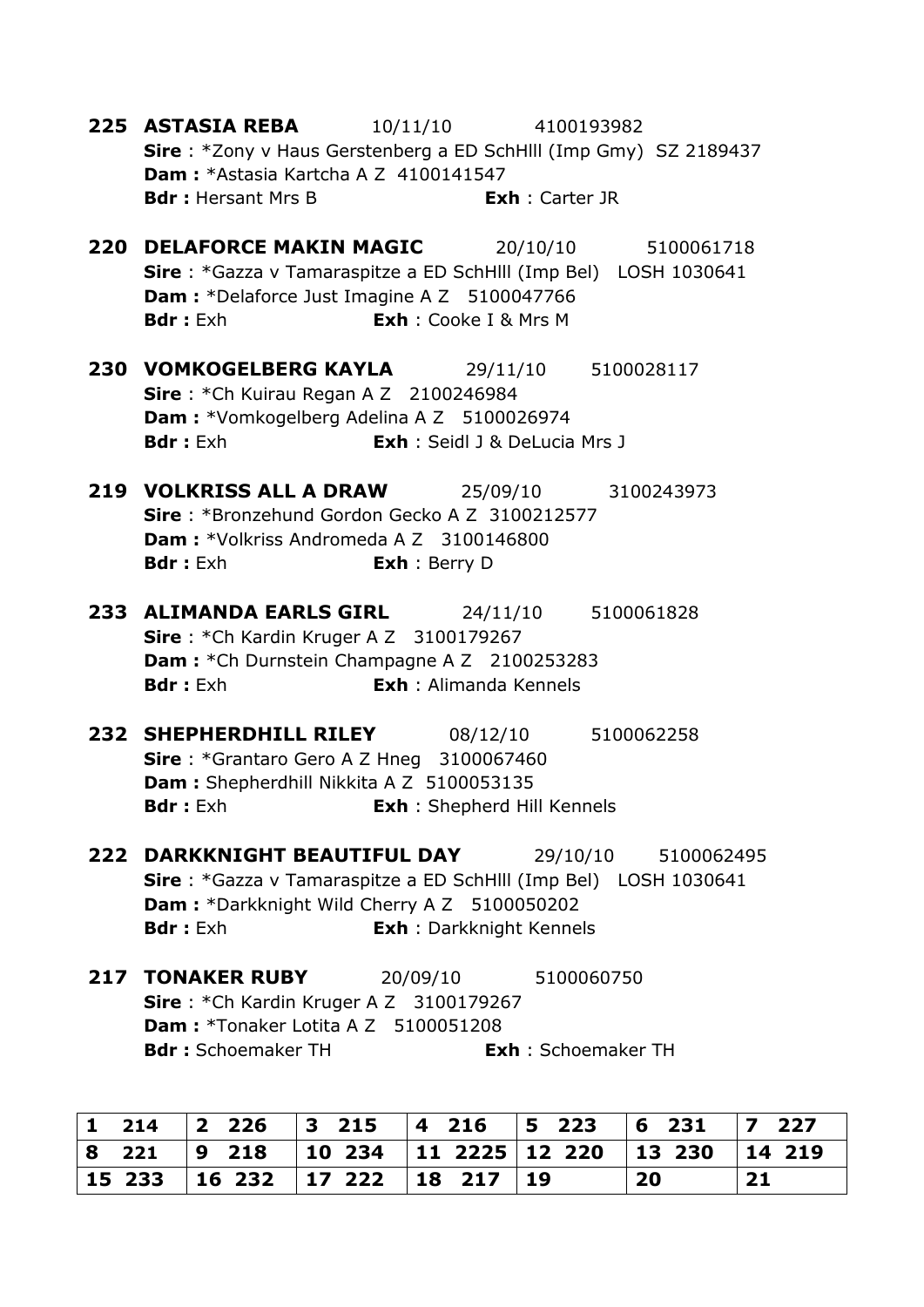#### **1 to 12 VP 13 to 18 P**

## **Puppy Bitch**

**247 BODECKA XRATED** 06/09/10 3100243447 **Sire** : \*Ch Orrinshir Elton John A Z ET 3100161863 **Dam :** \*Ch Lashadas Xquisite A Z 6100044002 **Bdr :** Exh **Exh** : Joseph Mrs J **242 ARKAHLA VIOLET CRUMBLE** 09/08/10 5100060247 **Sire** : \*Ch Kardin Kruger A Z 3100179267 **Dam :** \*Arkahla Limerick A Z 5100034691 **Bdr :** Exh **Exh** : O'Loughlin W & Mrs J **235 SAN RANCHO HARMONY** 13/06/10 5100059767 **Sire** : \*Ferdinand v Amulree a ED Hneg (Imp Bel) LOSH 0991477 **Dam :** \*San Rancho Aurora A Z 5100032840 **Bdr :** Exh **Exh** : San Rancho Kennels **237 LEPPSDORF JANS LADY GAGA** 05/07/10 5100060143 **Sire** : \*Ch Iturna Noble Knight A Z 3100161650 **Dam : \*Treyschutz Trick N Treat A Z 5100027755 Bdr :** Exh **Exh** : Hume Miss L **241 VANHARLEY THUNDA N HAIL** 24/07/10 3100241509 **Sire** : \*Vanharley Hail N Thunda A Z 3100103728 **Dam :** \*Vanharley Déjà Vu A Z 3100177046 **Bdr :** Exh **Exh** : Colson Mrs DM & Attwood BW **243 KANTENNA COZ I CAN** 09/08/10 4100190739 **Sire** : \*Ch Kwint v Juerikställ a ED Hneg (Imp Ndl) NHSB 2501936 **Dam :** \*Wilcol Itz Summertime A Z 4100141004 **Bdr :** Ballantyne Mrs D **Exh** : Ballantyne S **239 VONPETA OUR EVAS IMAGE** 21/06/10 5100059544 **Sire** : \*Vonpeta For The Max A Z 5100045772 **Dam : \*Ch Vonpeta Champagne A Z 5100036846 Bdr :** Exh **Exh** : Pike Ms JE & Damarell PN **244 GLENRACO EARTH SHIMMER (AI)** 14/08/10 3100242258 **Sire** : \*Ch Glenraco Dreamweaver A Z CD ET 3100107874

**Dam :** Exyzed Divine Miss M 4100133547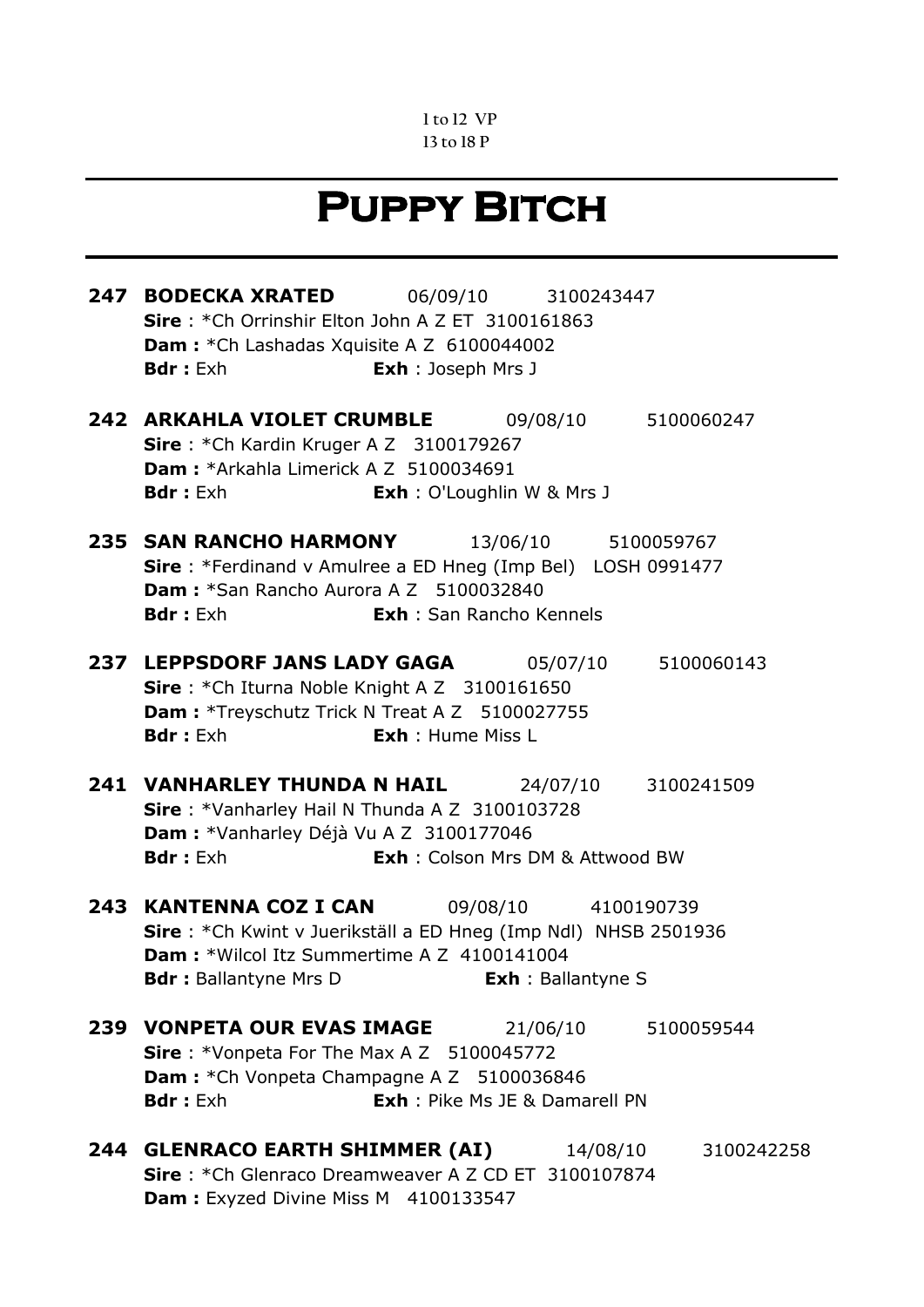**246 VONRAUTEN KARE BEAR** 06/09/10 5100061015 **Sire** : \*Vonrauten D Arlo A Z 5100045671 **Dam :** \*Ch Vonrauten Tina Arena A Z 5100042554 **Bdr :** Vonrauten Kennels<br> **Exh** : Mitchell Ms G **236 VONPETA OURBILLIDAKID** 21/06/10 5100059546 **Sire** : \*Vonpeta For The Max A Z 5100045772 **Dam :** \*Ch Vonpeta Champagne A Z 5100036846 **Bdr :** Exh **Exh** : Pike Ms JE & Damarell PN **240 ALLTITANS ANGEL ELECTRA** 18/07/10 5100059851 **Sire** : \*Artus v Schloss am Worthersee a ED SchHlll Hneg (Imp Gmy) SZ 2186964 **Dam :** \*Rhosyn Wood Nymph A Z 5100044023 **Bdr** : Exh : **Exh** : Hansen Mrs T

**Bdr :** Johnston Ms G **Exh** : Tilea A

| 1 247  |  | 2 242   3 235   4 237   5 241   6 243   7 239 |  |  |  |  |  |  |  |
|--------|--|-----------------------------------------------|--|--|--|--|--|--|--|
|        |  | 8 244   9 246   10 236   11 240   12          |  |  |  |  |  |  |  |
| ALL VD |  |                                               |  |  |  |  |  |  |  |

**ALL VP**

#### **Junior Bitch Judge – Mr G Green**

**252 JAYSHELL WINONA A Z** 11/01/10 3100233082 **Sire** : \*Ch Orrinshir Elton John A Z ET 3100161863 **Dam :** \*Blakngold Honey Jumble A Z 3100149941 **Bdr :** Exh **Exh** : McDermott P & N

17 months. 57 cm Correct medium size medium strong dry and firm bitch of overall very good type and proportions. Feminine head with good expression the eyes could be darker. Very good length of neck. High withers, straight back, slightly short but well laid croup. Very good fore quarter angulation the upper arm could be a little longer. Very good hind quarter angulation with good breadth of thigh. Balanced fore and underchest development for her age. Very good length of fore leg. Stands correct in front. Correct going and coming, elbows yet to firm. In movement shows very good ground covering gait with powerful drive and very good reach where the back remains firm.

**254 GRANDWEST ZENA A Z** 20/03/10 6100066518 **Sire** : \*Lashadas Diesel A Z 6100051892 **Dam :** \*Grandwest Layla A Z 6100053017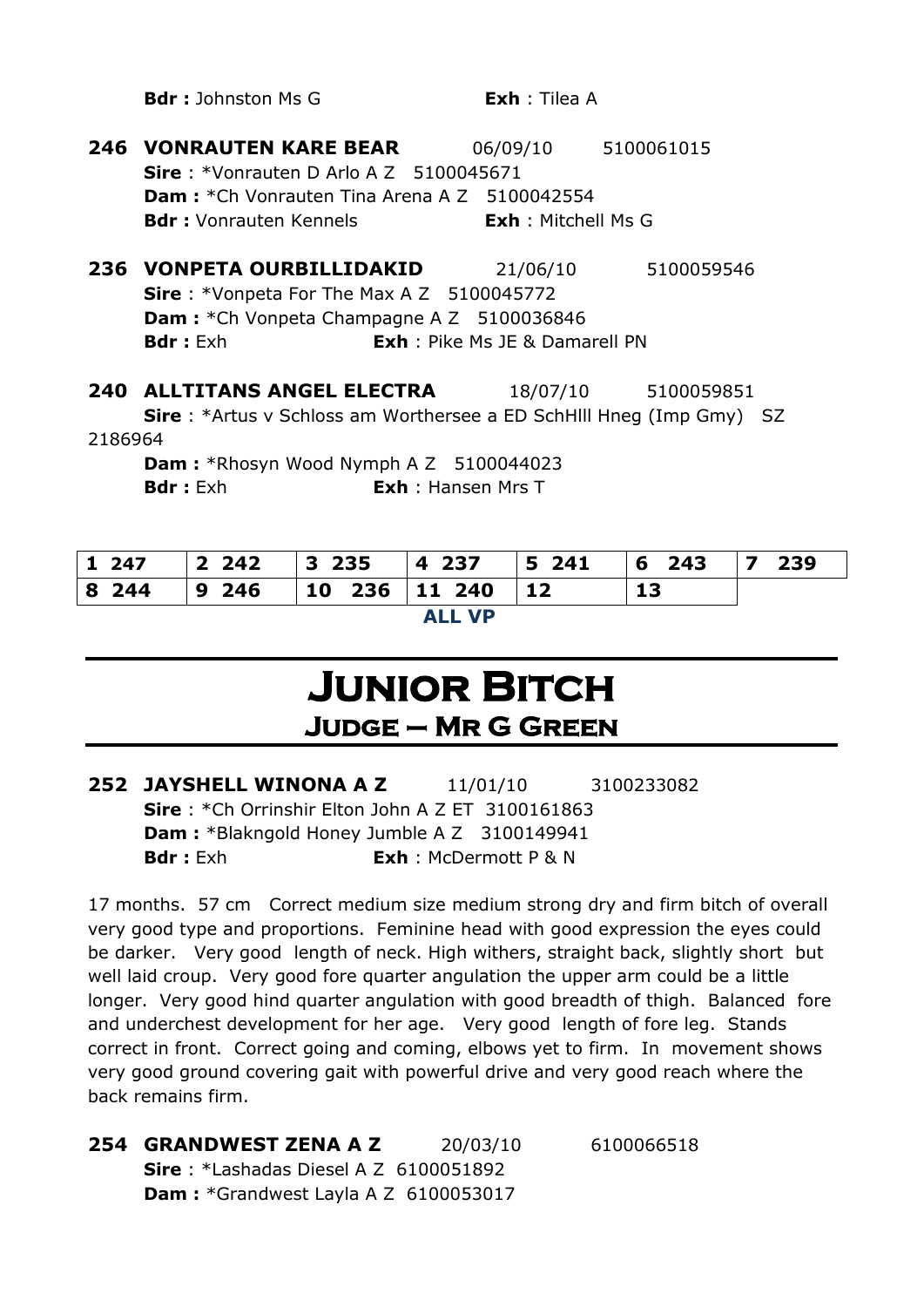14½ months. 60cm Large medium strong bitch of good proportions and type. Good head, expression is marred by light eye and slightly wide ear set. Very good length of neck. Stands with high wither straight back slightly short slightly steep croup. Good fore and underchest development. Has good fore quarter angulation where the upper arm could be longer and better angled. Very good hind angulation. Very good length of foreleg. Stands correct in front. Moves wide behind, correct coming, elbows loose. In movement shows very good ground covering gait with very good reach and drive where the back remains firm.

#### **251 ZANDRAC THE RAZORS EDGE A Z** 10/01/10 3100232061 **Sire** : \*Ch Kardin Kruger A Z 3100179267 **Dam :** \*Bonita v Streek a ED (Imp Gmy) SZ 2181180 **Bdr :** Jones A & Mrs R **Exh** : Phillis J & Mayne B/Jones A & Mrs

R

17 months. 61cm Very large, medium strong substantial bitch of overall very good type colour and pigment. Feminine head with good expression where the eye could still be darker. Good length of neck. High wither firm back slightly short, slightly steep croup. Good fore, very good hind quarter angulation with good breadth of thigh. Very good fore and underchest development for her age. Moves slightly wide going, correct coming elbows could be tighter. In movement shows very good ground covering gait with very good reach and drive where the back remains firm.

**248 AZUREBRIGHT EXANADOU A Z** 20/12/09 5100057247 **Sire** : \*Leppsdorf Loui Armstrong A Z 5100044409 **Dam :** Azurebright Cheyanne 51000026623 **Bdr :** Smalbil Mrs R **Exh** : Hume Miss L & Smalbil Mrs R

17½ months. 59cm. Large, medium strong bitch of overall very good type an proportions, ideally would like to see her saddle more defined. Very good head, good strength of skull has good epxression. Good length of neck with a slight nick behind. Firm straight back, slightly short well laid croup. Good fore, where the upper arm is of a good angle but could be longer. Very good hind quarter angulation, very good breath of thigh. Good fore and very good underchest development. Stands correct in front. Very good length of fore leg. Moves correct coming and going. Shows very good ground covering gait, very good drive and reach where to back remains firm.

| <b>259 TONAKER PEARL</b>                    | 13/05/10 | 5100058966                  |
|---------------------------------------------|----------|-----------------------------|
| <b>Sire</b> : *Lago Barone A Z $5100042833$ |          |                             |
| <b>Dam:</b> *Tonaker Kuddles A Z 5100050836 |          |                             |
| <b>Bdr:</b> Schoemaker TH                   |          | <b>Exh:</b> Tonaker Kennels |

13 months. 59cm. Large strong substantial bitch of overall good type. Feminine head, good strength of skull, the eyes should be darker. Good length of neck. Stands with normal wither straight back slightly short slightly steep croup. Bitch of slightly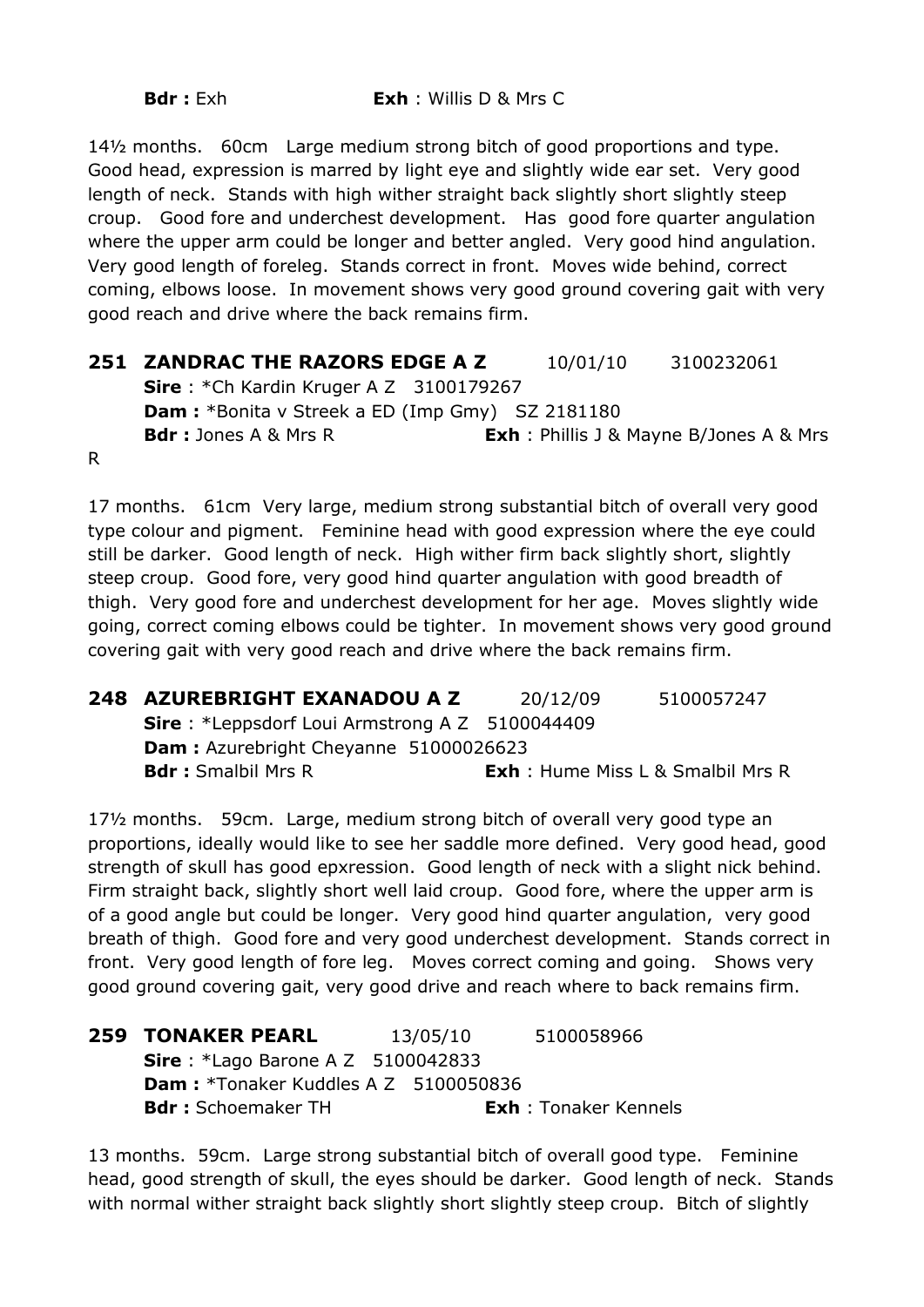stretched proportions. Shows good fore angulation where the upper arm could be longer and better angled. Very good hind quarter angulation, good breadth of thigh. Good fore and underchest development. Good length of fore leg slightly upright in pasterns. Stands correct in front. Moves wide coming elbow connection should tighter. Correct going, hocks should be a little firmer. In movement shows good ground covering gait , very good drive and good reach where the back remains firm.

**255 VOITLANDER VENEZUELA A Z** 22/03/10 4100184925 **Sire** : \*Cayos vd Noriswand a ED SchHl Hneg (Imp Gmy) SZ 2142376 **Dam :** \*Stunadel Zinnia A Z 2100199060 **Bdr :** Wenham RK **Exh** : Babenberg Kennels

14 months. 60 cm Large strong slightly elongated bitch of good type. Feminine head, expression is marred by light eye. Good lenght of neck. Stands with a normal wither straight back. Slightly short slightly steep croup. Good fore quarter angulation where the upper arm could be longer and better angled. Very good hind quarter angulation. Good fore and underchest development for her age. Good length off foreleg. Stands correct in front. In movement shows good ground covering gait with good reach and drive which overall could be a little more expansive.

**250 GRUNDELHARDT TAINTED LOVE A Z HT** 06/01/10 5100057322 **Sire** : \*Scooby-Doo v Team Zellwaldrand a ED SchHll Hneg (Imp Gmy) SZ 2201764 **Dam :** \*Merle v Blumenkamp a ED (Imp Gmy) SZ 2116476 **Bdr :** Cocks PJ & Mrs JM **Exh** : Vondoussa Kennels/Cocks PJ & Mrs JM

17 months. 60.5cm Very large strong substantial well proportioned bitch of overall good type colour and pigment. Fem head good strength of skull eyes should be darker. Shows good length of neck. Stands with a normal wither with a slight nick behind. Slightly short slightly steep croup. Shows good fore angulation where the upper arm is of a good angle but could be longer. Very good hind angulation with very good breadth of thigh. Very good fore and underchest development. Very good lenght of foreleg. Stands correct in front. Moves close going, correct coming, elbows could be firmer. In movement shows good ground covering gait, good drive and reach where she could hold her withers higher but where the back remains firm.

**253 RHOSYN NUTMEG A Z** 09/03/10 5100058110 **Sire** : \*Artus v Schloss am Worthersee a ED SchHlll Hneg (Imp Gmy) SZ 2186964

**Dam: \*Rhosyn Secret Lyes A Z 5100040788 Bdr :** Exh **Exh** : Collins SJ & Mrs C

15 months. 59.5cm Large strong substantial bitch of overall good type and proportions. Feminine head where the eyes should be darker. Just holds her neck slightly erect. Stands with a high wither slight nick behind. Straight back. Slightly short, slightly steep croup. Shows good fore angulation where the upper arm could be longer and better angled. Very good hind quarter angulation, good breadth of thigh. Good fore and underchest development. Moves correct coming and going where the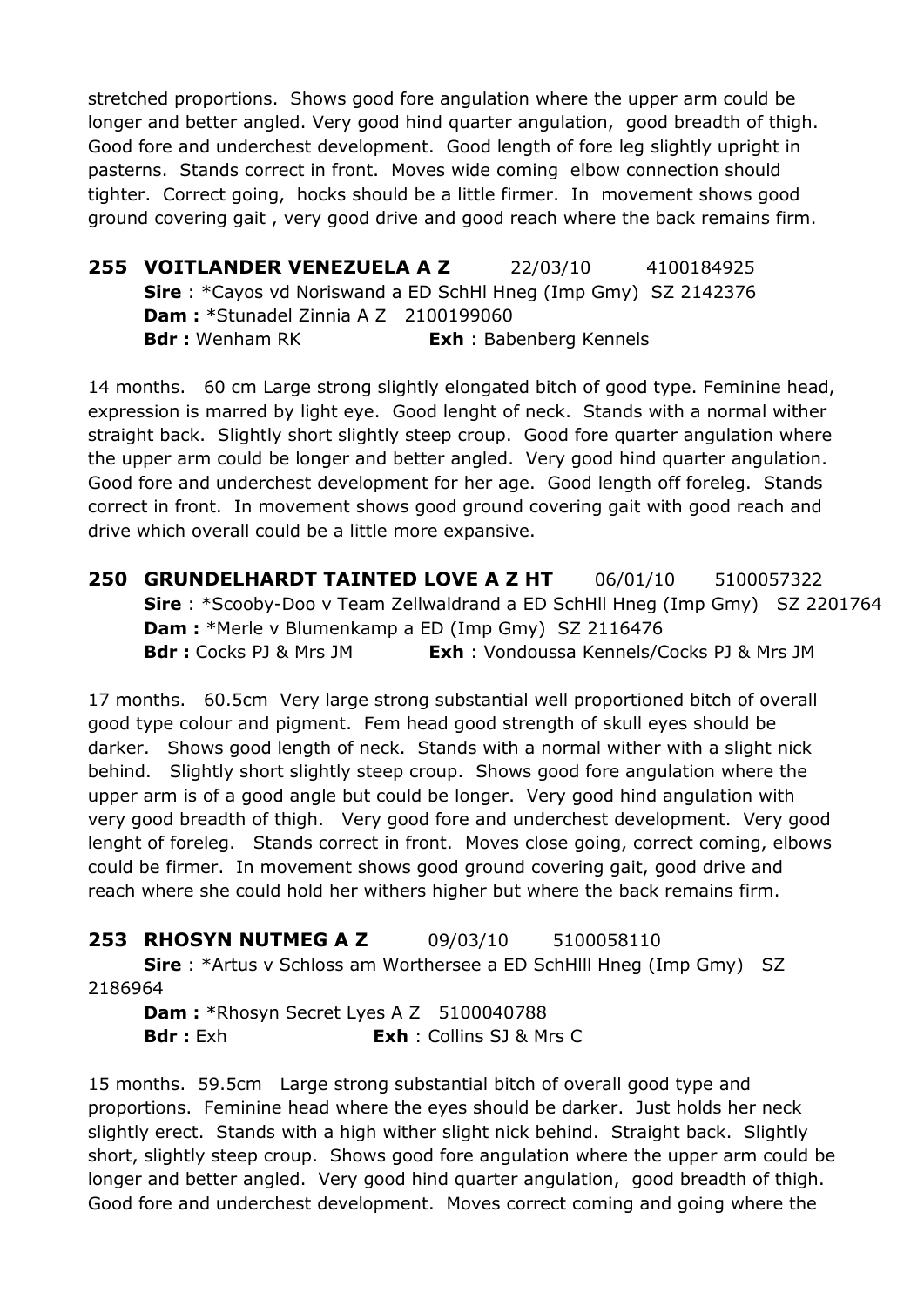elbows could be tighter. Shows good ground covering gait with good reach and drive which overall could be a little more expansive.

**249 ASTERHUND JEWEL** 04/01/10 5100056948 **Sire** : \*Fellow v Santamar a ED SchHl Hneg (Imp Bel) LOSH 0999959 **Dam : \***Asterhund Evangelina A Z 5100044976 **Bdr :** van Groen CM & Mrs GP **Exh** : Devine T

17 months. 60cm. Large, medium strong well coloured, well pigmented bitch of very good proportions, feminine head, the eye should be darker. Good length of neck, stands with a high wither, slight nick behind. Straight back, slightly short slightly steep croup. Good fore angulation where the upper arm should be longer an better angled. Vg hind quarter angulation and vg length of foreleg. Stands correct in front. Moves correct going slightly wide coming, elbows could be a little tighter. In movement shows good ground covering gait with good reach and drive where the back remains firm.

**257 VANHARLEY SORORITY GIRL** 10/05/10 3100241777 **Sire** : \*Cayos vd Noriswand a ED SchHl Hneg (Imp Gmy) SZ 2142376 **Dam :** \*Vanharley Wild Spirit A Z 3100125803 **Bdr :** Exh **Exh** : Colson Mrs DM & Attwood BW

13 months. 58.5cm Above medium size medium stong, bitch of good type and proportions. Feminine head, good expression shows good masking of foreface. Good length of neck. High wither, straight firm back slightly short slightly steep croup. Good fore angulation where the upper arm could be longer and better angled. Good length of foreleg. Stands correct in front. Moves narrow behind, correct coming. In movement shows good ground covering gait very good drive with good reach, slightly high stepping in front where the back remains firm.

| <b>260 VONRAUTEN DESIRE</b>                      | 17/05/10 | 5100059279                 |
|--------------------------------------------------|----------|----------------------------|
| <b>Sire</b> : *Vonrauten D Arlo A Z $5100045671$ |          |                            |
| Dam: Vonrauten French Kiss 5100047142            |          |                            |
| <b>Bdr:</b> Vonrauten Kennels                    |          | <b>Exh</b> : Mitchell Ms G |

13 months. 58.5cm. Above medium size strong substantial bitch of good type and proportions. Very good head with good expression, ideally would like to see her neck a little longer. Stands with normal wither slight nick behind. Straight back slightly short slightly steep croup. Shows good fore angulation where the upper arm could be longer and better angled. Very good hind quarter angulations with good breadth of thigh. Shows good fore chest development and underchest develeopment. Good length of foreleg. Stands correct in front, slightly upright in pasterns. Moves close behind, close in front elbows should be tighter. Im movement shows good ground covering gait, good reach and drive, where the back could be firmer.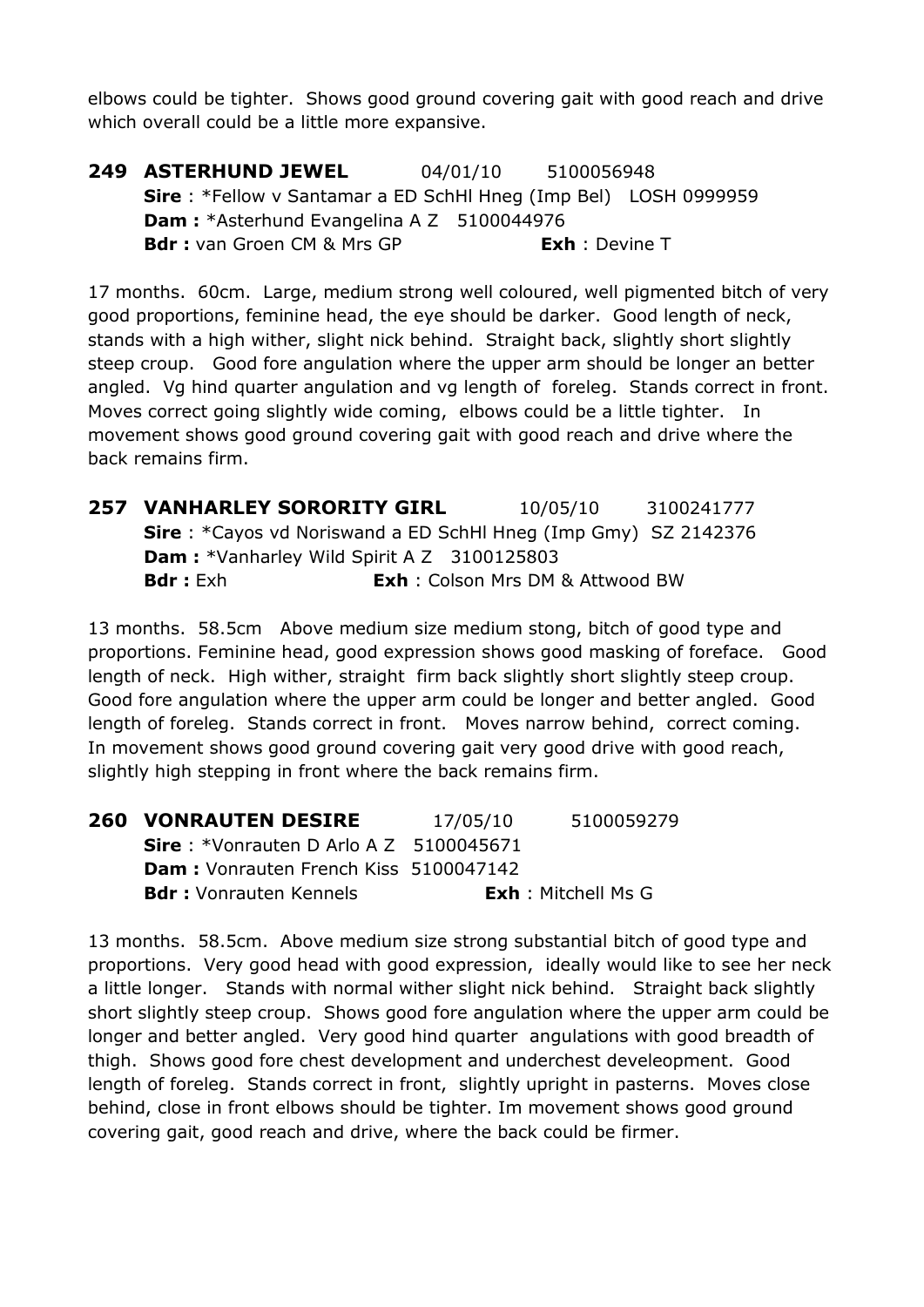|            |  |  | 8 253   9 249   10 257   11 260   12 |  |  |  |  |  |  |  |  |  |
|------------|--|--|--------------------------------------|--|--|--|--|--|--|--|--|--|
| __________ |  |  |                                      |  |  |  |  |  |  |  |  |  |

**1 to 10 VG**

**11 G**

### **Intermediate Bitch**

**265 \*BRONACRE KNIGHT MOVES A Z** 10/04/09 3100219390 **Sire** : \*Ch Iturna Noble Knight A Z 3100161650 **Dam :** \*Bronacre Hidden Agenda A Z 3100171360 **Bdr :** Bronacre Kennels **Exh** : Stocks V & H

26 months. 59.5cm Large strong substantial bitch of overall very good type, colour pigmentation and proportions. Very good head and expression with very good strength of skull. Very good length of neck, stands with high wither straight back slightly short croup of very good lay. Very good fore angulation, ideally the upper arm could be longer. Very good hind quarter angulation with very good breadth of high. Balanced fore and underchest development. Good length of foreleg. Stands correct in front. Slightly wide going, hocks could be a little fimer slightly wide coming. In movement shows very good ground covering gait with very good reach and drive where the back remains firm.

**262 \*CONKASHA DAKOTA STAR A Z** 20/11/08 2100284396 **Sire** : \*Lashadas Xcellento A Z 6100044000 **Dam : \***Conkasha Sharlette A Z 2100161633 **Bdr :** Exh **Exh** : Devine T

30½ months. 58cm. Medium size medium strong substantial bitch of overall very good type and proportions. Very good head, good strength of skull, has desired dark eye. Very good length of neck, high wither slight nick behind, straight back, slightly short well laid croup. Very good fore angulation where the upper arm could be better angled. Very good hind quarter angulation with good breadth of thigh. Good fore and underchest development. Good length of foreleg. Stands correct in front. Presented in very good condition. Slightly wide behind, correct coming where both the elbows and hocks could be a little tighter. In movement shows very good ground covering gait with very good drive and reach where the back remains firm and the wither line is maintained.

**268 \*RHOSYN IMA RASCAL A Z** 07/08/09 5100055351 **Sire** : \*Vimo vd Hopfenhalle a ED SchHlll Hneg (Imp Gmy) SZ 2158998 **Dam : \*Rhosyn Vital Splash A Z 5100021078 Bdr :** Exh **Exh** : Collins SJ & Mrs C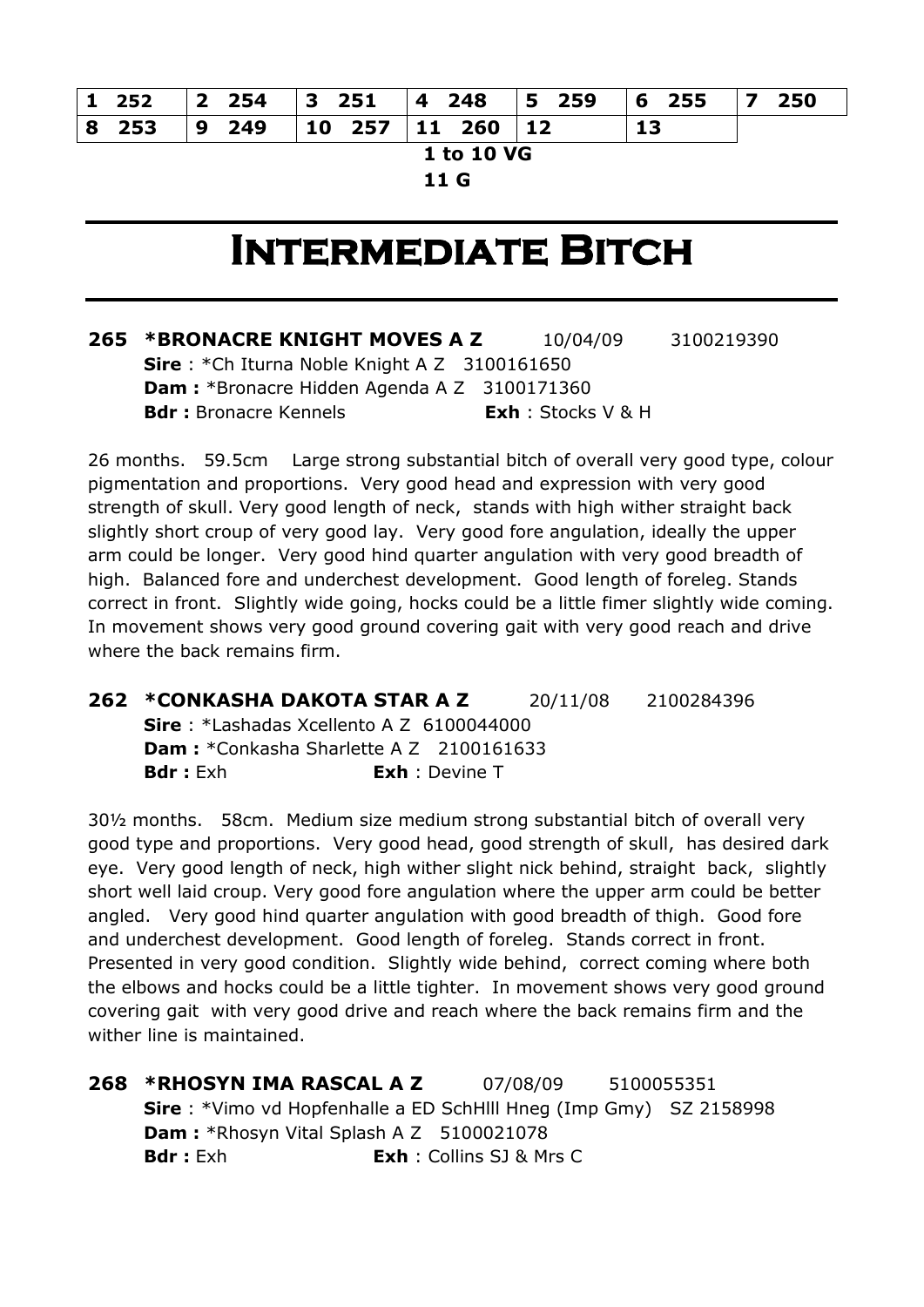22 months. 60cm. Large medium strong substantial bitch of overall good type and proportions. Feminine head with good expression but eye colour could be darker. Good length of neck. High withers straight back slightly short slightly steep croup. Very good fore angulation where the upper arm is of a good angle but should be longer. Very good hind quarter angulation with good breadth of thigh. Balanced fore and underchest development. Stands correct in front. Moves wide coming elbow connection needs to be a little tighter. Correct going hocks could be a little firmer. In movement shows very good ground covering gait with very good drive and reach where the back remains firm.

**264 GLENRACO GOLLY GOSH A Z** 10/12/08 3100212817 **Sire** : \*Fellow v Santamar a ED SchHl Hneg (Imp Bel) LOSH 0999959 **Dam :** \*Glenraco Wild Witch A Z 3100147448 **Bdr :** Johnston Ms G **Exh** : Jackson Mrs D

29 months. 60cm. Double P1 upper left. Large strong substantial bitch of good type and good proportions. Very good head with good expression, medium eye colour. Good length of neck. Stands with a high wither slight nick behind, straight back, slightly short slight steep croup. Good fore angulation where the upper arm should be longer and better angled. Very good hind quarter angulation with good breadth of thigh. Good fore and underchest development. Stands correct in front. Very good length of foreleg. Moves slightly wide behind hocks should be firmer. Moves correct coming. Should be firmer in the elbow connection. In movement shows very good ground covering gait with very good drive and good reach where the back remains firm and the wither line maintained.

**269 \*VOLSCAIN XILLA A Z** 18/08/09 3100226182 **Sire** : \*Lio v Rosenberg a ED Hneg (Imp Gmy) SZ 2196218 **Dam :** \*Molle vd Werther-Mühle a ED (Imp Gmy) SZ 2142864 **Bdr :** Exh **Exh** : Volscain Kennels

21½ months. 60cm. Large medium strong bitch of overall good type and proportions. Feminine head, expression marred by light eye. Good length of neck. Stands with normal wither straight back slightly short but well laid croup. Good fore angulation where the upper arm should be longer and better angled. Very good hind quarter angulation. Good fore and underchest development. Very good length of fore leg. Stands correct in front. Correct going, correct coming elbow connection could be a little tighter. In movement shows good ground covering gait, good drive and reach slightly high stepping in front.

**271 \*SHEPROSE YOUR SPECIAL A Z** 29/11/09 5100056646 **Sire** : \*Artus v Schloss am Worthersee a ED SchHlll Hneg (Imp Gmy) SZ 2186964 **Dam : \*Seigen Girl Interuppted A Z 6100052357** 

**Bdr :** Exh **Exh** : Owen B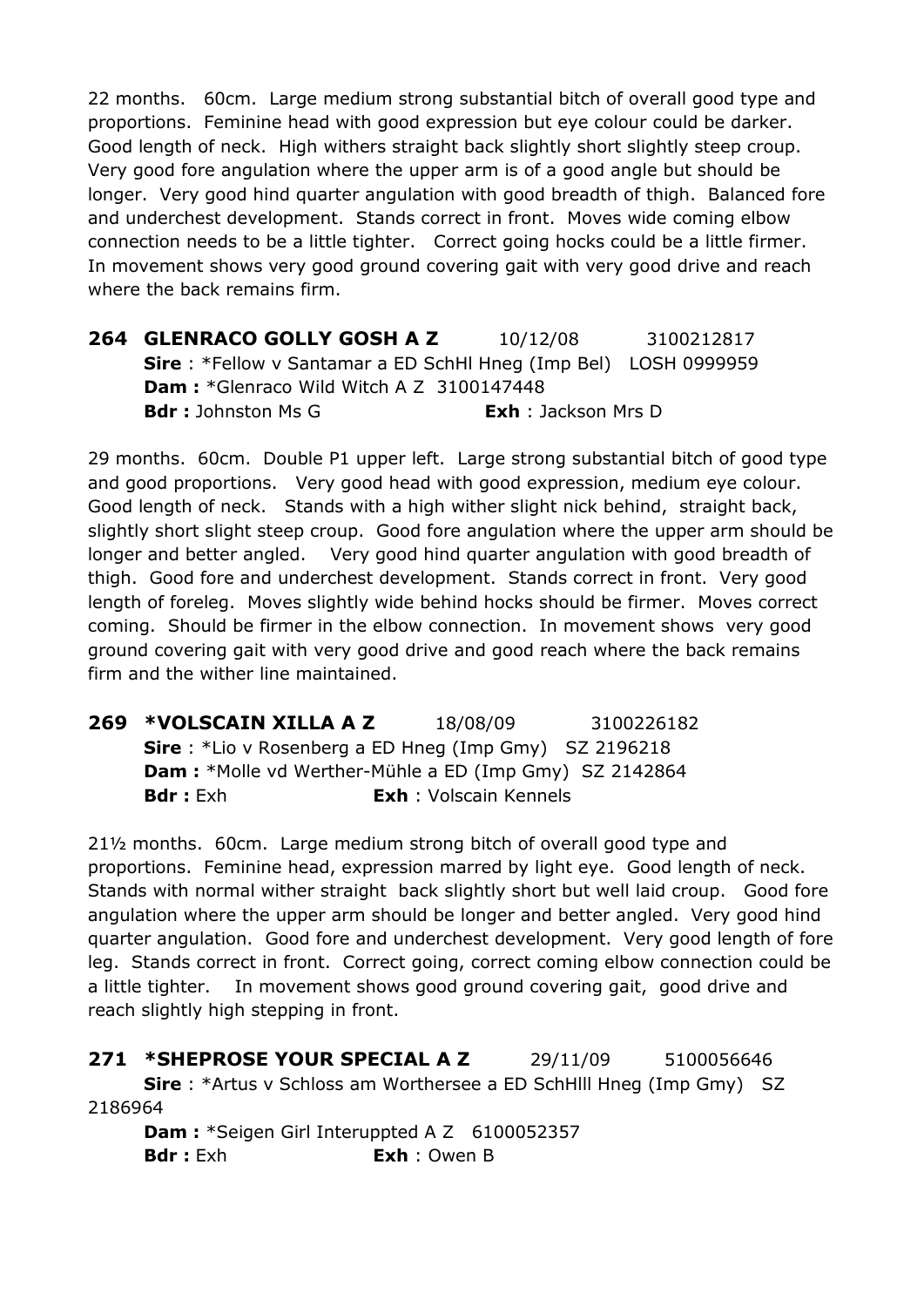18 months. 59.5cm. Strong substantial bitch of overall good type and proportions. Good head, good strength of skull. Good length of neck. Stands with high wither slight nick behind. Straight back slightly short slightly steep croup. Good fore angulation where the upper arm should be longer and better angled. Very good hind quarter angulation, good breadth of thigh. Good fore and underchest development. Good length of fore leg. Slightly soft pasterns. Stands correct in front. Slightly wide behind, hocks could be a little firmer. Slightly wide coming elbows should be tighter. In movement shows good ground covering gait with good reach and drive where the back remains firm

**263 GLENRACO UPSADAISY** 10/12/08 3100212819 **Sire** : \*Fellow v Santamar a ED SchHl Hneg (Imp Bel) LOSH 0999959 **Dam :** \*Glenraco Wild Witch A Z 3100147448 **Bdr :** Exh **Exh** : Johnston G

29 months. 63cm. Oversize medium strong substantial bitch of good type. Feminine head with good expression but still the eye could be darker, slightly wide ear set. Very good length of neck. Stands with a high wither straight back, slightly short slightly steep croup. Has good fore angulation where the upper arm should be longer and better angled. Very good hind quarter angulation. Good fore and underchest development. Very good length of foreleg. Stands correct in front. Slightly elongated in proportions. Steps correct coming elbows should be tighter. Moves correct behind, hocks could be a little firmer. In movement shows balanced drive and reach which overall could be a little more expansive, ideally should carry her wither a little higher.

| 1 265 | $\begin{array}{c} \n \text{2} \quad \text{262} \\  \end{array}$ | 3 268 | 4 264            | $ 5\>$ 269 | $ 6 \t271$ | $ 7 \t263$ |  |
|-------|-----------------------------------------------------------------|-------|------------------|------------|------------|------------|--|
| 8     |                                                                 | 10    |                  |            |            |            |  |
|       |                                                                 |       | <b>1 to 5 VG</b> |            |            |            |  |
|       |                                                                 |       | 6 to 7 G         |            |            |            |  |

# **Open Bitch**

**293 \*CH DARKKNIGHT YSADORE A Z** 07/03/09 5100053979 **Sire** : \*Ch Kardin Kruger A Z 3100179267 **Dam :** \*Takimbre Our Fame A Z 3100112073 **Bdr :** Darkknight Kennels<br>**Exh** : Mayne Ms B & Phillis J

27 months. Double P1 upper left. 59.5cm. Large medium stong well proportioned dry and firm bitch of overall very good type. Feminine head good breadth of skull, the stop could slightly more defined. Very good length of neck. Stands with a high wither, firm straight back slightly short but well laid croup. Very good fore angulation where the upper arm could be slightly better angled. Very good hind quarter angulation, with very good breadth of thigh. Very good fore an underchest development. Stands correct in front. Very good legnth of foreleg. Moves narrow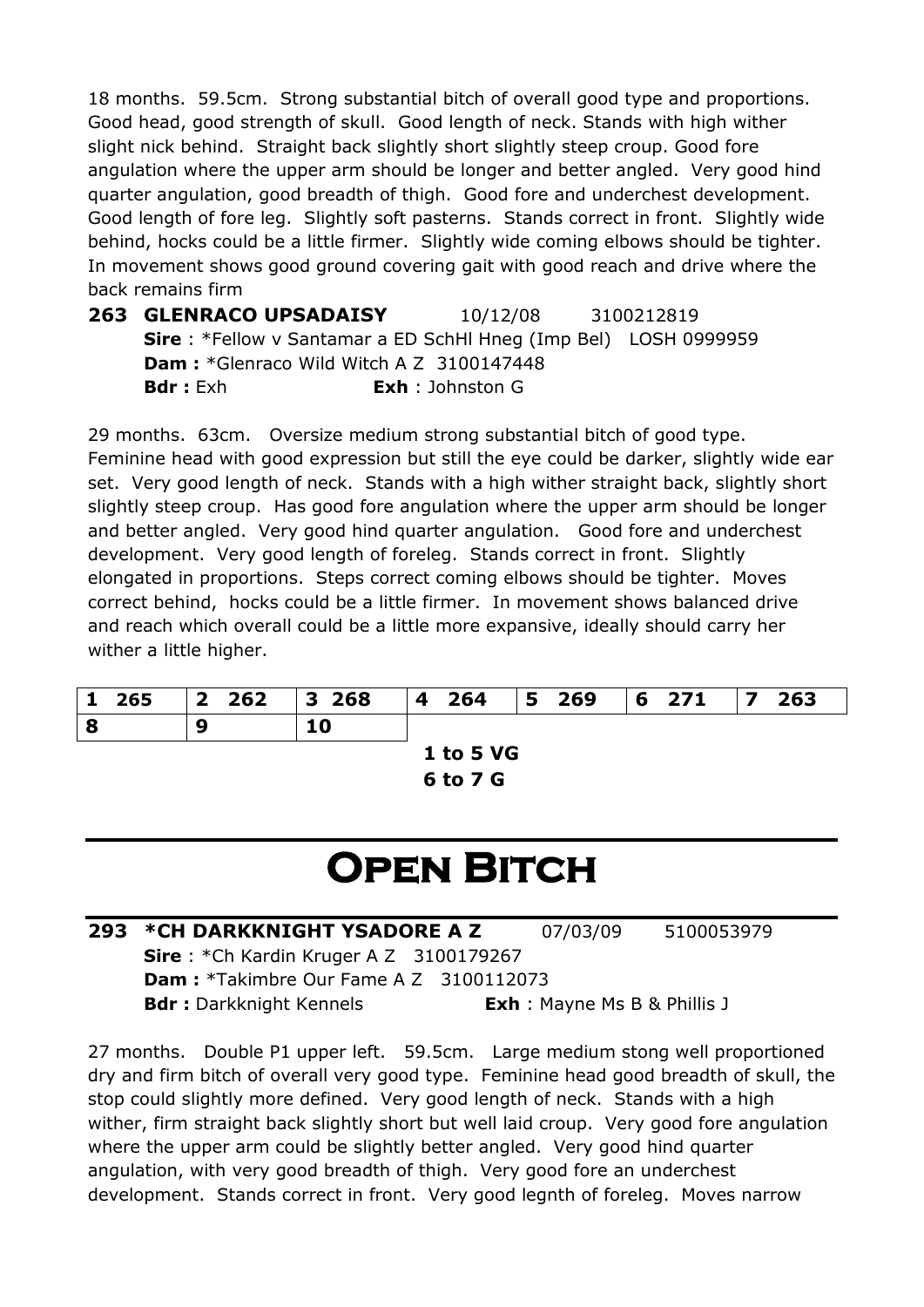coming elbows need to be firmer. Slightly wide going hocks could be a little firmer. In movement shows very good ground covering gait with very good drive and reach where the back remains firm.

**298 \*KEEDARA LITTLEMISSBIAGE A Z** 05/06/09 5100054916 **Sire** : \*Ch Kardin Kruger A Z 3100179267 **Dam : \***Ch Keedara Deby Duz A Z 5100029825 **Bdr :** Exh **Exh** : Mayne Ms B & Phillis J

24 months. 61cm. Very large strong substantial dry and firm bitch of overall very good type and proportions. Strong but still feminine head very good strength of skull and upper and lower jaw. Very good length of neck. Stands with high wither straight back slightly short but well laid croup. Good fore angulation where the upper arm could be slightly longer and better angled. Very good hind quarter angulation with good breadth of thigh. Balanced fore and underchest development. Very good length of foreleg. Stands correct in front. Moves wide coming, elbows could be a little tighter. Moves close behind hocks could be a little firmer. In movement shows powerful drive and very good reach where the back remains firm.

| 272 *CH LASHADAS XQUISITE A Z                                      | 08/09/05                  | 6100044002 |
|--------------------------------------------------------------------|---------------------------|------------|
| <b>Sire</b> : $*$ Ch Uras v Trafalga a Z Hneg (Imp Gmy) SZ 2116134 |                           |            |
| <b>Dam:</b> *Spellbinda Kellyspride A Z 3100096514                 |                           |            |
| <b>Bdr</b> : Hosking R & Mrs S                                     | <b>Exh</b> : Joseph Mrs J |            |

69 months. 58cm. Medium strong well coloured well pigmented bitch of overall very good type. Shown just slightly out of coat. Very good head and expression. Very good strength of skull, desired dark eye. Good length of neck. Stands with normal wither straight back slightly short slightly steep croup. Very good fore angulation where the upper arm should be a little longer. Very good hind quarter angulation, good breadth of thigh. Very good length of foreleg. Dry and firm. Stands correct in front, Slightly wide behind, hocks could be a little firmer, correct coming, elbows could be a little tighter. In movement shows very good ground covering gait powerful drive, free reach where the back remains firm

**290 \*RYZACK ALEXA A Z** 19/12/08 3100212649 **Sire** : \*Ch Kwint v Juerikställ a ED Hneg (Imp Ndl) NHSB 2501936 **Dam :** \*Schaeferhund Yenta A Z 3100163162 **Bdr :** Payne J **Exh** : Bohdal Mrs I

29½ months. Double P1 upper left and Right. 61cm. Very large stong substantial bitch of overall very good type and proportion. Feminine head with good expression, has desired dark eye. Good masking of foreface, could be a little stronger in lower jaw. Very good length of neck . Straight back slightly short but well laid croup. Good fore quarter angulation where the upper arm has good length but could be better angled. Balanced fore and underchest evelopment. Very good length of foreleg. Stands correct in front. Dry and firm. Correct coming elbows need to be tighter,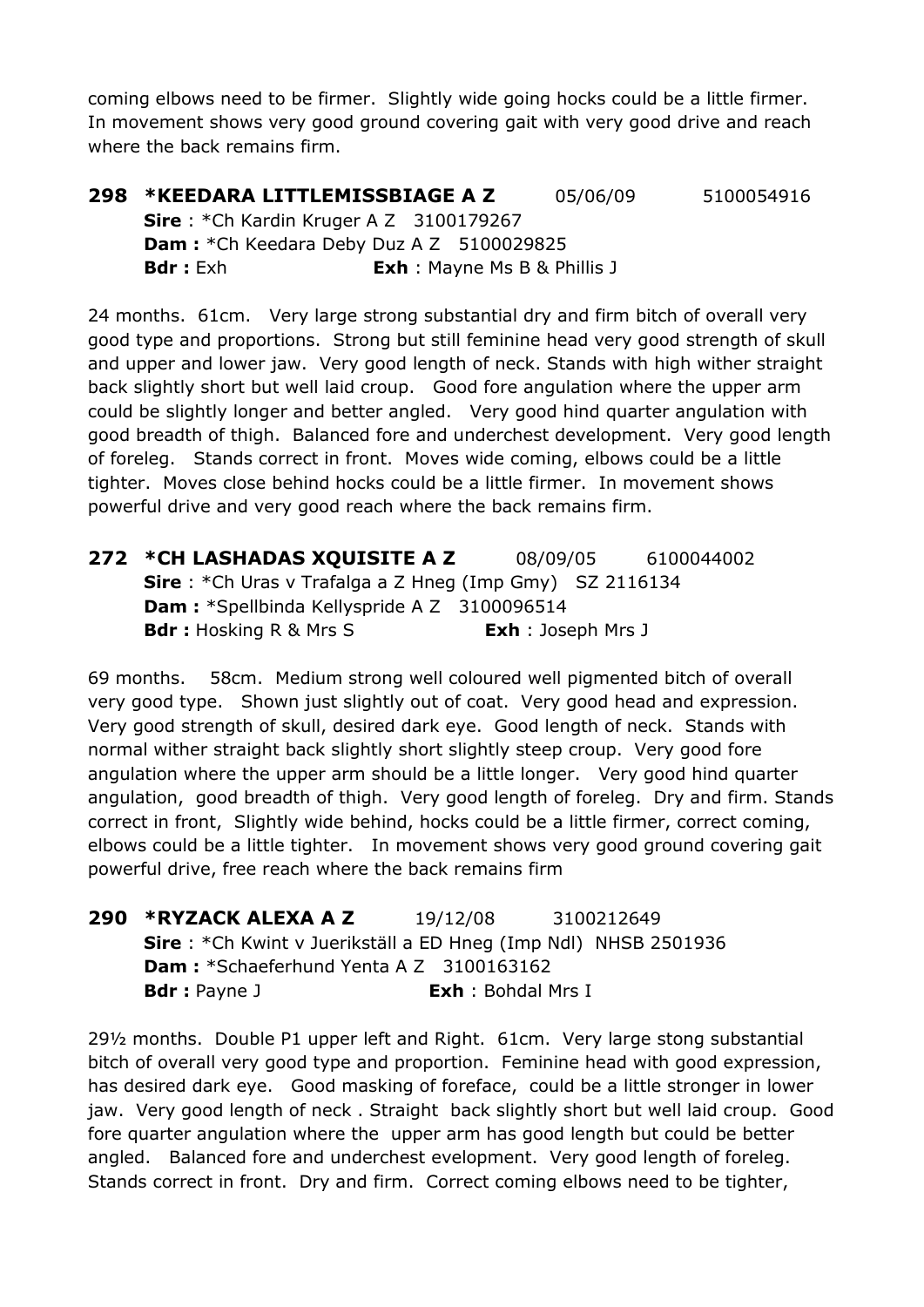correct going hocks could be a little tighter. In movement shows powerful drive with very good reach where the back remains firm and the wither line is maintained.

**289 \*GRANDWEST ULANA A Z** 01/12/08 6100059069 **Sire** : \*Yke v Haus Charly a ED Hneg (Imp Gmy) SZ 168088 **Dam : \*Fremont Hot Property A Z 2100135460 Bdr :** Exh **Exh** : Willis D & Mrs C

30 months. 61cm. Very large medium strong substantial bitch of overall very good type and proportions feminine head, expression marred by light eye. Very good length of neck. Stands with normal wither straight back slightly short slightly steep croup. Very good fore where the upper arm could be longer. Very good fore and underchest development. Very good length of fore leg. Ideally would like to see her saddle a little more defined. Stands correct in front. Moves slightly wide coming slightly wide going where both the elbows and hocks could be little tighter. In movement shows very good ground covering gait, very good drive and reach where the back remains firm.

**287 \*LEPPSDORF ELDORA A Z** 31/10/08 5100052083 **Sire** : \*As du Domaine du Val d'Aulnoy HD ED Hneg (Imp Fr) LOF 582753/34822

**Dam : \*Leppsdorf Serita A Z 5100028701 Bdr :** Exh **Exh** : Hume Miss L

31½ months. 61 cm. Very large feminine expressive bitch of overall very good type and very good proportions. Very good head good and expression, slightly wide ear set. Very good length of neck. Stands with high wither, firm straight back, slightly short but well laid croup. Good fore angulations where the upper arm could be a little longer and better angled. Very good hind quarter angulation. Balanced fore and underchest development. Stands correct in front. Ideally would like to see her saddle a little more defined. Moves wide behind, correct coming where both the elbows and hocks could be a little tighter. In movement shows very good ground covering gait with very good drive and good reach where the back remains firm.

| 273 *CONKASHA XENA A Z                                          | 11/07/06                | 2100232297 |
|-----------------------------------------------------------------|-------------------------|------------|
| <b>Sire</b> : *Ch Uras v Trafalga a Z Hneg (Imp Gmy) SZ 2116134 |                         |            |
| <b>Dam:</b> Conkasha Tatiana A Z 2100194818                     |                         |            |
| <b>Bdr</b> : Exh                                                | <b>Exh</b> : Devine $T$ |            |

59 months. 59cm. Above medium size medium strong substantial bitch of ovearall very good type, colour, pigmentation and proportions. Good feminine head, good expression. Very good length of neck. Stands with high wither slight nick behind, straight back, slightly short but well laid croup. Good fore angulation where the upper arm is well angle but could be longer. Very good hind quarter angulation. Very good breadth of thigh. Very good fore and underchest development, should not become any deeper. Very good length of fore leg. Stands correct in front. Slightly wide going slightly wide coming, where both elbows and hocks could be a little tighter.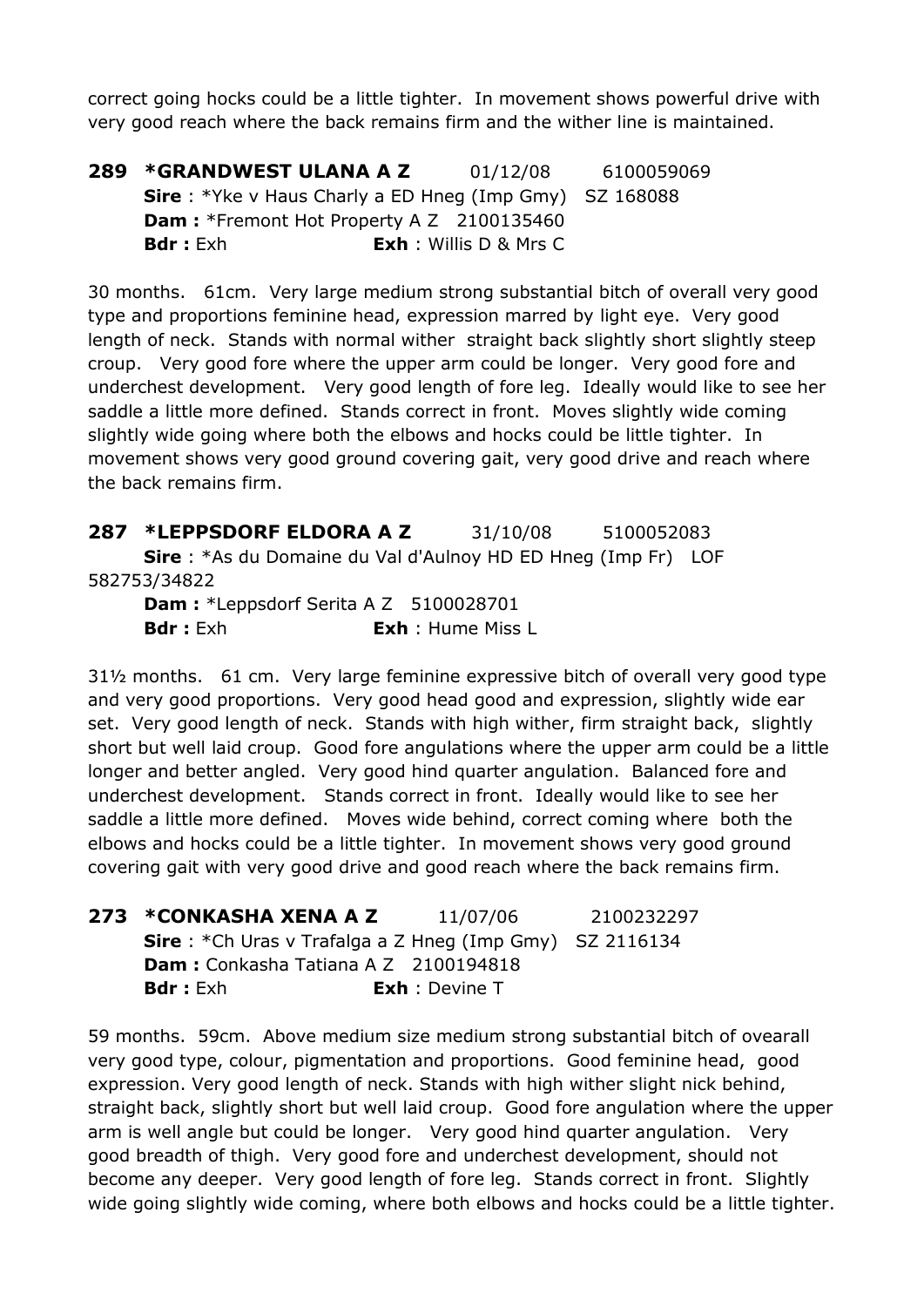In movement shows very good ground covering gait with very good drive and reach where the back remains firm. Just presented in slightly heavy condition

**276 \*CH DESTINYGEM MISS ATTITUDE A Z** 29/04/07 5100046167 **Sire** : \*Ch Aimsway Abacus A Z Hneg 2100096239 **Dam :** Darkknight Jemima A Z CD 5100024190 **Bdr :** Exh **Exh** : Lacey Ms CA

49½ months. Broken P3 upper left. 61cm Very large strong substantial bitch of overall vry good type and very good proportions. Clean over and underline. Very good head, good expression. Very good length of neck. Stands with high wither, firm back, slightly short, just slightly steep croup. Good fore angulation where the upper arm could be a little better angled. Very good hind quarter angulation. Very good breadth of thigh. Balanced fore and underchest. Stands correct in front. Presented in very good condition. Steps wide behind hocks should be firmer. Steps wide coming elbows could be tighter. In movement shows very good ground covering gait with very good drive and reach where the back remains firm.

| 283 *CH JAYSHELL RIPLEY A Z                            | 30/05/08                   | 3100204013 |
|--------------------------------------------------------|----------------------------|------------|
| <b>Sire</b> : *Ch Iturna Noble Knight A $Z$ 3100161650 |                            |            |
| <b>Dam:</b> *Orrinshir Xcel A Z $3100092728$           |                            |            |
| <b>Bdr:</b> McDermott P & N                            | <b>Exh</b> : Taylor Mrs SJ |            |

36 months. 60cm. Large medium strong substantial well coloured bitch of overall good type. Feminine head with good expression very good length of neck. Stands with a high wither firm straight back slightly short but well laid croup. Very good fore angulation where the upper arm could be slightly better angled. Very good hind quarter angulation. Pronounced fore chest development, just slightly short underchest development. Very good length of foreleg. Stands correct in front. Correct going, correct coming, could be a little tighter in elbows. In movement shows very good ground covering gait very good drive and good reach where the back remains firm.

**278 \*CH DURNSTEIN CHAMPAGNE A Z** 12/06/07 2100253283 **Sire** : \*Cayos vd Noriswand a ED SchHl Hneg (Imp Gmy) SZ 2142376 **Dam:** \*Ch Durnstein Zensation A Z 2100171111 **Bdr :** McAdam Mrs FM **Exh** : Alimanda Kennels

48 months. 58cm. Just above medium size medium strong substantial bitch of overall good type and very good proportions. Feminine head good expression where the eyes should be darker, just slightly wide ear set. Stands with normal wither, slight nick behind, firm straight back slightly short and slightly steep croup. Good fore angulation where the upper arm is of a good angle but could be longer. Very good hind quarter angulation. Good breadth of thigh. Slightly short underchest development. Good length of foreleg. Stands correct in front. Moves correct coming and going could be little tighter in the elbow connection. In movement shows very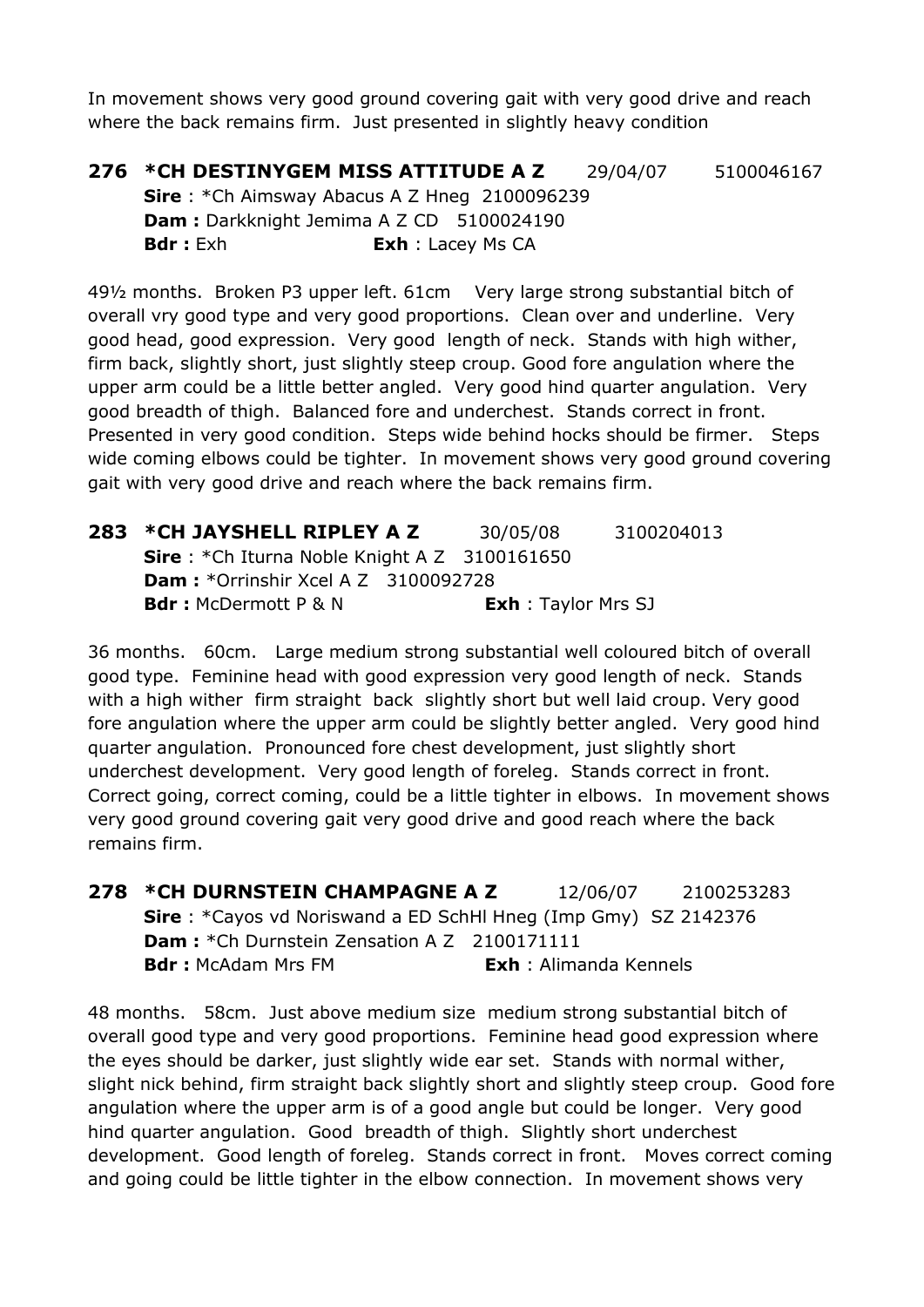good ground covering gait with very good drive and good reach where the back remains firm.

**274 \*LASHADAS AMBER A Z** 20/08/06 6100048550 **Sire** : \*Iccara Undercover Agent A Z Hneg 6100035506 **Dam :** \*Spellbinda Kellyspride A Z 3100096514 **Bdr :** Hosking R & Mrs S **Exh** : Urie I & Mrs J

57½ months. 61cm. Very large medium strong substantial bitch of overall very good type very good head and expression with good eye colour. Very good length of neck. Stands with normal wither, straight back slightly short slightly steep croup. Very good fore angulation where the upper arm could be a little longer. Very good hind quarter angulation with good breadth of thigh. Good length of foreleg, Stands correct in front. Very good fore and underchest development. Steps narrow behind hocks could be a little firmer. Steps wide coming, elbows could be a little tighter. In movement shows very good ground covering gait with very good drive and good reach where the back remains firm.

**281 \*BRONACRE IMOGEN A Z** 02/05/08 3100203888 **Sire** : \*Ch Kwint v Juerikställ a ED Hneg (Imp Ndl) NHSB 2501936 **Dam :** \*Bronacre Hidden Agenda A Z 3100171360 **Bdr :** Exh **Exh** : Bronacre Kennels

37 months. 59.5cm Large medium strong substantial bitch of overall very good type. Very good head, good strength of skull and very good epxression. Good length of neck. Stands with a high wither straight back slightly short but well laid croup. Good fore angulation where the upper arm should be longer and better angled. Good breadth of thigh. Very good fore and underchest development, would not like to see her become any deeper. Good length of foreleg, ideally the pasterns should be firmer. Stands correct in front. Close going, correct coming elbows could be a little tighter. In movement shows very good ground covering gait with very good reach and drive where the back remains firm.

**297 \*SIMONELLI BAILEYS CREME A Z** 01/05/09 3100219163 **Sire** : \*Fellow v Santamar a ED SchHl Hneg (Imp Bel) LOSH 0999959 **Dam :** \*Misteishah Magic Melody A Z 3100128752 **Bdr :** Exh **Exh** : Petrella R & Mrs S

25 months. 62cm. Oversize bitch of overall very good type and very good proportions. Very good head and expression marred by light eye. Very good length of neck. Stands with high wither, slight nick behind. Straight back slightly short but well laid croup. Good fore angulation where the upper arm could longer and better angled. Good breath of thigh. Good fore and underchest development. Very good length of foreleg. Stands correct in front, slightly upright in pasterns. Moves correct coming, correct going where the elbows should be tighter. In movement shows very good drive with good reach where the back remains firm and the wither line is maintained.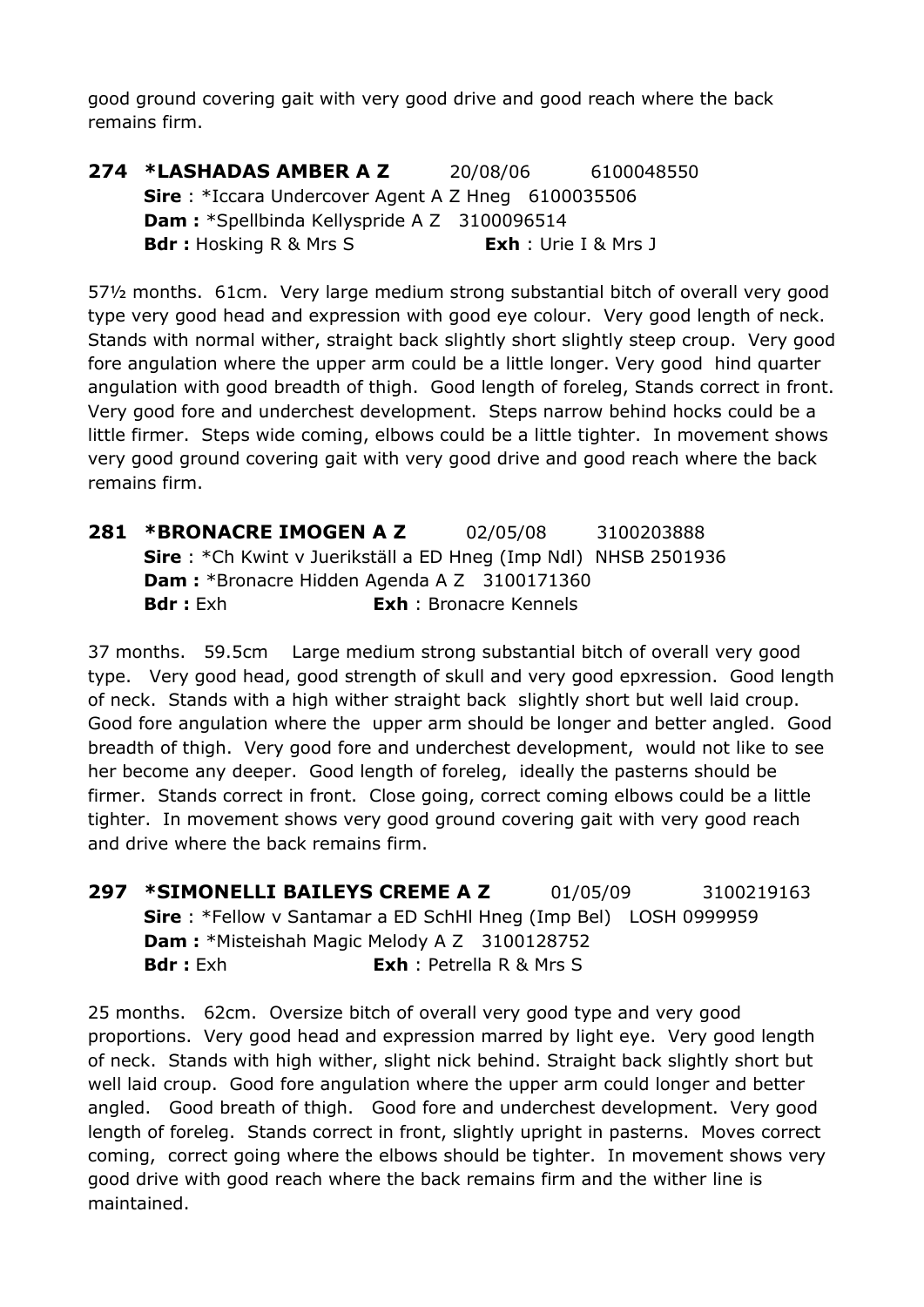#### **284 \*Dual CH (T) KILLARA WINTER SOLSTICE A Z CCD** 21/06/08 3100205276

**Sire** : \*Ch Orrinshir Elton John A Z ET 3100161863 **Dam :** \*Dual Ch (T) Killara Padraigin A Z 3100148529 **Bdr :** Exh **Exh** : Howard P & Mrs D

35½ months. 58.5 cm Above medium size medium strong bitch of good type very good proportions. Feminine head where the eyes should be darker. Good length of neck. Stand with a normal wither slight nick behind, straight back, slightly short slightly steep croup. Good fore quarter angulation where the upper arm could be longer and better angled. Very good hind quarter angulation. Very good fore chest development, slightly short underchest development. Stands correct in front. Correct going and coming elbow connection should be tighter. In movement shows good ground covering gait with good drive and reach where the back remains firm.

**280 \*DELAFORCE JUST IMAGINE A Z** 19/11/07 5100047766 **Sire** : \*Ch Kwint v Juerikställ a ED Hneg (Imp Ndl) NHSB 2501936 **Dam:** \*Ch Sagenhaft Moneypenny A Z 5100029804 **Bdr :** Exh **Exh** : Cooke I & Mrs M

42½ months. Double P1 upper right. 61 cm. Very large medium strong feminine bitch of overall very good type and proportions. Feminine head, medium eye colour, left ear tilts sightly outwards. Good lenght of neck. Stands with a level wither slight nick behind, straight back. Good fore angulation where the upper arm is of a good angle but could be longer. Good breadth of thigh. Good length of foreleg. Moves correct coming and going where both hocks and elbows could be a little tighter. In movement shows good ground coverirng gait with good reach and drive which overall could be slightly more expansive.

**279 \*VOLKRISS VAN BEUREN A Z** 23/10/07 3100193854 **Sire** : \*Ch Kwint v Juerikställ a ED Hneg (Imp Ndl) NHSB 2501936 **Dam :** \*Volkriss Andromeda A Z 3100146800 **Bdr :** Exh **Exh** : Berry D

43½ months. 60.5cm Very large medium strong dry firm bitch of overall good type and very good proportions. Very good head and expression, has medium eye colour. Very good length of neck. Good wither firm straight back, slightly short slightly steep croup. Good fore angulation where the upper arm could be longer. Very good hind quarter angulation. Good breadth of thigh. Good fore and underchest development. Good length of foreleg. Stands correct in front. Moves wide behind, wide coming both elbows and hocks could be a little firmer. In movement shows good ground covering gait with good reach and drive which overall could be more expansive.

**285 \*RHOSYN EL OF A TART A Z** 28/09/08 5100051067 **Sire** : \*Vimo vd Hopfenhalle a ED SchHlll Hneg (Imp Gmy) SZ 2158998 **Dam : \*Rhosyn Quite The Tart A Z 5100039436 Bdr :** Collins SJ & Mrs C **Exh** : Hansen Mrs T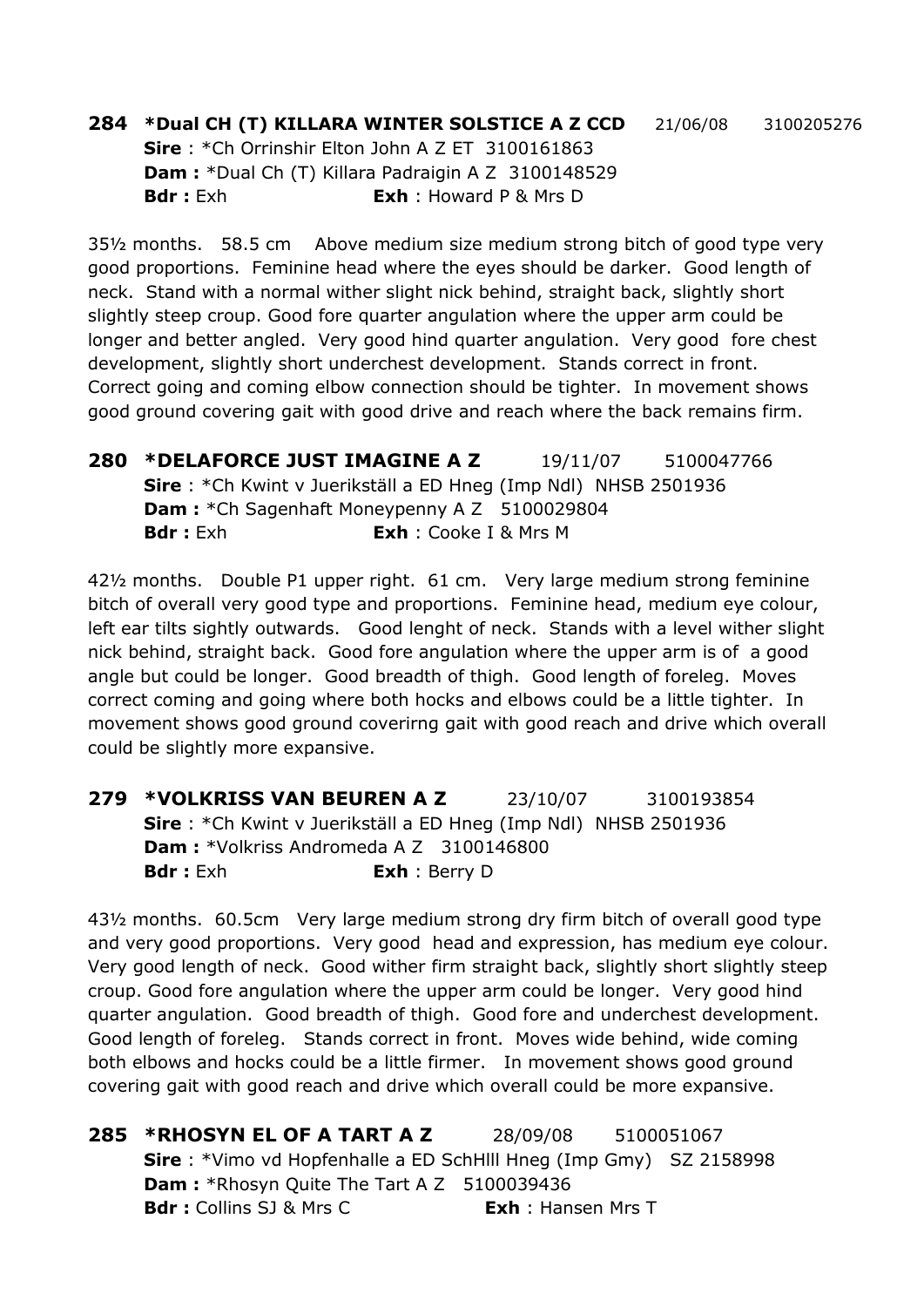32½ months. 61cm. Large medium strong bitch of good type and very good proportions, shown slightly out of coat. Feminine head, good masking of fore face, the expresson is marred by light eye. Very good length of neck, high wither straight back, slightly short slightly steep croup. Good fore angulation where the upper arm could be a little longer and better angeld. Good hind quarter angulation . Good fore and underchest development. Very good length of fore leg, slightly down in pasterns, dry and firm. Stands correct in front. Moves narrow going, narrow coming, both the elbows and hocks should be a little firmer. In movement shows good ground covering gait which is overalled balanced with good reach and drive where the back remains firm.

**295 \*SCHAEFERHUND INDIANA A Z** 30/03/09 3100218166 **Sire** : \*As du Domaine du Val d'Aulnoy HD ED Hneg (Imp Fr) LOF 582753/34822

**Dam :** \*Schaeferhund Celina A Z 3100179923 **Bdr :** Bohdal Mrs I **Exh** : Kinsman S

26½ months. 62cm. Oversize medium stong slightly square bitch of good type, very good head with good expression, has medium eye colour. Holds her neck slightly erect. Normal wither slight nick behind, slightly short slightly steep croup. Good fore angulation where the upper arm could be slightly longer and better angled. Very good length of foreleg, slightly upright in pastern. Stands correct in front. Moves correct going, slightly wide coming elbows could be a little tighter. In movement shows good ground covering gait with good reach and drive which is overall balanced where the back remains firm

**282 \*DARKKNIGHT WILD CHERRY A Z** 07/05/08 5100050202 **Sire** : \*Ch Kwint v Juerikställ a ED Hneg (Imp Ndl) NHSB 2501936 **Dam :** \*Darkknight Quesha A Z 5100050202 **Bdr :** Exh **Exh** : Darkknight Kennels

37 months. 59cm Double P1 lower left. Large medium strong very well coloured very well pigmented bitch of very good type and proportions. Feminine head with good expression, the eye should be darker. Very good length of neck. Stands with high wither slightly short slightly steep croup. Very good fore angulation where the upper arm is of good angle but could be longer. Good breadth of thigh. Balanced fore and underchest development. Very good length of fore leg. Stands correct in front. Moves narrow behind, correct coming. In movement shows good ground covering gait with good reach and drive where the back remains firm, ideally would like to see her a little more expansive.

**288 \*BABENBERG FOX TROT A Z** 23/11/08 5100051926 **Sire** : \*Vimo vd Hopfenhalle a ED SchHlll Hneg (Imp Gmy) SZ 2158998 **Dam: \***Craisan Zara A Z 5100025654 **Bdr :** Exh **Exh** : DeLucia J & Mrs J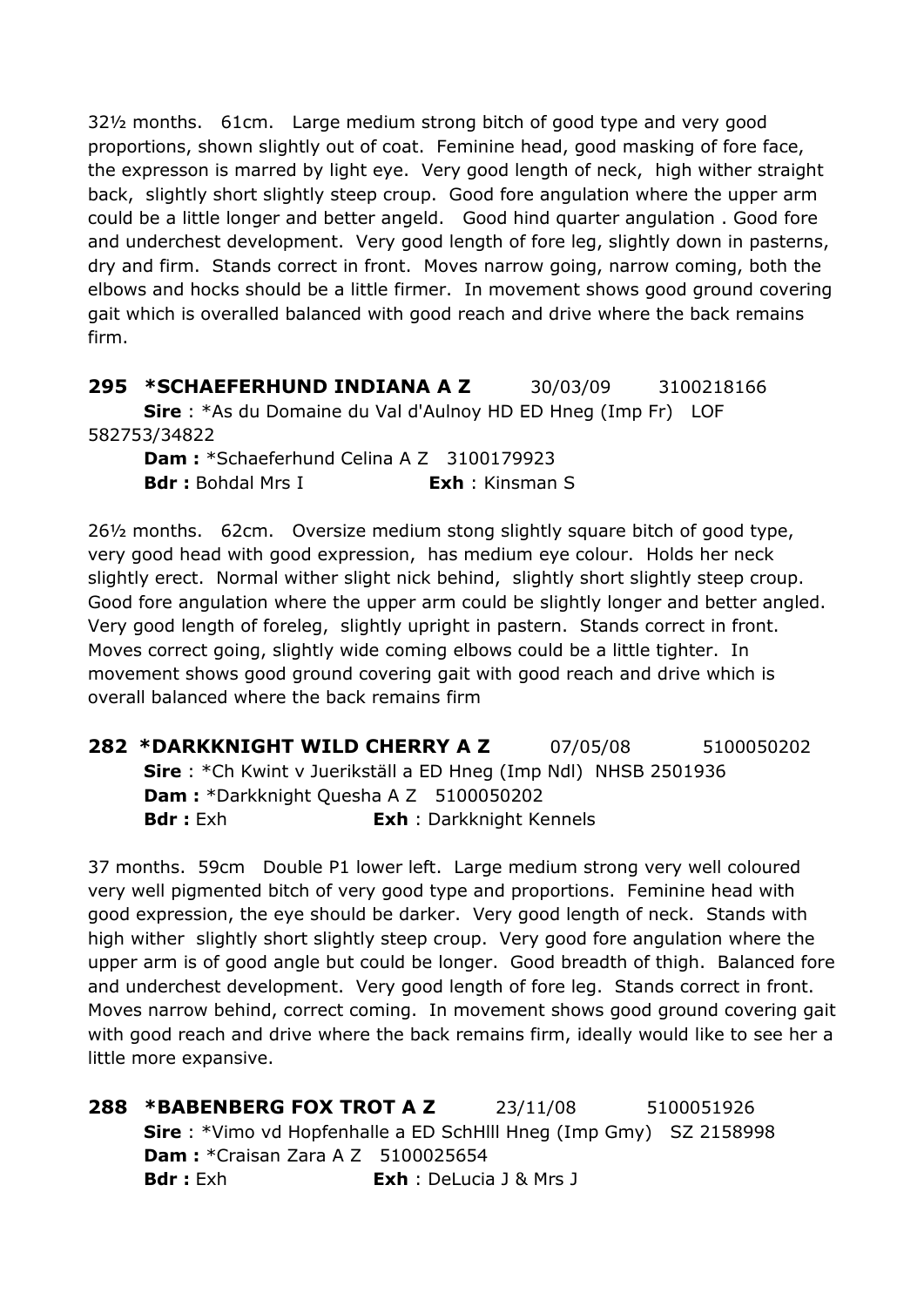30½ months. 59.5 cm. Large medium strong bitch of good type and very good proportions. Feminine head with good expression, the eyes still should be darker. Normal wither slight nick behind, straight back , slightly short slightly steep croup. Good fore angulation where the upper arm should be a littlel longer and better angled. Good fore chest development, slightly short underchest development. Very good length of fore leg. Stands correct in front. Moves slightly wide coming slight wide going where both elbows and hocks could be a little tighter. In movement shows good ground covering gait with good reach and drive which overall could be more expansive where the back remains firm.

|    | 8 276 9 283 10 278 11 274 12 281 13 297 14 284           |    |  |  |
|----|----------------------------------------------------------|----|--|--|
|    | 15 280   16 279   17 285   18 295   19 282   20 288   21 |    |  |  |
| 22 | 23                                                       | 24 |  |  |

**ALL EX**

#### **CHALLENGE BITCH …293…**

#### **RESERVE CHALLENGE BITCH …298…**

### **Baby Puppy Dog**

| 303 | <b>BRONZEHUND INDIANA</b>                                                     | 15/12/10 3100249788         |            |
|-----|-------------------------------------------------------------------------------|-----------------------------|------------|
|     | <b>Sire</b> : *Gazza v Tamaraspitze a ED SchHIII (Imp Bel) LOSH 1030641       |                             |            |
|     | <b>Dam:</b> *Lashadas Amber A Z 6100048550                                    |                             |            |
|     | <b>Bdr</b> : Exh                                                              | <b>Exh</b> : Urie I & Mrs J |            |
|     | 302 DESTINYGEM CRACKER JACK<br><b>Sire</b> : *Ch Kardin Kruger A Z 3100179267 | 26/01/11                    | 5100062796 |
|     | Dam : Darkknight Jemima A Z CD 5100024190                                     |                             |            |
|     | <b>Bdr:</b> Exh                                                               | <b>Exh</b> : Lacey Ms CA    |            |
| 301 | <b>BRONZEHUND IRON MAN</b>                                                    | 15/12/10                    | 3100249789 |
|     | <b>Sire</b> : *Gazza v Tamaraspitze a ED SchHIII (Imp Bel) LOSH 1030641       |                             |            |
|     | <b>Dam:</b> *Lashadas Amber A Z 6100048550                                    |                             |            |
|     | <b>Bdr</b> : Urie I & Mrs J                                                   | <b>Exh</b> : Sammutt Ms R   |            |
|     |                                                                               |                             |            |

**305 VONRAUTEN MIKKO** 05/03/11 5100063488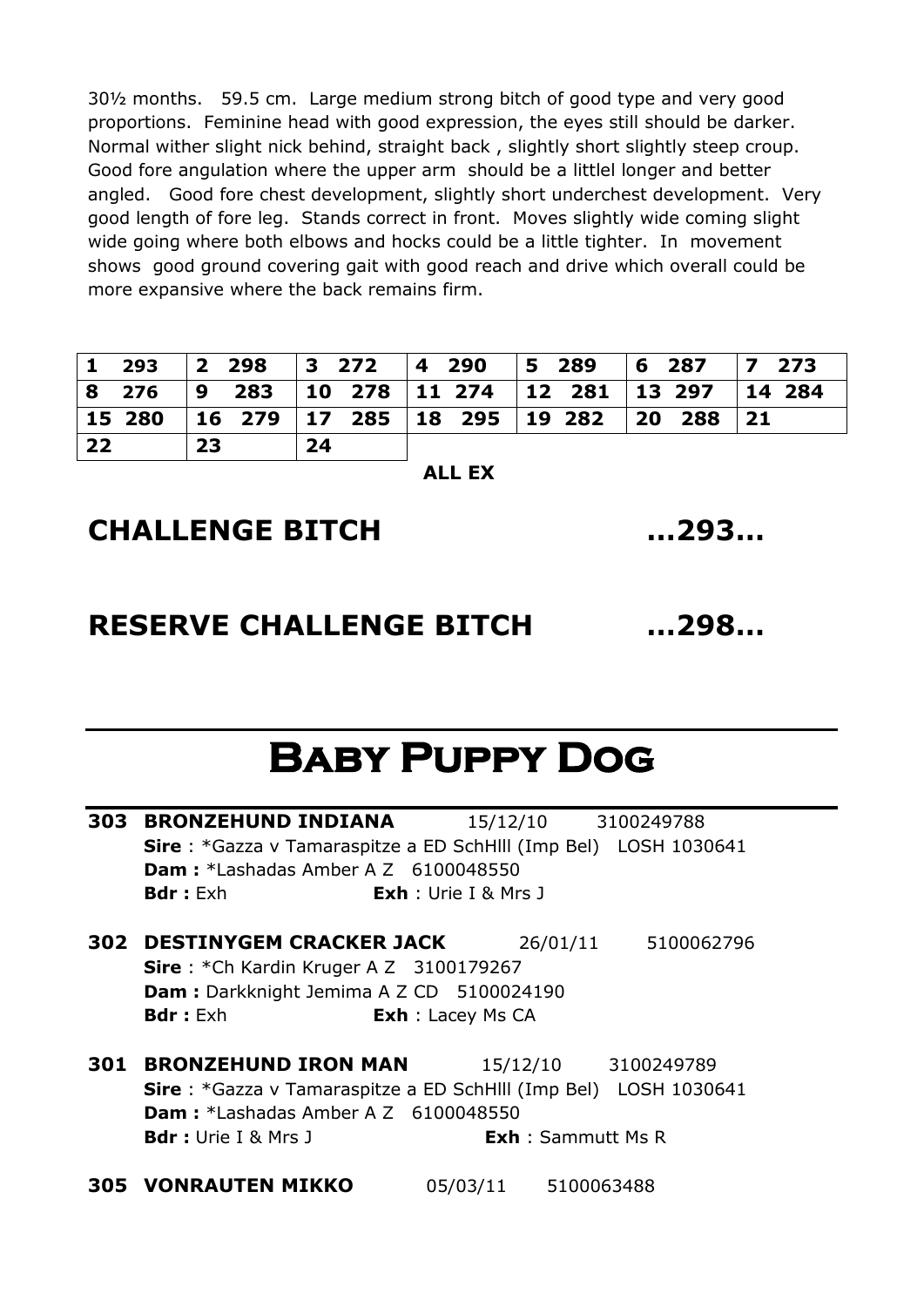**Sire** : \*Vonrauten D Arlo A Z 5100045671 **Dam :** \*Ch Vonrauten Xiam Gracious A Z 5100044825 **Bdr :** Vonrauten Kennels<br> **Exh** : Mitchell Ms G

**306 GRUNDELHARDT VAMPYRE** 10/03/11 5100063353 **Sire** : \*Ray v Fichtenschlag a ED SchHlll Hneg (Imp Gmy) SZ 2154538 **Dam :** \*Merle v Blumenkamp a ED (Imp Gmy) SZ 2116476 **Bdr :** Exh **Exh** : Cocks PJ & Mrs JM

|        | 303 2 302 3 301 4 305 5 306 |  |  |  |  |
|--------|-----------------------------|--|--|--|--|
| AII VP |                             |  |  |  |  |

## **Minor Puppy Dog**

|         | <b>312 LEGIONAIRE RASCAL FLATS</b> 16/11/10                                 |                                 |                            | 3100246226                                   |  |
|---------|-----------------------------------------------------------------------------|---------------------------------|----------------------------|----------------------------------------------|--|
|         | Sire: *Denargun Jabiru A Z 3100140156                                       |                                 |                            |                                              |  |
|         | Dam : *Legionaire Drout Breaka A Z 3100200173                               |                                 |                            |                                              |  |
|         | <b>Bdr:</b> Exh                                                             | <b>Exh</b> : Legionaire Kennels |                            |                                              |  |
|         | <b>311 SIEGERHEIMS ODIN</b> 02/11/10                                        |                                 |                            | 5100061449                                   |  |
|         | Sire: *Cayos vd Noriswand a ED SchHl Hneg (Imp Gmy) SZ 2142376              |                                 |                            |                                              |  |
|         | Dam: *Zandrac Mysterious Ways A Z 3100182548                                |                                 |                            |                                              |  |
|         | <b>Bdr</b> : Exh                                                            | <b>Exh</b> : Flynn PR & Mrs KY  |                            |                                              |  |
|         | <b>313 KARASTRO EXCALIBUR</b> 17/11/10 3100248388                           |                                 |                            |                                              |  |
|         | Sire: *Vanharley Zeus A Z 3100145020                                        |                                 |                            |                                              |  |
|         | Dam: *Karastro Bonds Beauty A Z 4100140641                                  |                                 |                            |                                              |  |
|         | <b>Bdr</b> : Exh                                                            |                                 |                            | <b>Exh</b> : Berghofer Mrs D & Molloy Miss S |  |
|         | <b>308 JAYSHELL YONNI</b>                                                   |                                 | 14/10/10 3100245986        |                                              |  |
|         | Sire: *Ch Kardin Kruger A Z 3100179267                                      |                                 |                            |                                              |  |
|         | Dam: * Ch Jayshell Ripley A Z 3100204010                                    |                                 |                            |                                              |  |
|         | <b>Bdr:</b> McDermott P & N                                                 |                                 | <b>Exh</b> : Taylor Mrs SJ |                                              |  |
|         | <b>309 RHOSYN PAKROS</b> 26/10/10 5100060998                                |                                 |                            |                                              |  |
|         | <b>Sire</b> : *Artus v Schloss am Worthersee a ED SchHill Hneg (Imp Gmy) SZ |                                 |                            |                                              |  |
| 2186964 |                                                                             |                                 |                            |                                              |  |
|         | <b>Dam: *Rhosyn Bam Bam A Z 5100049376</b>                                  |                                 |                            |                                              |  |
|         | <b>Bdr</b> : Exh                                                            | <b>Exh</b> : Collins SJ & Mrs C |                            |                                              |  |
|         | <b>310 DARKKNIGHT BARBOSA</b>                                               |                                 |                            | 29/10/10 5100062492                          |  |
|         | Sire: *Gazza v Tamaraspitze a ED SchHlll (Imp Bel) LOSH 1030641             |                                 |                            |                                              |  |
|         | Dam: *Darkknight Wild Cherry A Z 5100050202                                 |                                 |                            |                                              |  |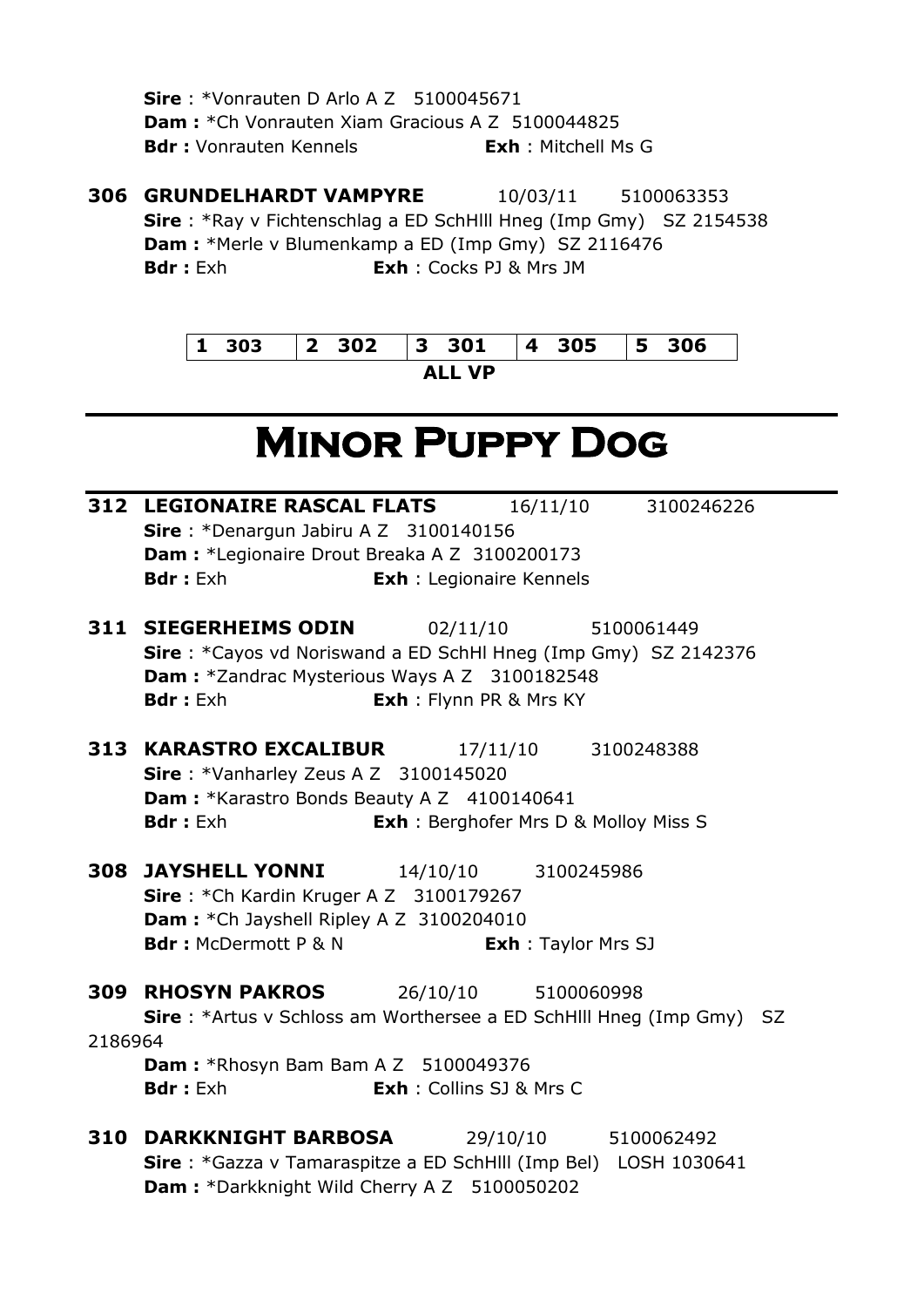**314 INCAVALE BREAKAWAY** 17/11/10 2100328360 **Sire** : \*Ambala Toblerone A Z 2100270841 **Dam :** \*Iccara Jamaican Cream A Z 6100026955 **Bdr :** Nolan J & Mrs J **Exh** : Shepherd Hill Kennels

| l 8 |  |  |  |
|-----|--|--|--|

1 to 5 VP 6 to 7 P

## **Puppy Dog**

| 317 | <b>GRANDWEST BLACKJACK</b>                                                       | 22/07/10 6100068049                    |                     |
|-----|----------------------------------------------------------------------------------|----------------------------------------|---------------------|
|     | Sire: *Gazza v Tamaraspitze a ED SchHlll (Imp Bel) LOSH 1030641                  |                                        |                     |
|     | <b>Dam:</b> *Grandwest Harlem Rose A Z 6100046654                                |                                        |                     |
|     | <b>Bdr</b> : Exh                                                                 | <b>Exh</b> : Willis D & Mrs C          |                     |
|     | <b>318 VANHARLEY THUNDA N LIGHTNING</b>                                          |                                        | 24/07/10 3100241504 |
|     | <b>Sire</b> : *Vanharley Hail N Thunda A Z 3100103728                            |                                        |                     |
|     | Dam : *Vanharley Déjà Vu A Z 3100177046                                          |                                        |                     |
|     | <b>Bdr</b> : Exh                                                                 | <b>Exh:</b> Colson Mrs DM & Attwood BW |                     |
|     |                                                                                  |                                        |                     |
|     | 316 VONPETA ORTAGOGOOD HT                                                        | 21/06/10                               | 5100059547          |
|     | <b>Sire</b> : *Vonpeta For The Max A Z $5100045772$                              |                                        |                     |
|     | <b>Dam:</b> *Ch Vonpeta Champagne A Z 5100036846                                 |                                        |                     |
|     | <b>Bdr:</b> Damarell PN & Pike Ms JE <b>Exh:</b> Vondoussa Kennels & Smith Ms CL |                                        |                     |
| 319 | <b>FREMONT CHUCK BAS</b>                                                         | 28/08/10 2100325611                    |                     |
|     | <b>Sire</b> : *Zony v Haus Gerstenberg a ED SchHIII (Imp Gmy) SZ 2189437         |                                        |                     |
|     | <b>Dam: *Fremont Quest To Win A Z 2100197218</b>                                 |                                        |                     |
|     | <b>Bdr</b> : Lynch S, Mrs L & Miss J                                             | <b>Exh</b> : Owen B                    |                     |
|     |                                                                                  |                                        |                     |

| $ 1 \t317 \t 2 \t318 \t3 \t316 \t4 \t319$ |  |  |  |  |  |  |  |  |  |
|-------------------------------------------|--|--|--|--|--|--|--|--|--|
|-------------------------------------------|--|--|--|--|--|--|--|--|--|

**ALL VP**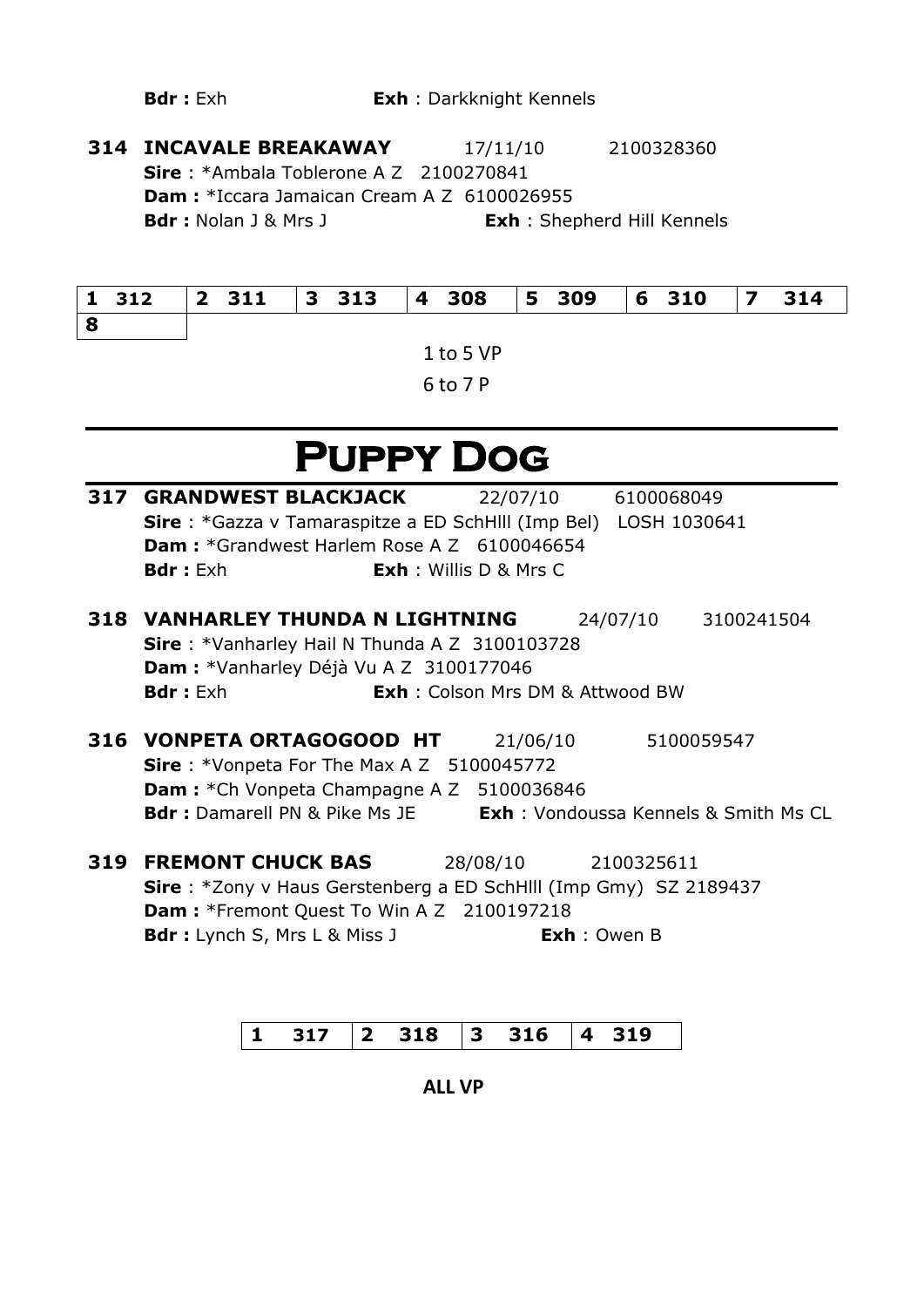# **Junior Dog**

| 320 VONPETA NUFFIN LESS A Z                       | 16/12/09                              | 5100056942 |
|---------------------------------------------------|---------------------------------------|------------|
| <b>Sire</b> : *Vonpeta For The Max A Z 5100045772 |                                       |            |
| <b>Dam:</b> *Ch Vonpeta Champagne A Z 5100036846  |                                       |            |
| <b>Bdr</b> : Exh                                  | <b>Exh</b> : Pike Ms JE & Damarell PN |            |

17½ months. Double P1 upper right and upper left. 66cm Very large medium stong very well coloured, pigmented dog of oveall very good type and proportions. Very good head and expression. Very good length of neck. Stands with high wither firm straight back, slightly short but well laid croup. Good fore angulation where the upper arm is of good length but could be better angled. Very good length of foreleg. Stands correct in front, presented in dry and firm condition. Moves slightly wide behind hocks could be a little firmer, slightly wide coming, elbows could be slightly firmer. In movement shows very good ground covering gait, very good drive and reach where the back remains firm and the wither line is maintained.

**325 BLUEMAX ZOOMBA** 27/05/10 4100186824 **Sire** : \*Ch Jimmy v Baruther Land a ED SchHlll Hneg (Imp Gmy) SZ 2191501

**Dam : \*Bluemax Shiloh A Z 4100155545 Bdr :** Brinkworth A **Exh** : Farley Mrs F

12½ months. 65.5 cm. Very large, strong substantial dog of overall very good type. Very good head and expression. Very good length of skull and foreface. Very good eye colour. Good length of neck. Stands with high wither, straight back slightly short but well laid croup. Very good fore angulation where the upper arm shoud be longer. Very good hind quarter angulation. Good fore, slightly short underchest development. Very good length of foreleg. Stands correct in front. Moves close behind, correct coming. In movement shows very good drive and reach where the back remains firm and the wither height is maintained.

**321 ARKAHLA UNMISTAKEABLE A Z** 31/12/09 5100057409

**Sire** : \*Ch Kardin Kruger A Z 3100179267 **Dam : \***Arkahla Oil Beef Hooked A Z 5100042927 **Bdr :** Exh **Exh** : O'Loughlin W & Mrs J

17½ months. 66cm. Very large strong substantial male of overall very good type and proportions. Very good head, good strength of skull ideally the eye could be darker. Good length of neck. Stands with normal wither, straight back, slightly short just slightly steep croup. Good fore angulation where the upper arm could be a little longer and better angled. Very good hind quarter angulation with good breadth of thigh. Has good length of fore leg. Stands correct in front. Slightly flat feet. Correct going, slightly wide coming, could be tighter in the elbow connecton. In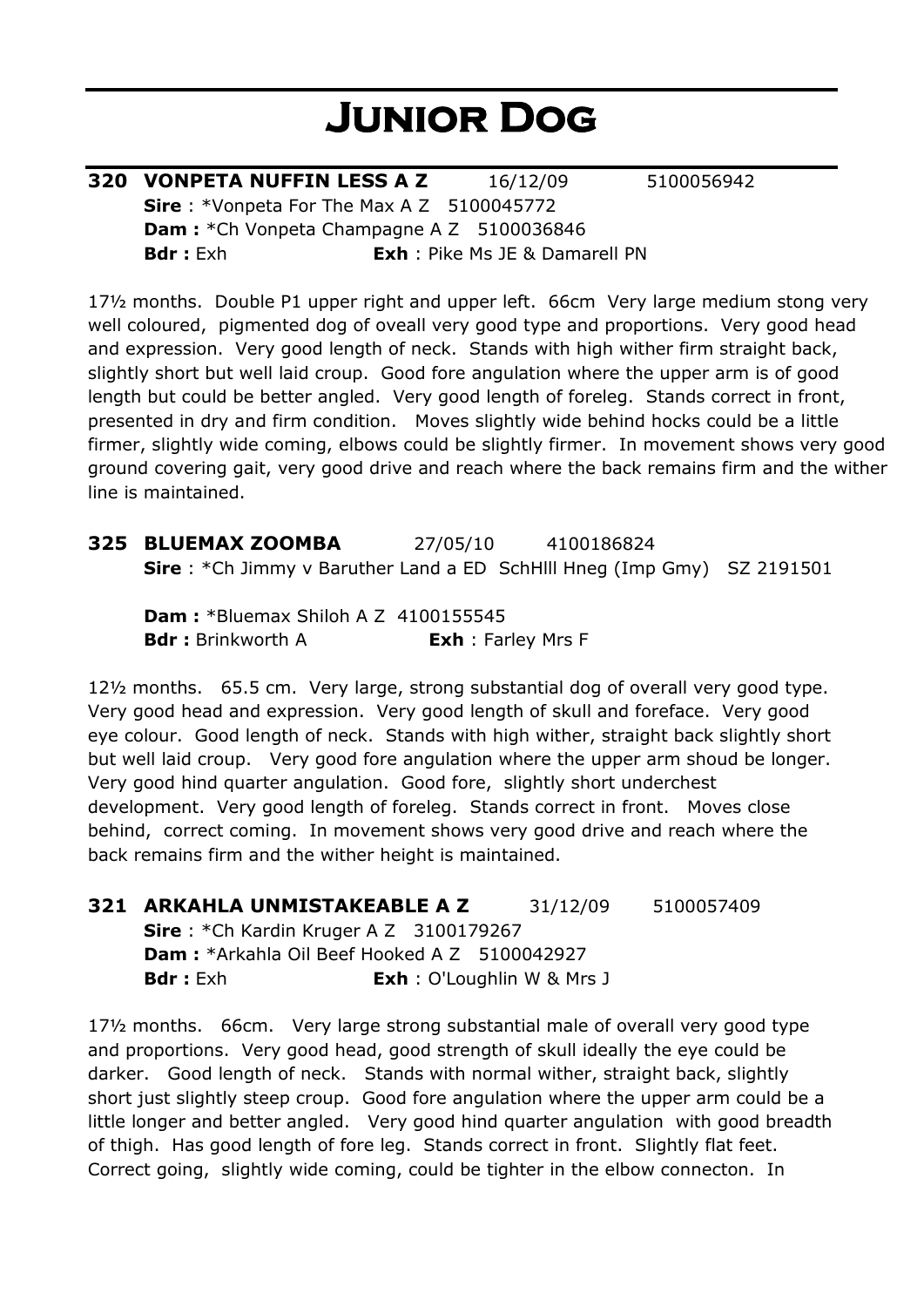movement shows very good ground covering gait with very good reach and drive where the back remains firm.

| <b>324 DREAMSTAR BRING IT ON</b>                 | 13/05/10                        | 5100059230 |
|--------------------------------------------------|---------------------------------|------------|
| <b>Sire</b> : *Ch Taurorn Navarre A Z 5100045062 |                                 |            |
| <b>Dam:</b> *Ch Keedara Deby Duz A Z 5100029825  |                                 |            |
| <b>Bdr</b> : Dreamstar Kennels                   | <b>Exh</b> : Lawrence B & Mrs S |            |

13 months. 65.5cm Large strong substantial dog of overall good type clean overline strong masculine head with good expression, the eye colour could be darker, slightly loose lower lips. Good length of neck high wither straight back slightly short slightly steep croup. Good fore angulation where the upper arm could be longer and better angled. Balanced fore and underchest development. Good length of foreleg, slightly down in pasterns. Stands correct in front. Moves wide coming and going where both elbows and hocks could be a little firmer. In movement shows balanced gait with very good drive and good reach where the back remains firm.

**322 GRUNDELHARDT TRUE BLOOD A Z** 06/01/10 5100057317 **Sire** : \*Scooby-Doo v Team Zellwaldrand a ED SchHll Hneg (Imp Gmy) SZ 2201764

**Dam :** \*Merle v Blumenkamp a ED (Imp Gmy) SZ 2116476 **Bdr :** Cocks PJ & Mrs JM **Exh** : Holness G & Mrs S

17 months. 66cm Very large strong substantial very well coloured very well pigmented dog of good type and proportions. Strong masculine head with good breadth of skull. Planes could be just a little more correct. Very good length of neck. Stands with normal wither straight back slightly short slightly steep croup. Good fore angulation but the upper arm could be slightly better angled. Very good good hind quarter angulation. Very good fore and underchest development would not like him to become any deeper. Stands correct in front. Moves wide coming elbows should be tighter, slightly wide going hocks could be a little firmer. In movement shows good ground covering gait with good drive and reach, which is balanced but overall would like to see a little more ground covering.



### **Intermediate Dog**

**327 SCHAEFERHUND JASKO A Z** 10/08/09 3100224939 **Sire** : \*Ch Kwint v Juerikställ a ED Hneg (Imp Ndl) NHSB 2501936 **Dam :** \*Schaeferhund Celina A Z 3100179923 **Bdr :** Bohdal Mrs I **Exh** : Barr J & A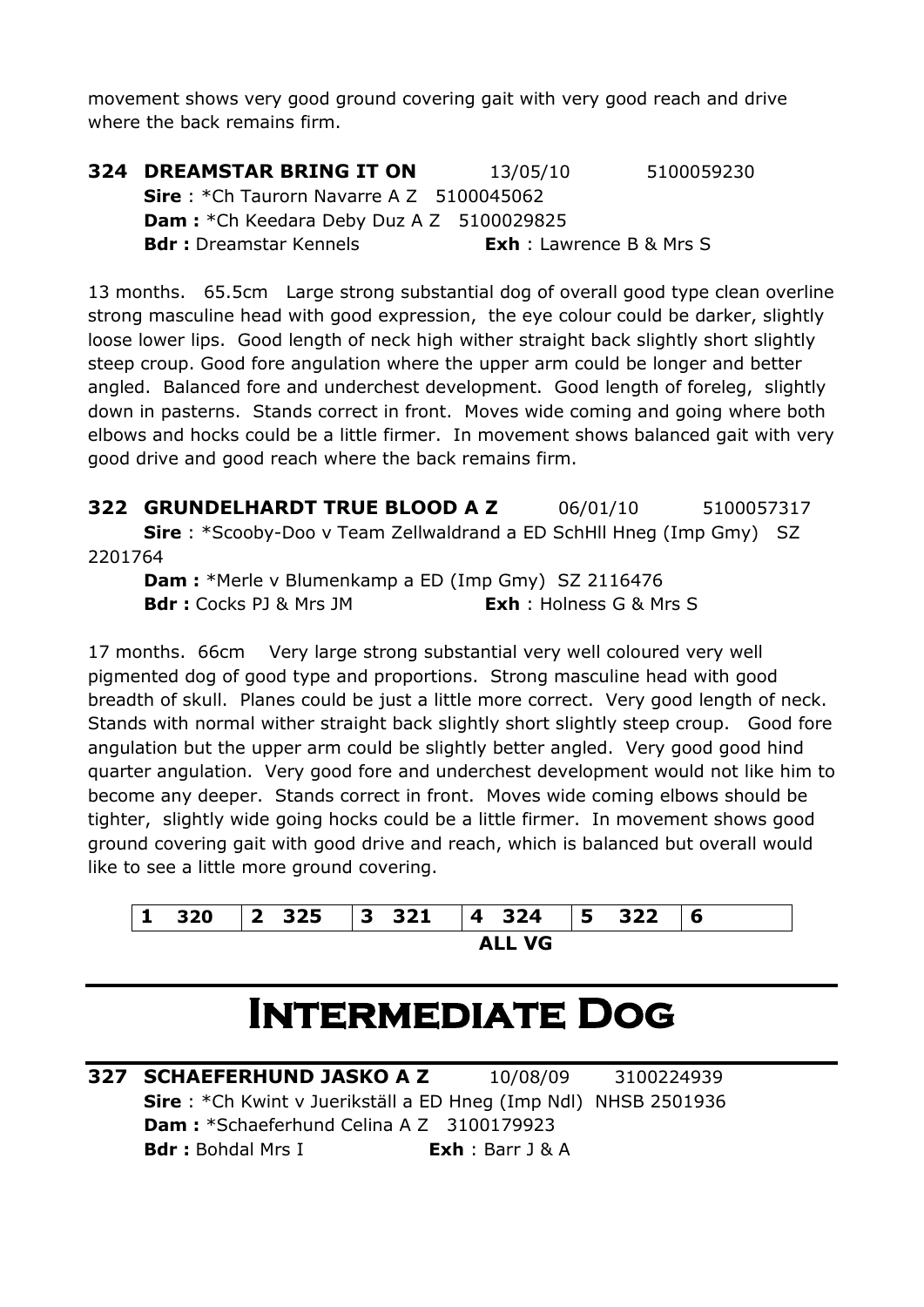22 months. 66cm Very large medium strong dog of good type and proportions. Strong masculine head, very good strength of skull and foreface, very good eye colour, slightly loose lower lips. Very good length of neck. Stands with normal wither slight nick behind, slightly short slightly steep croup. Good fore angulation where the upper arm could be better angled. Good hind quarter angulation. Good fore and underchest development. Stands correct in front. Would have liked to have seen him in dryer and firmer condition. Slightly wide going, correct coming both elbows and hocks could be a little firmer. Im movement shows good ground covering gait with good reach and drive which is overall balanced.



#### **Open Dog Judge – Mr G Green**

**329 \*CH ORRINSHIR ELTON JOHN A Z** 16/01/06 3100161863 **Sire** : \*Ch Sannjesa Crusty Demon A Z 3100130498 **Dam :** \*Orrinshir Xcel A Z 3100092728 **Bdr :** Taylor Mrs SJ **Exh** : Stedwell M & S

65 months. 65 cm Large medium strong very well coloured and very well pigmented dog of overall very good type and proportions. Very good head and expression with good eye colour, very good masking of the skull and foreface. Very good length of neck. High wither firm straight back slightly short but well laid croup. Very good fore and very good hind quarter angulation, very good breadth of thigh. Very good fore and underchest development. Very good length of foreleg. Stands correct in front. Moves correct coming and going elbows should be tighter. In movement shows very good ground covering gait with powerful drive and free reach where the back remains firm.

**332 \*CH KARDIN KRUGER A Z** 29/12/06 3100179267 **Sire** : \*Ch Kwint v Juerikställ a ED Hneg (Imp Ndl) NHSB 2501936 **Dam :** \*Kardin Royal Rosy A Z 3100112073 **Bdr :** Kardin Kennels **Exh** : Mayne Ms B & Phillis J

53½ months. 66cm Double P1 upper left. Very large medium strong substantial well coloured well pigmented masculine dog of overall very good type and very good proportions, strong masculine head with very good expression and good eye colour. Good strength of the skull and foreface. Good length of neck. Stands with a high wither, straight back slightly short but well laid croup. Very good fore angulation where the upper arm could be better angled. Very good hind angulation, good breath of thigh. Very good fore and underchest development. Very good length of foreleg. Stands correct in front. Correct coming and going elbows could be a little tighter. In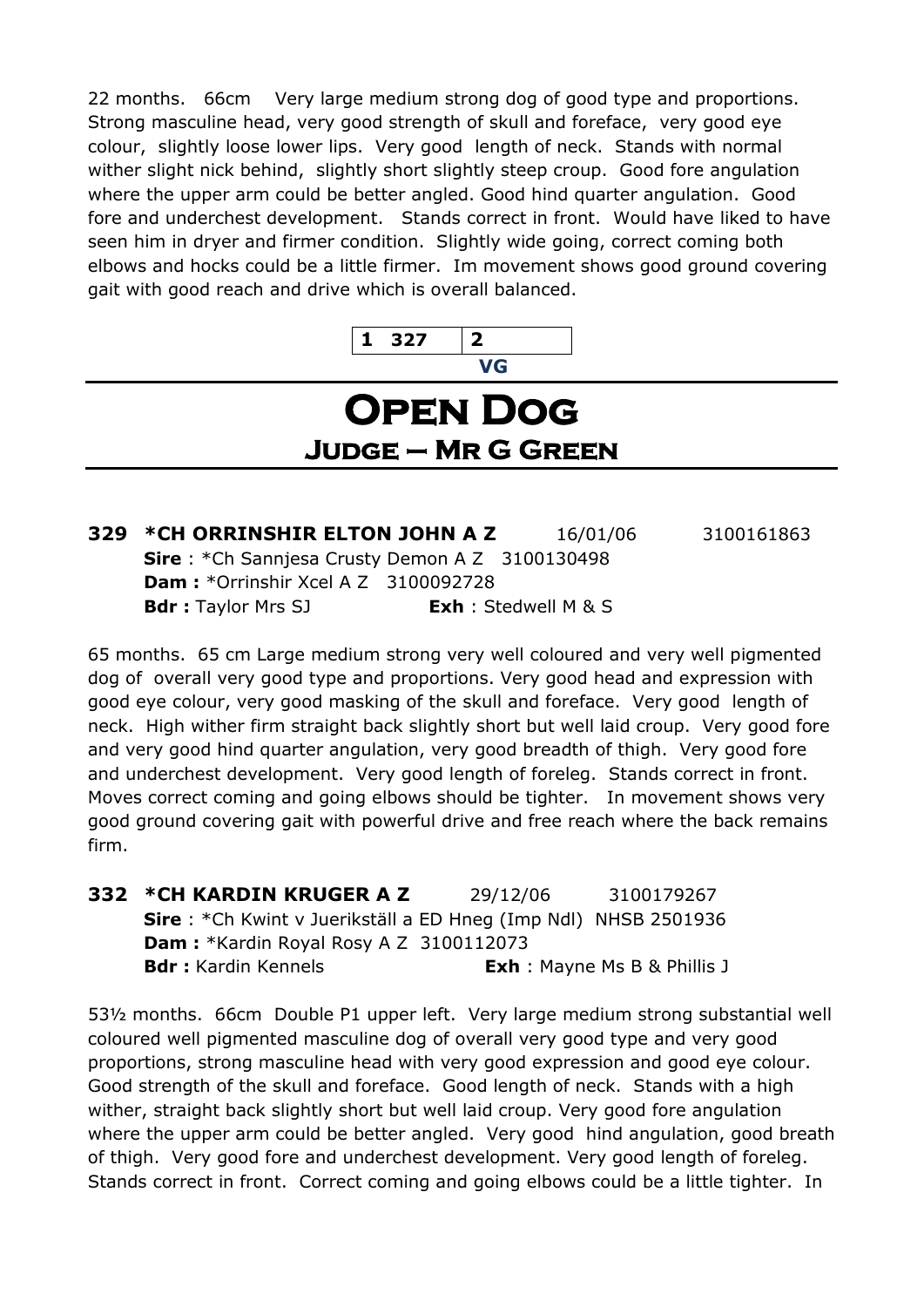movement shows very good ground covering gait with powerful drive and free reach where the wither height is maintained.

#### **342 \*CH BRITSTAR NEW AGE GUY A Z** 09/05/09 3100219372 **Sire** : Lawine Full Impact 2100217108 **Dam :** Conkasha Vanta 2100207149 **Bdr :** Britstar Kennels **Exh** : Wright C

25 months. 66 cm Double P1 upper left. Very large strong substantial dog of overall good type and proportions. Very good head and expression with desired dark eye. Very good length of neck. Stands with high wither slight nick behind firm back slightly short but well laid croup. Good fore where the upper arm should be longer and better angled. Very good hind angulation with very good breadth of thigh. Balanced fore and underchest development. Stands correct in front. Moves slightly wide coming elbows coud be tighter, correct going. In movement shows very good ground covering gait with very good drive and reach where the back remains firm.

| 335 *GAZZA v TAMARASPITZE a ED SchHill (Imp Bel)           |                               | 30/09/07 | LOSH 1030641 |
|------------------------------------------------------------|-------------------------------|----------|--------------|
| <b>Sire</b> : *Eskan v Finkenschlag a ED SchHIII SZ 166975 |                               |          |              |
| <b>Dam:</b> *Caty v Tamasaspitze a ED SchHill LOSH 0923002 |                               |          |              |
| <b>Bdr</b> : van Sweevelt A                                | <b>Exh</b> : Willis D & Mrs C |          |              |

44½ months. 64cm Above medium size strong substantial dog of overall very good type, pigment and colour. Very good head with very good strength of skull and foreface ideally the eye should be darker. Very good length of neck. High wither straight back slightly short but well laid croup. Good fore angulation where the upper arm is of good angle but should be longer. Very good hind angulation with good breadth of thigh. Good fore and underchest development.Very good length of foreleg. Stands correct in front. Moves slightly wide going slightly wide coming could be tighter in the elbow connection. In movement shows very good ground covering gait with very good reach and drive where the back remains firm.

**333 \*LEPPSDORF LOUI ARMSTRONG A Z** 10/03/07 5100044409 **Sire** : \*Cayos vd Noriswand a ED SchHl Hneg (Imp Gmy) SZ 2142376 **Dam :** \*Treyschutz Trick N Treat A Z 5100027755 **Bdr :** Hume Miss L **Exh** : Armstrong B

51 months. 66 cm Very large medium strong dog of overall very good type and of very good proportions. Very good head and expression, has good eye colour, slightly loose lower lips. Good lenght of neck. High wither straight back slightly short slightly steep croup. Good fore angulation where the upper arm could be longer and better angled. Very good hind angulation, has good breath of thigh. Balance fore and underchest development. Very good legnth of foreleg. Stands correct in front. Moves correct behind where the hocks should be firmer. Correct coming the elbow connection could be tighter. In movement shows very good ground covering gait with very good drive and reach just stepping high in front.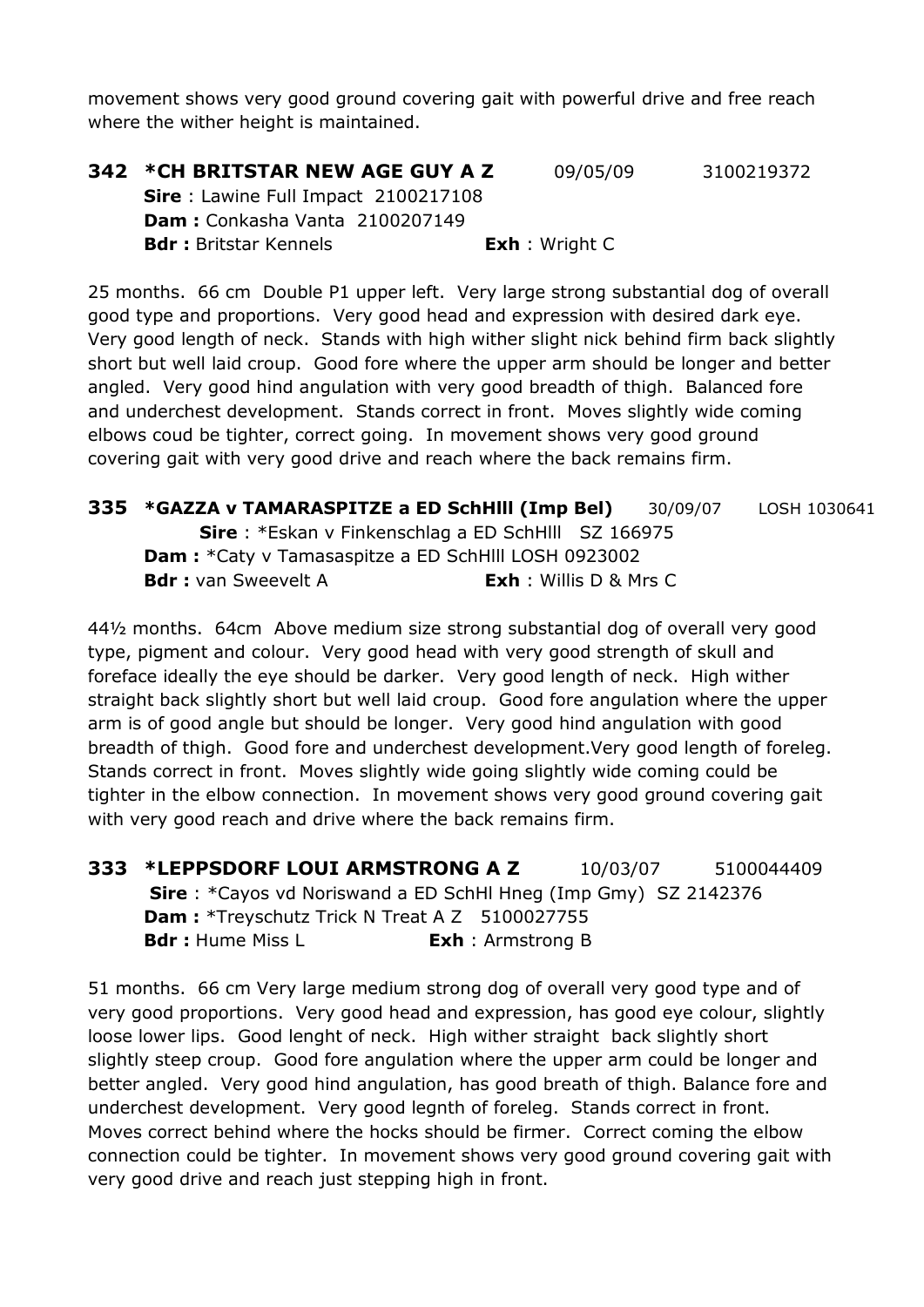#### **338 \*ARKAHLA SH HITFORB RAINS A Z** 26/09/08 5100051320

**Sire** : \*Vimo vd Hopfenhalle a ED SchHlll Hneg (Imp Gmy) SZ 2158998 **Dam :** \*Arkahla Oil Beef Hooked A Z 5100042927 **Bdr :** Exh **Exh** : O'Loughlin W & Mrs J

32½ months. 66 cms Very large strong substantial dog of overall good type and proportions. Very good head with good expression. Good length of neck. Stands with a normal wither slight nick behind straight back slightly short slightly steep croup. Good fore angulation where the upper arm could be longer and better angled. Very good hind angulations with good breadth of thigh. Good for chest and good underchest development. Good length of foreleg. Stands correct in front. Moves wide coming and going both elbows and hocks could be a little firmer. In movement shows good ground covering gait with good reach and drive where the back remains firm.

**341 \*VONDOUSSA ROBBIE WILLIAMS A Z** 01/04/09 5100053779 **Sire** : \*Vonpeta For The Max A Z 5100045772 **Dam :** \*Ch Vondoussa Faith No More A Z HSAd HSAs 5100021878 **Bdr :** Exh **Exh** : Vondoussa Kennels

26½ months. 64 cms Above medium size medium strong substantial male of overall good type and proportions. Masculine head with good strength of skull, has good expression. Holds head slightly erect. High wither firm back slightly short slightly steep croup. Has a good fore where the upper arm could be longer and better angled. Good hind quarter angulation, good breadth of thigh. Good fore and underchest development. Good length of foreleg, pasterns could be firmer. Stands correct in front. Moves close behind correct coming where both elbows and hocks should be firmer. In movement shows good ground covering gait with good reach and drive which is overall balanced.

#### **339 \*BRONZEHUND GORDON GECKO A Z** 17/10/08 3100212577

**Sire** : \*Ch Kwint v Juerikställ a ED Hneg (Imp Ndl) NHSB 2501936 **Dam : \***Lashadas Amber A Z 6100048550 **Bdr :** Urie I & Mrs J **Exh** : Berry D/Urie I & Mrs J

32 months. 65 cm Large medium strong substantial well pigmented well coloured sable dog of good type and proportions. Very good masculine head with good strength of skull ideally the planes could be a little more correct. Very good length of neck. Good wither slight nick behind,straight back, firm back slightly short slightly steep croup. Good fore angulation. Very good hind angulation with good breath of thigh. Very good length of foreleg. Good fore and slightly deep under chest development . Moves slighty wide behind correct coming both elbows and hock joints should be firmer. In movement shows good ground covering gait with good drive and reach. The ligments over the back should remain firmer.